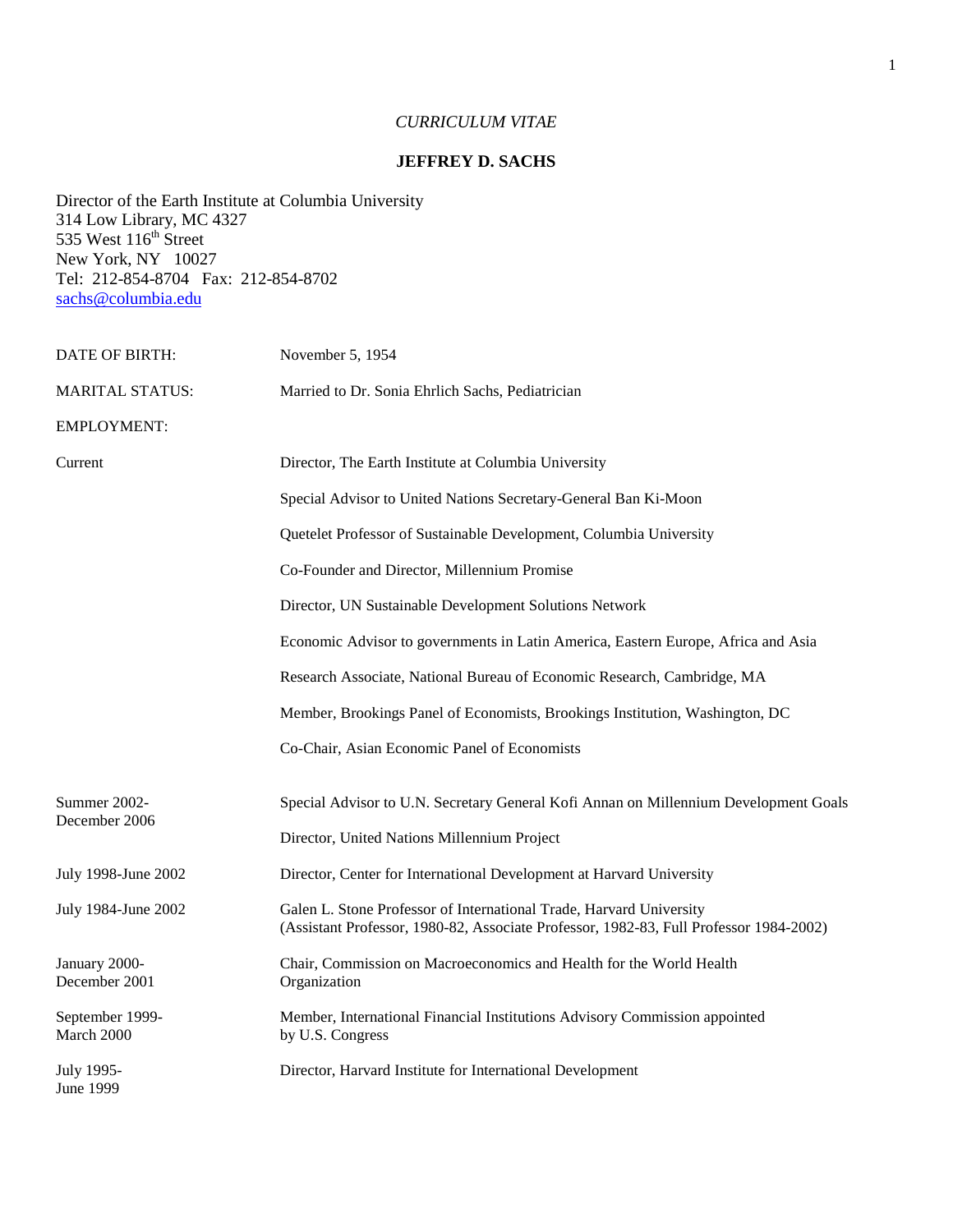| July 1994-<br>January 1996     | Founder and Chair, Executive Committee, Institute of Economic Analysis, Moscow                                                                          |
|--------------------------------|---------------------------------------------------------------------------------------------------------------------------------------------------------|
| August 1990-<br>August 1992    | Visiting Professor of Macroeconomic Policy, World Institute of Development Economics<br>Research (WIDER), United Nations University, Helsinki, Finland. |
| November 1986-<br>January 1987 | Visiting Scholar, Bank of Japan and Japan Ministry of Finance                                                                                           |
| Summer 1984, 1986              | Visiting Professor, Institute of World Economics, Kiel, West Germany                                                                                    |
| Spring 1983                    | Consultant, Organization for Economic Cooperation and Development (Paris)                                                                               |
|                                | Visiting Professor, Ecole des Hautes Etudes en Sciences Sociales, Paris                                                                                 |
| August 1982                    | Consultant, International Monetary Fund, Washington, DC                                                                                                 |
| <b>July 1981</b>               | Visiting Research Associate, London School of Economics                                                                                                 |
| Spring 1980 &<br>Spring 1979   | Research Associate, Falk Institute of Economic Research, Jerusalem, Israel. Collaboration with<br>Michael Bruno.                                        |
| 1978-1980                      | Junior Fellow, Harvard Society of Fellows, Cambridge, MA                                                                                                |
| Fall 1978                      | Visiting Scholar, Institute for International Economic Studies, Stockholm, Sweden                                                                       |
| Fall 1977                      | Student Intern at Federal Research Board, Washington, DC                                                                                                |
| Summer 1974                    | Staff Assistant to United States Senator Phillip A. Hart                                                                                                |
| Summer 1973                    | Staff Assistant to the Subcommittee on Antitrust and Monopolies, Judiciary Committee of the<br><b>United States Senate</b>                              |
| <b>EDUCATION:</b>              |                                                                                                                                                         |
| Ph.D. degree                   | Harvard Department of Economics, Cambridge, MA                                                                                                          |
| June 1980                      | Dissertation: "Factor Costs and Aggregate Supply in the Open Economy".<br>Thesis Advisor, Martin Feldstein                                              |
| Junior Fellow<br>1978-1980     | Harvard Society of Fellows, Cambridge, MA                                                                                                               |
| M.A. degree<br>June 1978       | Harvard Department of Economics, Cambridge, MA                                                                                                          |
| B.A. degree<br>June 1976       | Summa cum laude, Harvard College, Cambridge, MA. Economics Major. Graduated 3 <sup>rd</sup> in<br>Harvard College class of 1,650.                       |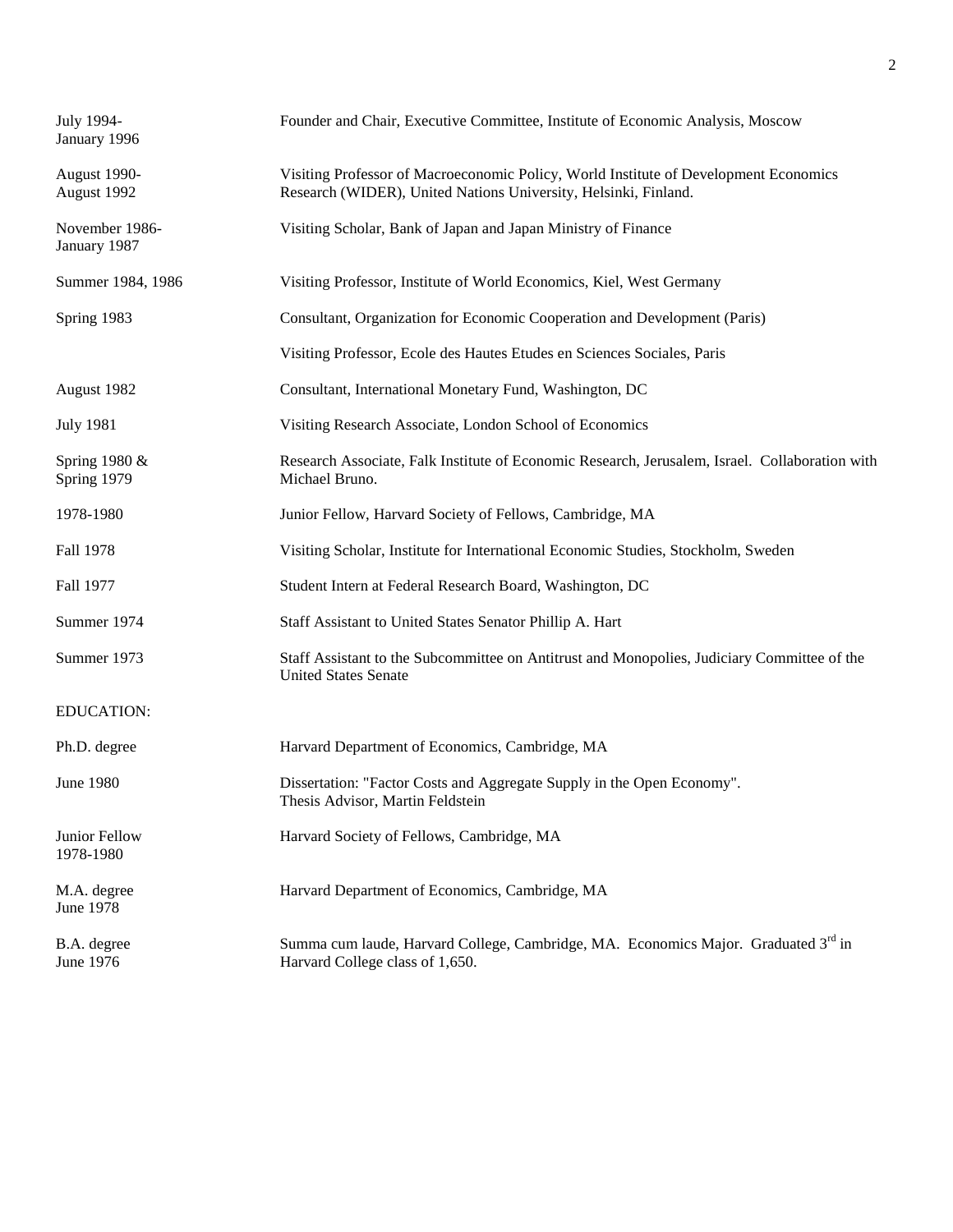## ADVISORY ACTIVITIES:

(Partial list)

Ghana, 2012-present. Advisor to the President on Economic Development and Transformation.

Haiti, 2011-2012. Advisor to the Government on economic development strategy, particularly in the health sector.

Jordan: Advisor to the Government on national poverty reduction.

India, 2005-present. Advisor to the Ministry of Health on the National Rural Health Mission.

Asian Development Bank. Co-chair of International Policy Advisory Group.

Inter-American Development Bank: Advisor on key macroeconomic and development issues.

China, 2001-2002. Advisor to the State Development Planning Commission on Western Development Policy.

Andean Region, 2001-2002. Advisor to five governments of the Andean region (Bolivia, Colombia, Ecuador, Peru, Venezuela) on economic policy and international competitiveness.

Nigeria, 2000 to present. Advisor to the President on economic policy.

India, 1998 to present. Advisor to the Government on trade and investment policy. Advisor to the Tamil Nadu state government on development strategy.

Mozambique, 1998 to present. Advisor to the Government on economic development strategy.

Central America, 1996-99. Advisor to five governments of Central America (Costa Rica, El Salvador, Guatemala, Honduras, Nicaragua) on economic policy, regional integration, and economic development.

Burkina Faso, 1996. Advisor to the Government on economic development strategy.

Kyrgyzstan, 1992-94. Advisor to the President on the transition from communism.

Mongolia, 1992-94. Advisor to the Government on the transition from communism.

Estonia, 1992. Advisor the Government on the introduction of a new national currency.

Russia, 1991-93. Advisor to the Government on the transition from communism.

Slovenia, 1991. Advisor to the Government on the introduction of a new national currency.

Poland, 1989-91. Advisor to Solidarity, and to the Government of Poland, on the transition from communism and the creation of a market-based economy.

Brazil, 1987. Advisor to the Finance Minister on debt restructuring.

Bolivia, 1985-89. Advisor to the Government on the end of hyperinflation, debt reorganization, social policy, and macroeconomic strategy.

## MAJOR PROJECTS

(Partial list)

Millennium Villages Project (Director), 2005-present: The MVP is an innovative integrated approach to rural development, and simultaneously addresses the challenges of extreme poverty in many overlapping areas: agriculture, education, health, infrastructure,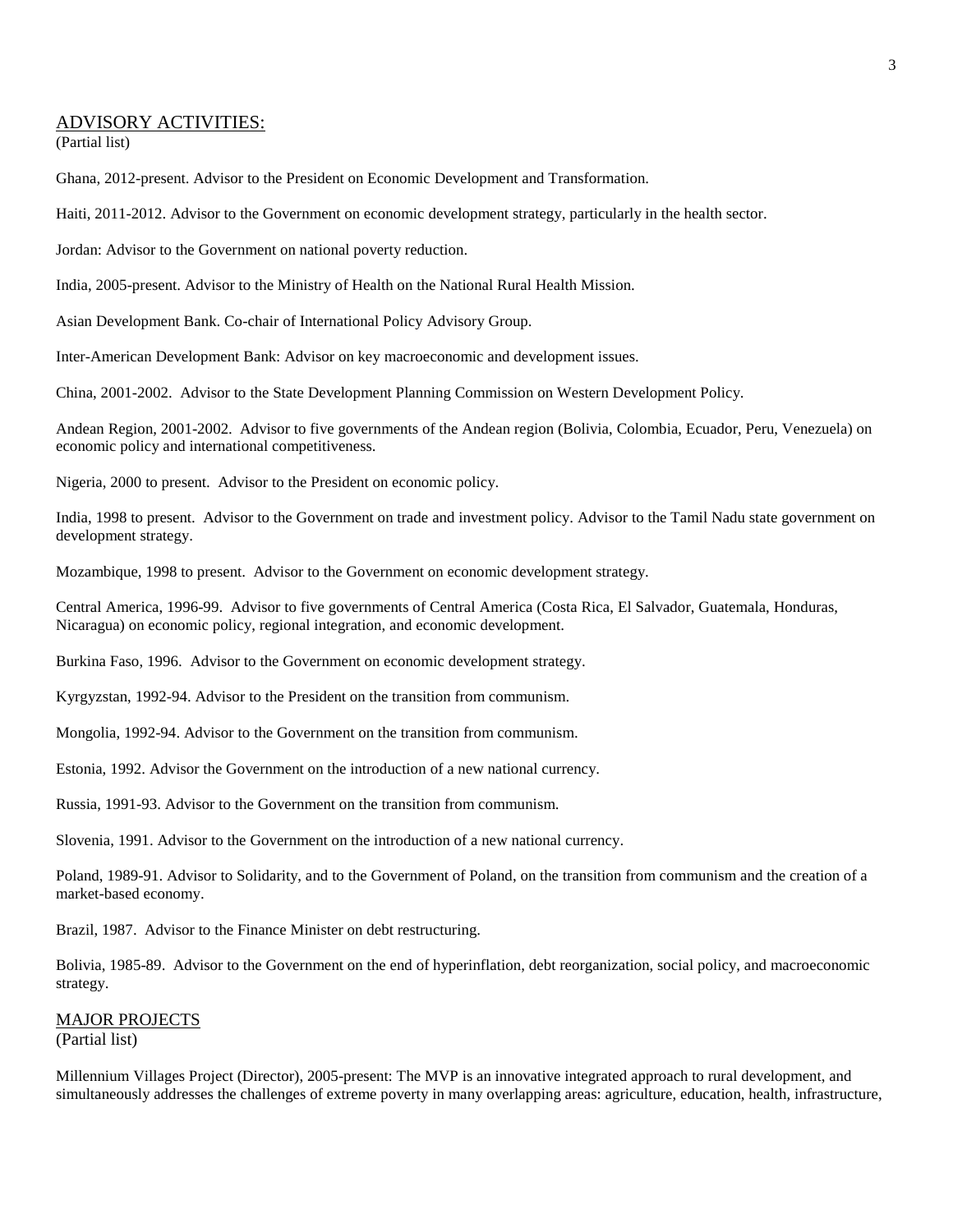gender equality, and business development. It brings together governments, academia, and UN agencies, and counts among its partners WFP, UNAIDS, UNFPA and UNESCO. The MVP has entered its second phase, and all 14 sites in 10 countries in sub-Saharan Africa, totaling 500,000 people, are on track to achieve the MDGs.

UN Sustainable Development Solutions Initiative (SDSN), Director, 2012-present: The SDSN will mobilize scientific and technical expertise from academia, civil society, and the private sector in support of sustainable-development problem solving at local, national, and global scales. The Network will accelerate joint learning and help to overcome the compartmentalization of technical and policy work by promoting integrated approaches to the interconnected economic, social, and environmental challenges confronting the world. The SDSN will work closely with Secretary-General's High Level Panel on the post-2015 agenda, United Nations agencies, multilateral financing institutions, as well as other international organizations.

Scaling Up the Millennium Villages Model: The MVP's model of integrated rural development and lessons learned is being scaled up across Africa. In Nigeria, the model is being extended to 113 Local Government Areas, covering 20 million people with the government planning to scale it up to the entire country. Other countries taking the model to scale include Senegal, Rwanda, and Ghana.

One Million Community Health Workers (CHWs) Campaign: Jeffrey Sachs is overseeing the One Million Community Health Workers (CHWs) Campaign, which aims to expand and accelerate CHW programs in sub-Saharan countries, scaling them up to district, regional, and national levels to meet the health MDGs. With the use of the latest ICT and diagnostic testing materials, these frontline workers link the rural poor to the broader healthcare system of doctors, nurses, hospitals and clinics.

Drylands Initiative: Working with governments of Djibouti, Kenya, Ethiopia, South Sudan, Uganda, and Somalia to achieve integrated rural development to benefit pastoralist communities.

Ministerial Working Group (MWG) on Scaling up of Primary Health Systems to Achieve MDG 4 and 5: Convenes 5 Ministers of Health and their technical experts together with an international advisory panel to support national efforts of scaling up of health systems to achieve the health MDGs. The countries participating in the MWG are Nigeria, Ethiopia, Kenya, China and India.

ITU/UNESCO Broadband Commission for Development: Commissioner and chair of a working group on health which focuses on the health MDG scaling up programs and how to use broadband and mobile to enable the primary health systems.

UN Secretary-General's High-Level Task Force on Global Food Security: Member of Task Force working to ensure that the UN system, international financial institutions and the WTO are ready to provide robust and consistent support to countries struggling to cope with food insecurity.

MDGs Africa Steering Group: Member of group that brings together top officials from the African Union, European Union, African Development Bank, Islamic Development Bank, International Monetary Fund and World Bank, in order to boost Africa's efforts to meet the MDGs and address Africa's unique challenges.

Connect to Learn: As Earth Institute Director oversees global education initiative that provides scholarships for secondary school, and uses ICT to connect classrooms and improve access to quality educational resources for students and teachers around the world.

MDG Advocacy Group: Member of UN Secretary-General's group of global leaders in promoting Millennium Development Goal Achievement; supports Secretary-General in building political will, rallying additional support, and spurring collective action to achieve the MDGs by 2015.

Drylands Ambassador: Under the umbrella of the United Nations Convention to Combat Desertification, works to raise awareness among decision makers and the public at large about the importance of combating desertification, land degradation and mitigating the effect of drought.

*National Rural Health Mission of India:* Advises the government of India on the National Rural Health Mission, launched in 2005 to focus on high-impact health interventions for rural populations. Advises the Model Districts project, in which five rural districts have been proposed as models for the regional scale-up of best practices that target poor maternal and child health outcomes

## PUBLICATIONS: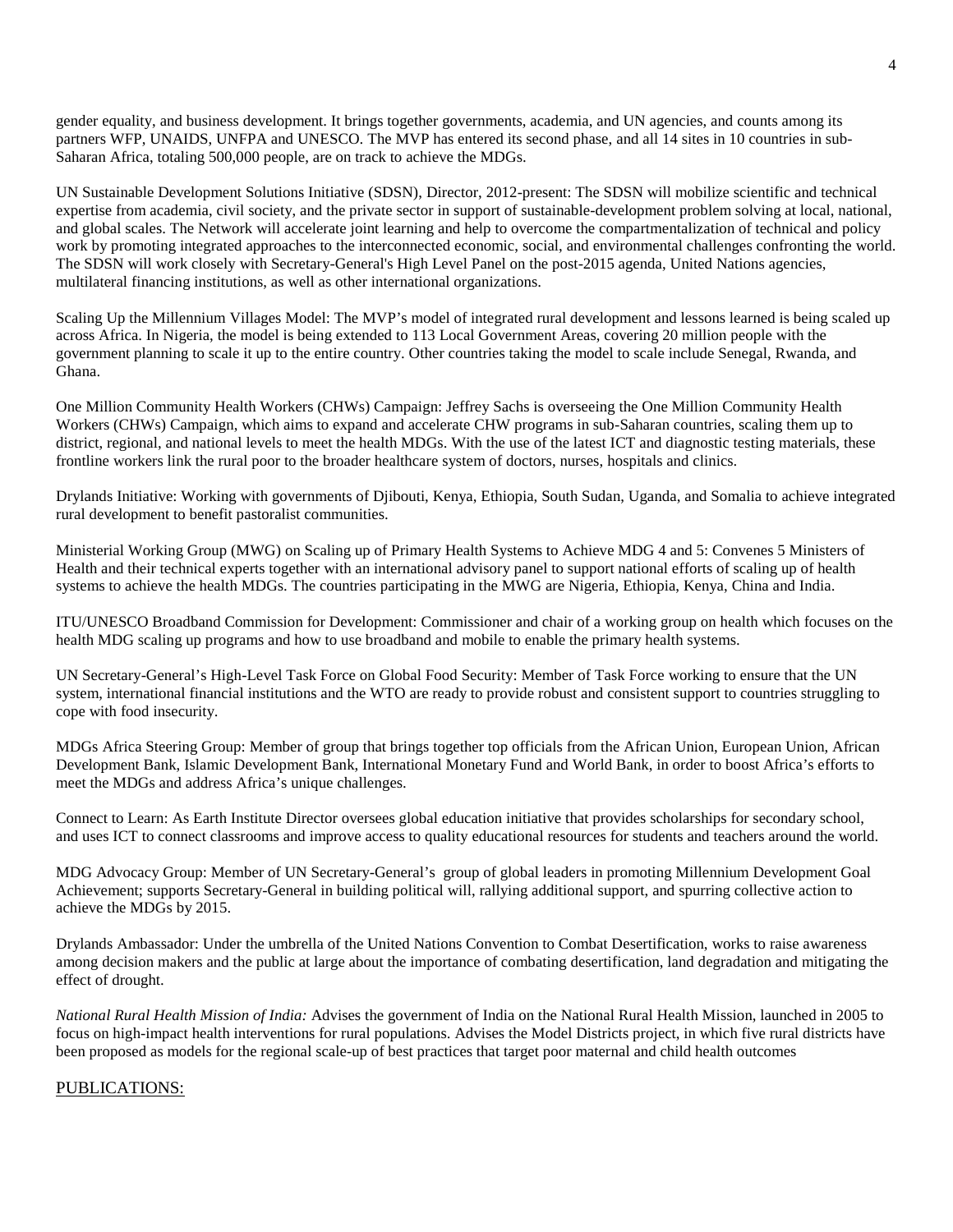## Academic and Journal Articles and Reports

- "Government, Geography, and Growth: The True Drivers of Economic Development," *Foreign Affairs*, September/October 2012.
- "Achieving universal health coverage in low-income settings," *The Lancet*, Vol. 380, Issue 9845, September 8, 2012.
- "Primary Health Care in Low-Income Countries: Building on Recent Achievements," *Journal of the American Medical Association*, May 16, 2012.
- "The effect of an integrated multisector model for achieving the Millennium Development Goals and improving child survival in rural sub-Saharan Africa: a non-randomised controlled assessment," with Paul M Pronyk, Maria Muniz, Ben Nemser, Marie-Andrée Somers, Lucy McClellan, Cheryl A Palm, Uyen Kim Huynh, Yanis Ben Amor, Belay Begashaw, John W McArthur, Amadou Niang, Sonia Ehrlich Sachs, Prabhjot Singh, and Awash Teklehaimanot. *The Lancet*, May 8, 2012.
- "World Happiness Report" with John Helliwell & Richard Layard, published by The Earth Institute, 2012.
- "Effective monitoring of agriculture: a response," with Roseline Remans, Sean M. Smukler, Leigh Winowiecki, Sandy J. Andelman, Kenneth G. Cassman, David Castle, Ruth DeFries, Glenn Denning, Jessica Fanzo, Louise E. Jackson, Rik Leemans, Johannes Lehmann, Jeffrey C. Milder, Shahid Naeem, Generose Nziguheba, Cheryl A. Palm, Prabhu L. Pingali, John P. Reganold, Daniel D. Richter, Sara J. Scherr, Jason Sircely, Clare Sullivan, Thomas P. Tomrich and Pedro A. Sanchez, *Journal of Environmental Monitoring*, 2012.
- "Multisector intervention to accelerate reductions in child stunting: an observational study from 9 sub-Saharan African countries," with Roseline Remans, Paul M Pronyk, Jessica C Fanzo, Jiehua Chen, Cheryl A Palm, Bennett Nemser, Maria Muniz, Alex Radunsky, Alem Hadera Abay, Mouctar Coulibaly, Joseph Mensah-Homiah, Margaret Wagah, Xiaoyi An, Christine Mwaura, Eva Quintana, Marie-Andree Somers, Pedro A Sanchez, Sonia E Sachs, and John W McArthur. *American Journal of Clinical Nutrition* 95, 26 October 2011.
- "Biodiversity Conservation and the Millennium Development Goals," with Jonathan E. M. Baillie, William J. Sutherland, Paul R. Armsworth, Neville Ash, John Beddington, Tim M. Blackburn, Ben Collen, Barry Gardiner, Kevin J. Gaston, H. Charles J. Godfray, Rhys E. Green, Paul H. Harvey, Brett House, Sandra Knapp, Noëlle F. Kümpel, David W. Macdonald, Georgina M. Mace, James Mallet, Adam Matthews, Robert M. May, Owen Petchey, Andy Purvis, Dilys Roe, Kamran Safi , Kerry Turner, Matt Walpole, Robert Watson, Kate E. Jones. *Science.* 18 September 2009.
- "Input Subsidies to Improve Smallholder Maize Productivity in Malawi: Toward an African Green Revolution," with Glenn Denning, Patrick Kabambe, Pedro Sanchez, Alia Malik, Rafael Flor, Rebbie Harawa, Phelire Nkhoma, Colleen Zamba, Clement Banda, Chrispin Magombo, Michael Keating, and Justine Wangila, *PLoS Biology,* 7(1): e1000023, 27 January 2009.
- "Scaling up Malaria Control in Africa: An Economic and Epidemiological Assessment," with Awash Teklehaimanot and Gordon C. McCord, *The American Society of Tropical Medicine and Hygiene*, 77(Suppl 6), 2007, pp. 138–144. (This article was also published as NBER Working Paper 13664, December 2007).
- "The African Millennium Villages," with Pedro Sanchez et al., *Proceedings of the National Academy of Sciences Special Feature: Sustainability Science*, 104, no. 43 (October, 23 2007): 16775–80.
- "Incorporating a rapid-impact package for neglected tropical diseases with programs for HIV/AIDS, tuberculosis, and malaria," with Peter Hotez, David H. Molynuex, Alan Fenwick, Eric Ottesen and Sonia Ehrlich Sachs, *PLoS Medicine*, 3(5): e102, February 2006.
- "A Robust Strategy for Sustainable Energy," with Klaus Lackner, *Brookings Papers on Economic Activity*. Issue 2, 2005.
- "Achieving the Millennium Development Goals—The Case of Malaria," *New England Journal of Medicine*, Vol. 352, No. 2, January 13, 2005.
- "Health in the developing world: achieving the Millennium Development Goals," *Bulletin of the World Health Organization*, Vol. 82, No. 12, December 2004.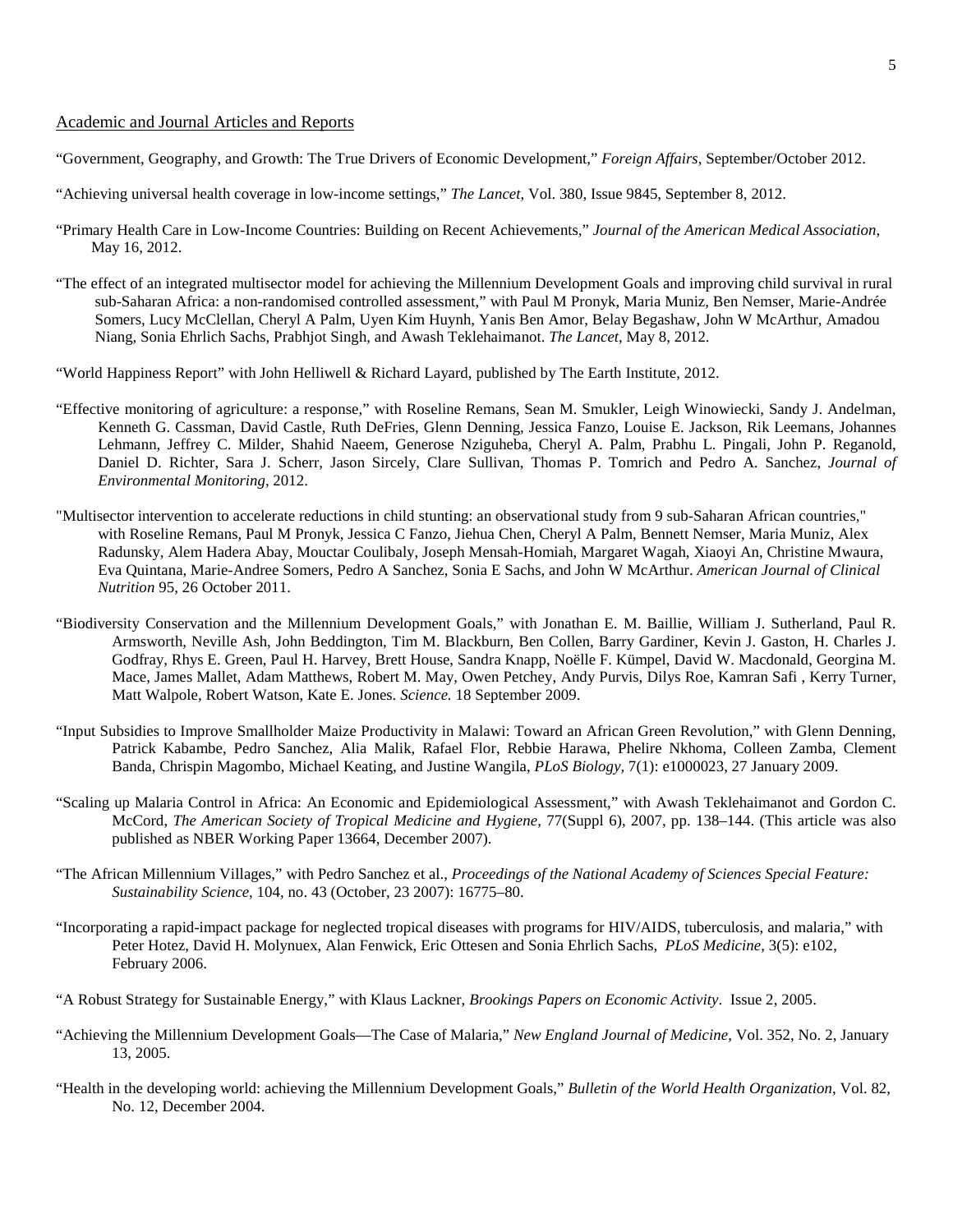- "The Malaria Gap," with Pia Malaney and Andrew Spielman. *American Journal of Tropical Medicine and Hygiene*, 71(Suppl 2), August 2004.
- "Ending Africa's Poverty Trap," with John W. McArthur, Guido Schmidt-Traub, Margaret Kruk, Chandrika Bahadur, Michael Faye and Gordon McCord. *Brookings Papers on Economic Activity*. Issue 1, 2004.
- "A Global Index of the Stability of Malaria Transmission," with Anthony Kiszewski, Andrew Mellinger, Andrew Spielman, Pia Malaney, and Sonia Ehrlich Sachs. *American Journal of Tropical Medicine and Hygiene,* 70(5), May 2004.
- "The Challenges Facing Landlocked Developing Countries," with Michael L. Faye, John W. McArthur & Thomas Snow, *Journal of Human Development*, Vol. 5, No. 1, March 2004.
- "The Roadblock to a Sovereign Bankruptcy Law," *Cato Journal*, Volume 23, Number 1, Spring/Summer 2003. (reprinted in Spanish as "La barrera contra la ley de quiebras soberanas," in Artana, Daniel and James A. Dorn (eds.), *Crisis Financieras Internacionales: ¿Qué Rol le Corresponde al Gobierno?* Cato Institute: Buenos Aires, 2004.)
- "Scaling-up coverage with insecticide-treated nets against malaria in Africa: who should pay?" *The Lancet*: *Infectious Diseases*, Vol. 3, No.5, May 1, 2003.
- "The United States as a Coastal Nation," with Jordan Rappaport, *Journal of Economic Growth*, Vol. 8, No. 1, pp. 5-46, March 2003. (previously Federal Reserve Bank of Kansas City Research Working Paper)
- "China's Growth after WTO Membership," with Wing Thye Woo, *Journal of Chinese Economics and Business Studies*, Vol. 1, No. 1. January 2003.
- "Panel Discussion: Promoting Better National Institutions: The Role of the IMF," with Jeffrey Frankel, Nancy Birdsall and Guillermo Ortiz, *IMF Staff Papers, Special Issue: IMF Third Annual Research Conference*, Volume 50, 2003.
- "The Relative Contributions of Location and Preferential Policies in China's Regional Development: Being in the Right Place and Having the Right Incentives," with Sylvie Demurger, Wing Thye Woo, Shuming Bao, and Gene Chang. *China Economic Review*, forthcoming; translated into Chinese in *Jingji Yanjiu*, September 2002.
- "A New Global Effort to Control Malaria," *Science,* Vol. 298, 4 Oct, 2002.
- "Market Led Industrialization and Globalization," with X. Yang, *Journal of Economic Integration*, Vol. 17, No. 2, June 2002.
- "Improving the health of the Global Poor," with P. Jha, A. Mills et al. *Science*, Vol. 295, March 15, 2002.
- "The Economic and Social Burden of Malaria," with Pia Malaney, *Nature*, Vol. 415, no. 6872, Feb. 7, 2002.
- "Resolving the Debt Crisis of Low-Income Countries," *Brookings Papers on Economic Activity*, 1:2002.
- "Understanding Regional Economic Growth in India," forthcoming in *Asian Economic Papers*, MIT Press, with Nirupam Bajpai and Ananthi Ramiah, 2002.
- "Geography, Economic Policy, and Regional Development in China," with Sylvie Demurger, Wing Thye Woo, Shuming Bao, Gene Chang, and Andrew Mellinger*, Asian Economic Papers*, Vol. 1 No. 1, Winter 2002, pp. 146-197. (previously CID Working Paper no. 77, October 2001 and *NBER Working Paper 8897*, April 2002).
- "Geographic Factors and China's Regional Development under Market Reforms, 1978-1998," with Wing Thye Woo, Shuming Bao, and Gene Chang. *China Economic Review*, Vol. 13, No. 1, 2002.
- "The Determinants and Prospects of Economic Growth in Asia," with Steve Radelet and Jong-Wha Lee, *International Economic Journal* 15(3), Autumn 2001.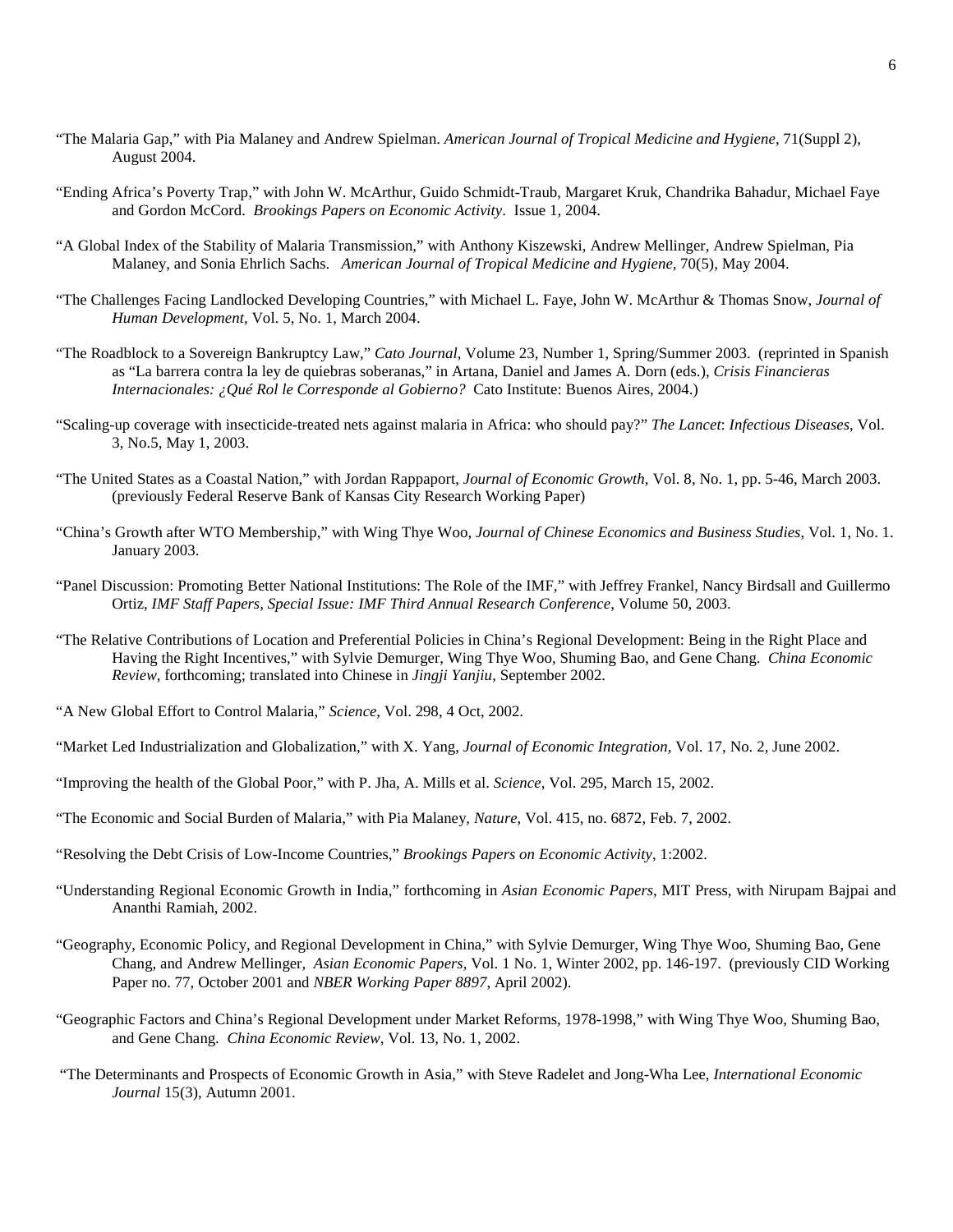- "Benchmarking Competitiveness in Transition Economies," with C. Zinnes and Y. Eilat in *Economics of Transition*, Volume 9, No. 2, July 2001.
- "The Strategic Significance of Global Inequality," *The Washington Quarterly*, vol. 24, no. 3, Summer 2001.

"From Bangalore to Bulawayo," *Georgetown Journal of International Affairs,* vol. 11, no. 2, Summer/Fall 2001.

- "A New Global Commitment to Disease Control in Africa," *Nature Medicine*, vol. 7, no. 5, May 2001.
- "The Curse of Natural Resources," with Andrew Warner, *European Economic Review*, vol 45, May 2001.
- "The Geography of Poverty and Wealth," with Andrew D. Mellinger and John L. Gallup, *Scientific American,* March 2001.
- "The Economic Burden of Malaria," The Supplement to *The American Journal of Tropical Medicine & Hygiene*, vol. 64, no. 1, 2, January/February 2001.
- "Compensation for 'Meaningful Participation' in Climate Change Control: A Modest Proposal and Empirical Analysis," with T. Panayotou, A. Peterson Zwane, *Journal of Environmental Economics and Management,* 2001.
- "Defining and Refining International Donor Support for Combating the AIDS Pandemic," with Amir Attaran, *The Lancet*, vol. 357, pp. 57-61, January 6, 2001.
- "The Gain from Privatization in Transition Economies: Is 'Change of Ownership' Enough?" with Clifford Zinnes and Yair Belat. *IMF Staff Papers*, Vol. 48 (Special Edition), pp. 146-170, 2001.
- "Globalisation, State Intervention and the Impact on Living Standards," in *Malaysian Journal of Economics Studies*, vol. XXXVII, No. 1 & 2, June/December 2000.
- "Economic Reforms and Constitutional Transition," (with Wing Thye Woo and Xiaokai Yang), *Annals of Economics and Finance*, Vol. 1, No. 2, pp. 435-491, November 2000; reprinted in Tran Van Hoa (ed.), *Economic Crisis Management – Policy, Practice, Outcomes and Prospects* as Chapter 4, pp. 28-85, Edward Elgar 2000. Previously: "Economic Reforms and Constitutional Transition" with Wing Thye Woo and Xiaokai Yang. CID Working Paper No. 42, April 2000.
- "Agriculture, Climate, and Technology: Why are the Tropics Falling Behind?" *American Journal of Agricultural Economics*, vol. 82, pp. 731-777, August 2000.
- "El debate sobre sistemas cambiarios y las rigideces de la dolarización," with Felipe Larrain, *Estudios Publicos*, no. 77, Summer 2000.
- "India's Decade of Development," *Economic and Political Weekly*, *Mumbai,* with Nirupam Bajpai, vol. XXXV, no. 16, April 2000.
- "Understanding China's Economic Performance," with Wing Thye Woo, *The Journal of Policy Reform*, vol. 4, issue 1, 2000; section on state enterprise sector reprinted as "The State Sector Under Reform" in Ross Garnaut and Yiping Huang (eds.), *Growth Without Miracles: Readings on the Chinese Economy in the Era of Reform*, Oxford University Press, forthcoming. (previously *NBER Working Paper* 5935, February 1997).
- "Globalization and Patterns of Economic Development," *Review of World Economics*, vol. 136(4), Kiel Institute of World Economics, 2000.
- "Reflexiones sobre la crisis asiatica," with Wing Thye Woo in *Cuadernos del CERI* del Centro Espanol de Relaciones Internacionales, no. 7, September1999.
- "Cracking the Shell Game: Implementing Debt Relief for the HIPC's," *ICSW Social Development Review*, September 1999.
- "Why Dollarization is More Straitjacket than Salvation," with Felipe Larrain, *Foreign Policy*, no. 116, Fall 1999.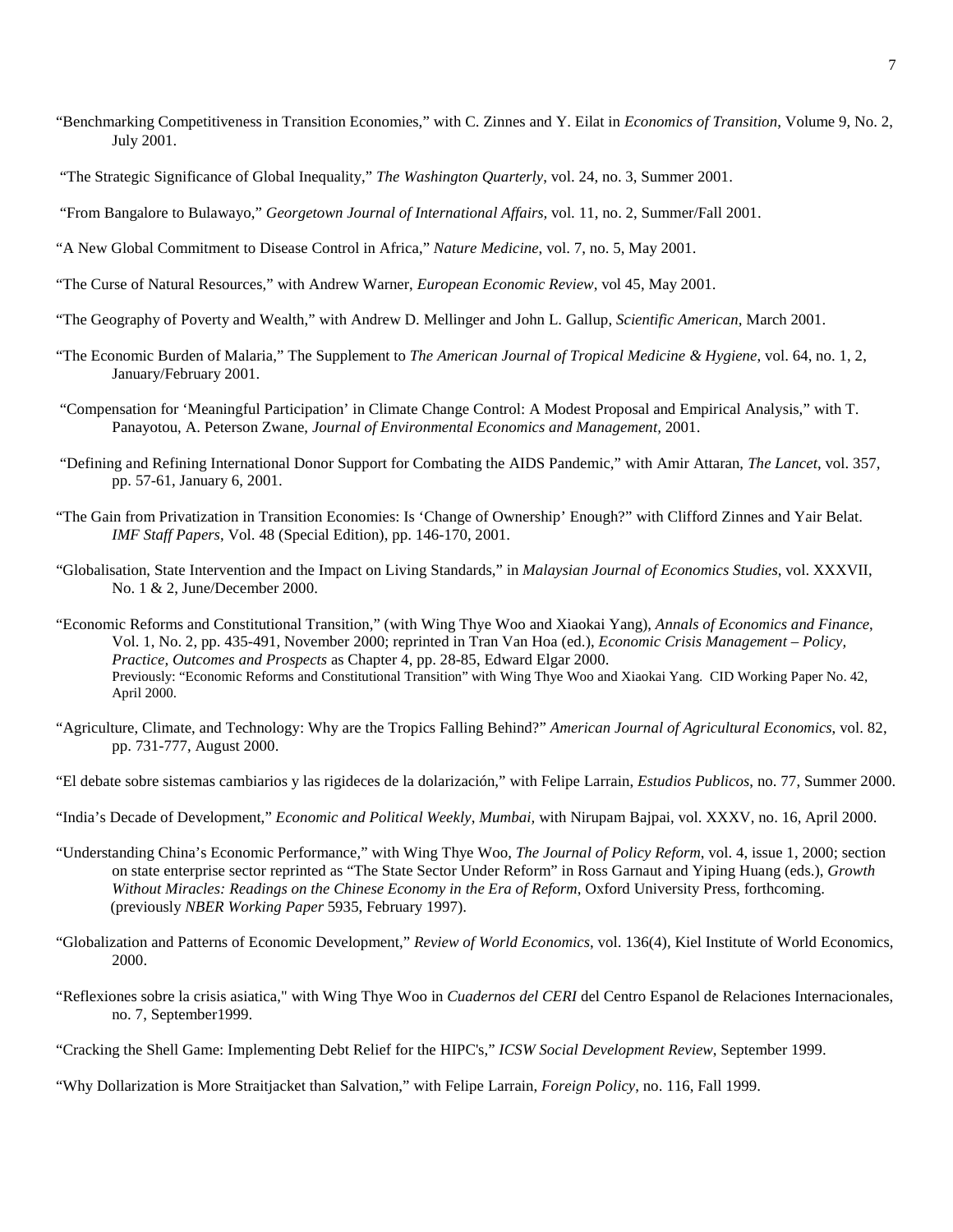- "Why Do Resource-Abundant Economies Grow More Slowly," with Francisco Rodriguez in *Journal for Economic Growth*, 4: 277- 303, September 1999. (previously "Natural Resources and Economic Growth: A Quantitative Exploration," with Francisco Rodriguez, mimeo, HIID, Spring 1999.)
- "Brazil Fever," *The Milken Institute Review*, Second Quarter 1999.
- "The Big Push, Natural Resources Booms and Growth," with Andrew M. Warner, *Journal of Development Economics* 59(1), 1999.
- "Creditor Panics: Causes and Remedies," *Cato Journal*, vol. 18, no. 3, Winter 1999. Also in *Research Notes in Economics and Statistics* for Deutsche Bank Research, November 1998.
- "Twentieth-Century Political Economy: A Brief History of Global Capitalism," *Oxford Review of Economic Policy*, vol. 115, no. 4, Winter 1999.
- "The Economic Burden of Malaria," with John Gallup, in *Harvard International Review,* pp. 56-61, Winter 1998/1999.
- "An Infra-Marginal Analysis of the Ricardian Model," with W. Cheng and X. Yang, *Review of International Economics*, 1999.
- "Managing Global Capitalism," in *The Australian Economic Review*, vol. 32, no. 1, pp. 3-14, December 1999. (This was the inaugural David Finch Lecture presented at the University of Melbourne on 24 October 1997).
- "Geography, Demography, and Economic Growth in Africa," with David Bloom, *Brookings Papers on Economic Activity*, 2:1998.
- "Geography and Economic Development," with John Luke Gallup and with Andrew Mellinger, *International Science Review* 22, 2: 179-232, August 1999. (previously "Geography and Economic Development" in Pleskovic, Boris and Joseph E. Stiglitz, eds., *Annual World Bank Conference on Development Economics 1998* (April), *NBER Working Paper 6849*, December 1998; The World Bank: Washington, DC; and previously "Geography and Economic Development in *Harvard International Review* Winter 1998/1999).
- "The East Asian Financial Crisis: Diagnosis, Remedies, Prospects," with Steven Radelet, Richard N. Cooper, and Barry P. Bosworth, *Brookings Papers on Economic Activity* 1:1998. Reprinted 2000 in *The Economic Development of Southeast Asia*, H. Hill, editor, UK:Edward Elgar.
- "A Brief History of Panic," *Foreign Policy*, April 1, 1998.
- "International Economics: Unlocking the Mysteries of Globalization," in *Foreign Policy*, Spring 1998.
- "Asia's Reemergence," with Steve Radelet, *Foreign Affairs*, November/December 1997.
- "Sources of Slow Growth in African Economies," with Andrew Warner, *Journal of African Economies*, vol. 6, no. 3, pp. 335-76, September 1997.
- "Ukraine's Painful Economic Transition," *ACE: Analysis of Current Events*, vol. 9, no. 8, August 1997.
- "India's Economic Reforms--The Steps Ahead," with Nirupam Bajpai, *Journal of International Trade and Economic Development*, vol. 6, no. 2, 1997.
- "Fundamental Sources of Long Run Growth," with Andrew Warner, *AEA Papers and Proceedings*, 1997.
- "Notes on Life-Cycle of State-Led Industrialization," *Japan and the World Economy*, vol. 8, pp. 153-174, 1996.
- "Trends in Regional Inequality in China," with Tianlun Jian and Andrew Warner, *China Economic Review*, vol. 7, no. 1, 1996. (previously *NBER Working Paper* 5412, January 1996).
- "How to Catch Up with the Industrial World--Achieving Rapid Growth in Europe's Transition Economies," with Andrew Warner, *Transition*, vol. 7, no. 9-10, September-October 1996.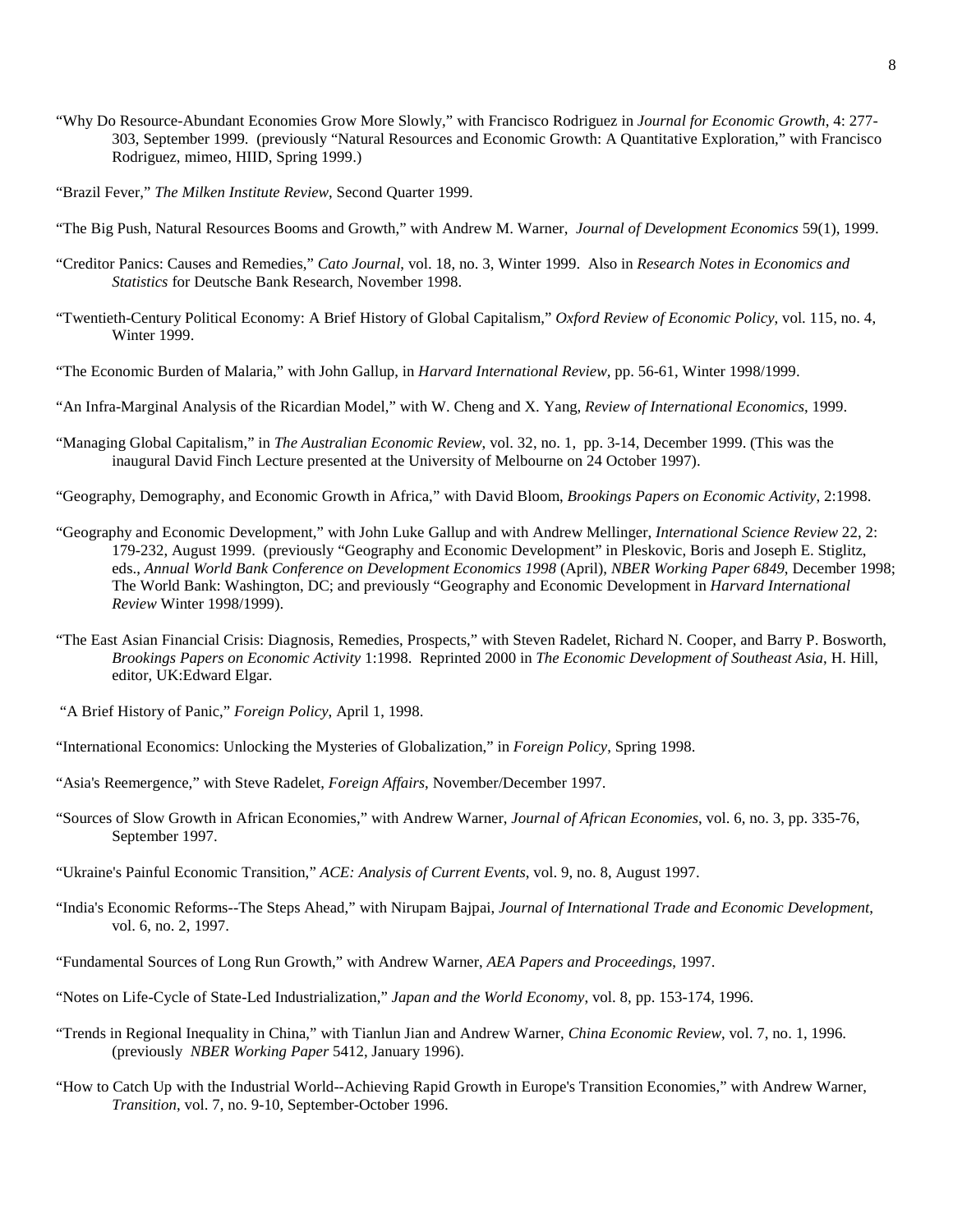- "Chinese Economic Growth: Explanations and the Tasks Ahead," with Wing Woo, in *China's Economic Future: Challenges to U.S. Policy*, published by the Joint Economic Committee of the U.S. Congress, August 1996; reprinted in A.M. Babkina (ed.), *Domestic Economic Modernization in China*, Nova Science Publishers, 1997. Previously: "China's Economic Future: Challenges to U.S. Policy," Study Paper submitted to the Joint Economic Committee, August 1996.
- "India's Economic Reforms: Some lessons from East Asia," with Nirupam Bajpai, *The Journal of International Trade & Economic Development*, vol. 6, no. 2, July 1997.
- "US Trade with Developing Countries and Wage Inequality," with Howard Shatz, *The American Economic Review: Papers and Proceedings*, vol. 86, no. 2, May 1996.
- "Economic Transition and the Exchange Rate Regime," *The American Economic Review: Papers and Proceedings*, May 1996.
- "Globalization and the U.S. Labor Market," *American Economic Review*, May 1996.
- "The Transition at Mid-Decade," *American Economic Review: Papers and Proceedings*, May 1996.
- "Financial Crises in Emerging Markets: The Lessons from 1995," with Andres Velasco and Aaron Tornell, *Brookings Papers on Economic Activity*, January 1996. (previously *NBER Working Paper* 5576, May 1996).
- "Alternative Approaches to Financial Crises," *Revista de Economía Política*, vol. 16, no. 2, April-June 1996.
- "The Collapse of the Mexican Peso: What Have We Learned?" with Andres Velasco and Aaron Tornell, *Economic Policy*, no. 22, April 1996. (Previously *NBER Working Paper* 5142, June 1995).
- "Lessons from Taiwan for Post-Communist Transition: Another Look," with Tianlun Jian, *Business and the Contemporary World*, vol. 8, no. 1, 1996.
- "Brazilian Inflation and the 'Plano Real'," with Alvaro Zini, *Revista de Economía Política*, vol. 15, no. 2 (58), April-June 1995, and *The World Economy* vol 19, no. 1, January 1996.
- "Consolidating Capitalism," *Foreign Policy*, no. 98, pp 50-64, Spring 1995.
- "Economic Reform and the Process of Global Integration," with Andrew Warner, presented at Brookings Panel on April 7, 1995. (And published in BPEA 1:1995 and 1996 Panglaykim Memorial Lecture).
- "Reforms in Eastern Europe and the Former Soviet Union in Light of the East Asian Experiences," presented at NBER-TCER-CEPR Trilateral Conference on Transition from Socialist Economies, Tokyo, January 6-7, 1995. *Journal of the Japanese and International Economies*, pp. 1-31, August 1995. (Previously *NBER Working Paper* 5404, January 1996).
- "Trade and Jobs in U.S. Manufacturing," with Howard Shatz, in *Brookings Papers on Economic Activity*, 1:1994 and *Economic Policy*, Paul Whitely (ed.), Gloucester, England: Elgar Publishing, 1998.
- Comment on "Economic Recovery, Growth, and Policies: 'Gradualism' in the Japanese Context" by Juro Teranishi, *Economic Policy* 19 Supplement, December 1994.
- "Russia's Economic Prospects," in *Bulletin: The American Academy of Arts and Sciences*, vol. XLVIII, no. 3, December 1994.
- "The IMF and Economies in Crisis," presented at London School of Economics, July 1994, forthcoming in LSE publication.
- "India's Unfinished Reform Agenda," presented at ICRIER, New Delhi, August 23, 1994. Published in Distinguished Author Seminar Series on "Structural Adjustment and Policy Reforms: Perspectives from International Experiences".
- "Experiences in the Transition to a Market Economy," with Wing Thye Woo, in *Journal of Comparative Economics*, vol. 18, issue 3, June 1994.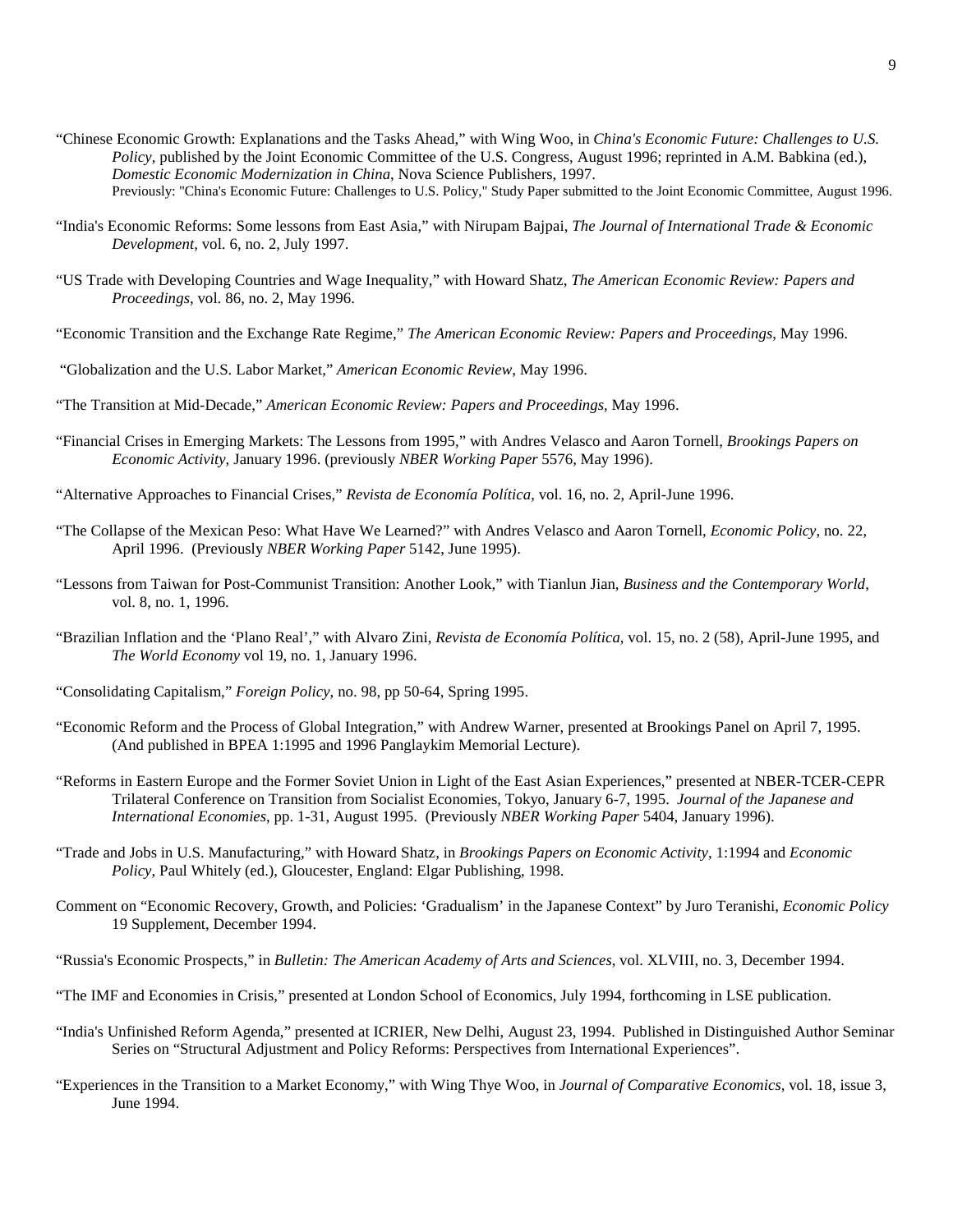"Understanding 'Shock Therapy," *Social Market Foundation Occasional Paper no.7*, London, 1994.

- "Understanding the Reform Experiences of China, Eastern Europe, and Russia," with Wing Thye Woo, Introduction to *Journal of Comparative Economics*, vol 18, no. 3, June 1994. (Co-Guest Editor of this volume with Wing Thye Woo).
- "Structural Factors in the Economic Reforms of China, Eastern Europe, and the Former Soviet Union," with Wing Thye Woo, *Economic Policy* 18, April 1994. Reprinted in Joseph Chai, ed. The Economic Development of Modern China, forthcoming. Reprinted (with some omissions) as "Structural Factors in China's Economy," in Ross Garnaut and Yiping Huang (eds.), Growth Without Miracles: Readings on the Chinese Economy in the Era of Reform. (Oxford University Press, forthcoming).
- "An Update on Reform in Eastern Europe and Russia," *China Economic Review*, vol. 4, no. 2, 1993.
- "Some Historical Perspectives on Chinese and Russian Economic Reform," presented at conference in San Francisco on Transition of Centrally Planned Economies in Pacific Asia, forthcoming in conference volume.
- "Reply to Jan Adam," *Economics of Planning* 26, Netherlands: Kluwer Academic Publishers, 1993.
- "Reussir la stabilization monetaire en 1993," in *Economie Internationale*, no. 54, 2 trimestre 1993 (CEPII publication).
- "International Linkages in the Korean Economy: Simulations with the Korean Global Model," with Jong-Wha Lee and Peter Boone, *Seoul Journal of Economics*, vol. 6, no. 4, Winter 1993..
- "Privatization in Russia: Some Lessons from Eastern Europe," *American Economic Review*, Spring 1992. (Also published in Soumitra Sharma (ed.), *Development Policy* (London: St. Martin's Press, Inc.), 1992).
- "Prospects for Russia's Economic Reforms," with David Lipton, *Brookings Papers on Economic Activity* 2:1992.
- "Crowning the Estonian Kroon," with Ardo Hansson, *Transition*, vol. 3, no. 9, October 1992.
- "Currency Reform in Slovenia: The Tolar Standing Tall," with Boris Pleskovic, *Transition*, vol. 3, no. 8, September 1992.
- "Toward a Market-Based Monetary System," with David Lipton, *Central Banking*, vol. III, no. 1, Summer 1992.
- "The External Aspects of Reform in Eastern Europe," with Andrew Berg, *Economic Policy*, April 1992.
- "Vaincre la Peur, " *Politique Internationale*, proceedings for Colloquium "Quelle Democratie Pour L'Europe? ", April 4, 1992.
- "Privatization in Eastern Europe: The Case of Poland," *Proceedings of the World Bank Annual Conference in Development Economics*, 1991.
- "Poland's Big Bang After One Year," Skandianaviska Enskilda Banken, *Quarterly Review*, 1-2, 1991.
- "Spontaneous Privatization: A Comment," *Soviet Economy*, vol. 7, no. 4, October-December 1991.
- "Dynamic Strategic Monetary Policies and Coordination in Interdependent Economies: Comment," with A. de Crombrugghe and N. Roubini, *American Economic Review*, December 1991.
- "Privatization in Eastern Europe: The Case of Poland," with David Lipton and Lawrence H. Summers, *Brookings Papers on Economic Activity*, Issue 2, 1990 and in *Reforming Central and Eastern European Economies*, V. Corbo, F. Coricelli, and J. Bossak (eds.), A World Bank Symposium, 1991.
- "Poland's Economic Reform," with David Lipton, *Foreign Affairs*, vol. 69, no. 3, Summer 1990.
- "Creating a Market Economy in Eastern Europe: The Case of Poland," with David Lipton, Stanley Fischer and Janos Kornai, *Brookings Papers on Economic Activity*, 1:1990.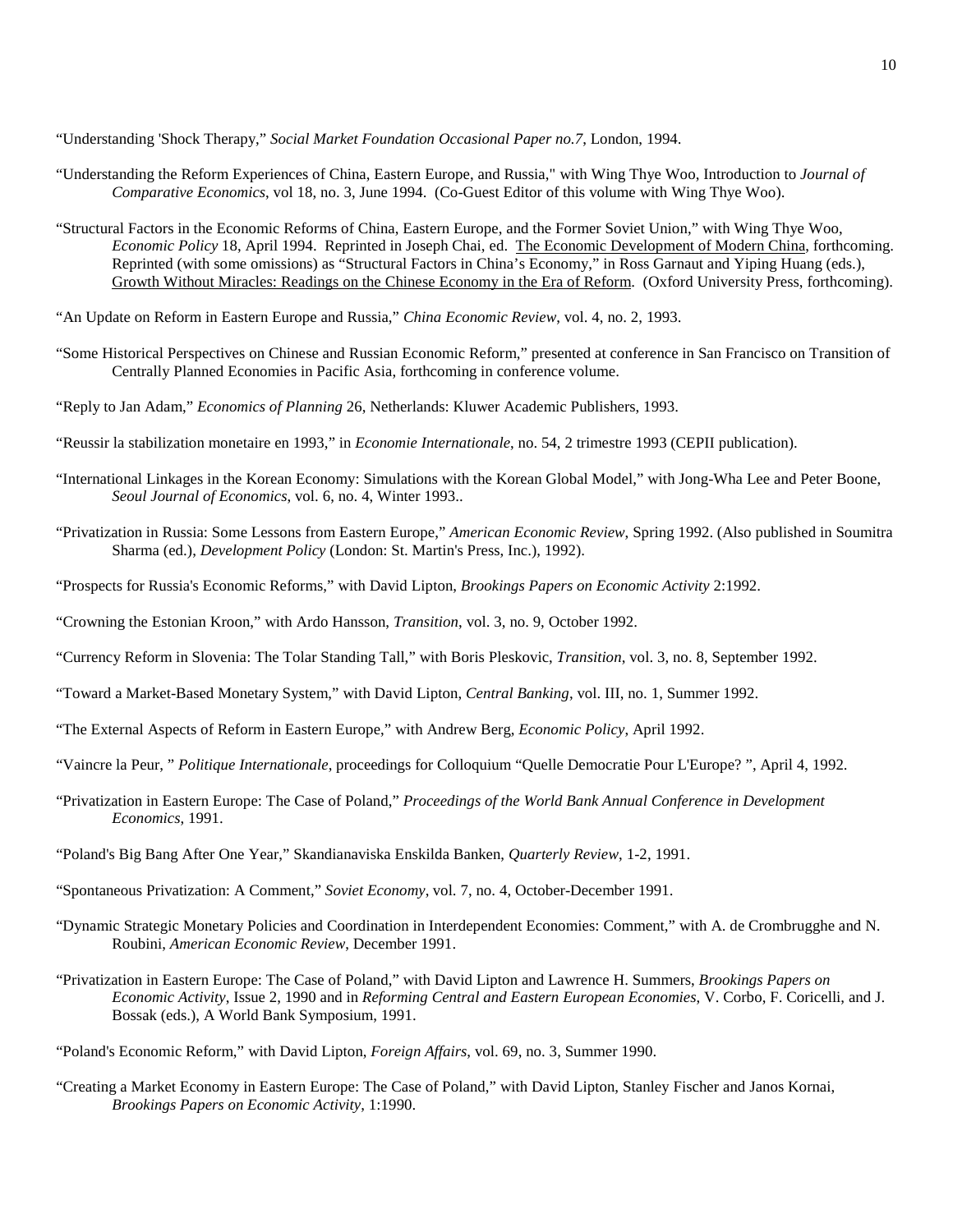- "A Strategy for Efficient Debt Reductions," *Journal of Economic Perspectives*, vol. 4, no. 1, Winter 1990. Reprinted in *International Economics and International Economic Policy: A Reader*, Philip King (ed.), McGraw-Hill, Inc.:New York, 1995.
- "Debt Reduction: the Basis and Shape of a New Strategy," with Josef Kneer, in *Intereconomics*, January/February 1990.
- "New Approaches to the Latin American Debt Crisis,"*Princeton Studies in International Finance*, No. 174, July 1989, Princeton, NJ. Spanish translation in *El Trimestre Económico*. Vol. LVI (1), No. 221, Mexico, March 1989.
- "The Debt Crisis: Structural Explanations of Country Performance," with A. Berg, presented at First InterAmerican Seminar on Economics (IASE), March 17-19, 1988, Mexico City, *Journal of Development Economics* 29 (1988) 271-306 (North-Holland). Spanish translation in *El Trimestre Economica*, Vol. LVI, July 1989, Mexico, special issue edited by Edmar Bacha and Sebastian Edwards. (previously *NBER Working Paper* 2607, July 1988).
- "Making the Brady Plan Work," *Foreign Affairs*, vol. 68, no. 3, Summer 1989.
- "Government Spending and Budget Deficits in the Industrial Economies," with N. Roubini, *Economic Policy*, April 1989. (Previously *NBER Working Paper* 2919, April 1989).
- "Comprehensive Debt Retirement: The Bolivian Example," *Brookings Papers on Economic Activity*, 2:1988.
- Comments on "Developing Countries in the World Economy: New Themes," by Paul Krugman, *Daedalus*, Cambridge, MA, Winter 1988
- "Global Adjustments to a Shrinking U.S. Trade Deficit," *Brookings Papers on Economic Activity*, 2:1988.
- "Bolivia: 1952-1986," with J.A. Morales, *Country Studies*, no. 6, International Center for Economic Growth, San Francisco, 1988.
- "Future Development in the World Monetary System," *Kinyu Journal Sha* (Monthly Financial Journal), September 1988.
- "Review Essay: 'Recent Studies of the Latin American Debt Crisis'," *Latin American Research Review*, vol. XXIII, no. 3, pp.170-179, 1988.
- "Japanese Structural Adjustment and the Balance of Payments," with Peter Boone, *Journal of the Japanese and International Economies* vol 2, 1988. (Previously *NBER Working Paper* 2614, June 1988).
- "Prospects for Global Trade Imbalances: A Simulation Approach," *Seoul Journal of Economics*, vol. 1, no. 1, (Seoul National University), pp. 41-74, March, 1988. (Also published in *Advanced Lectures in Quantitative Economics*, F. van der Ploeg (ed.), Academic Press, 1990).
- "Comparing the Global Performance of Alternative Exchange Arrangements," with W. McKibbin, *Journal of Policy Modeling,* 1988. (Previously *NBER Working Paper* 2024, September 1986).
- "Political and Economic Determinants of Budget Deficits in the Industrial Democracies," with N. Roubini, *European Economic Review* 33, No. 5, 903-938, 1989. (Previously *NBER Working Paper* 2682, August 1988).
- "U.S. Commercial Banks and the Developing-Country Debt Crisis," with Harry Huizinga, *Brookings Papers on Economic Activity*, 2:1987. (Previously *NBER Working Paper* 2455, December 1987).
- "A Debt Writedown Would Send Bank Stocks Up," *The International Economy*, vol. 1, no. 1, pp. 96-97, October/November 1987.
- "Institutional Aspects of High Unemployment in the Federal Republic of Germany," with M. Burda, *World Economy*, Fall 1988. (Previously *NBER Working Paper* 2241, May 1987).
- "The Bolivia Hyperinflation and Stabilization," *AEA Papers and Proceedings*, vol. 77, no. 2, May 1987. (Previously *NBER Working Paper* 2073, November 1986).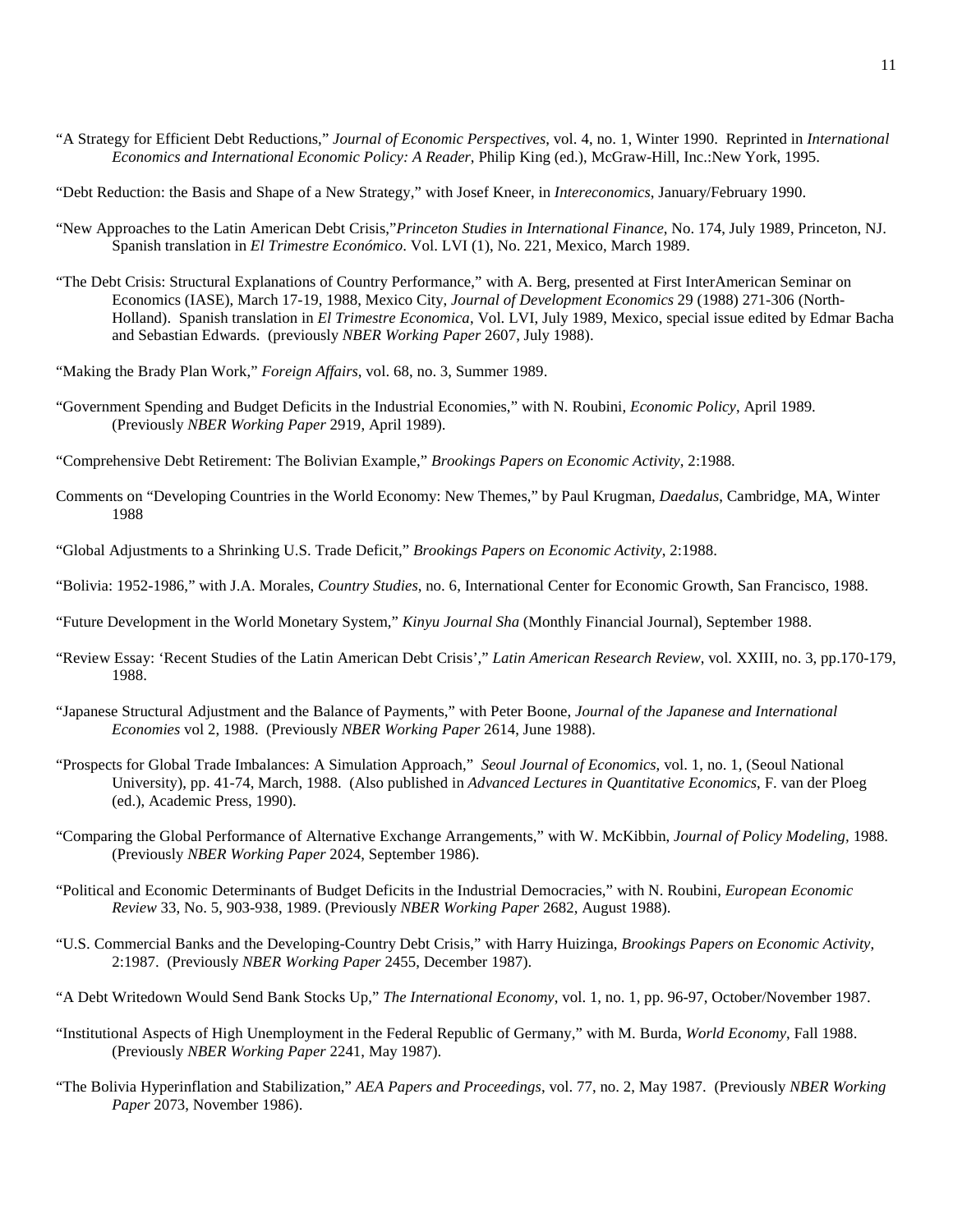- "Political Parties and the Business Cycle in the United States, 1948-1984,"*Journal of Money, Credit, and Banking,* vol. 20, no. 1, February 1988. (Previously *NBER Working Paper* 1940, May 1986).
- "A New Approach for Managing the Debt Crisis," *The Columbia Journal of World Business*, vol. XXI, no. 3, Fall 1986.
- "Managing the LDC Debt Crisis," with John Williamson, *Brookings Papers on Economic Activity*, 2:1986.
- "Theoretical Issues in International Borrowing," *Princeton Studies in International Finance*, no. 54, 1984 (published in Spanish translation in *Estudios Economicos*, July-December, 1986). Reprinted in Graham Bird and P. Nicholas Snowden (eds.), *International Debt, Volume I*, Edward Elgar Publ., Ltd., U.K., 1995. (Previously *NBER Working Paper* 1189, August 1983).
- Book Review of Jones, Ronald W., and Peter B. Kenen, eds., *Handbook of International Economics*, Volume II, *Journal of International Economics*, 21, 1986.
- "International Policy Coordination in Dynamic Macroeconomic Models," with Gilles Oudiz, *International Economic Policy Coordination*, W. Buiter and R. Marston (eds.), Cambridge University Press, 1985. (previously *NBER Working Paper* 1417, August 1984).
- "Exchange Rates and Economic Recovery in the 1930's," with B. Eichengreen, in *Journal of Economic History*, vol XLV, no. 4, December 1985. Also published in facsimile series entitled "Depression and the New Deal", Stephen Burwood (ed.), Garland Publishing Inc. (Hamden, CT), 1989/90. (Previously *NBER Working Paper* 1498, May 1986).
- "Growth and External Debt Under Risk of Debt Repudiation," with Daniel Cohen, *European Economic Review*, 1985, and in *International Volatility and Economic Growth*, G. de Menil and R. Gordon (eds.), North-Holland, 1991. (Previously *NBER Working Paper* 1703, September 1985).
- "The Dollar and the Policy Mix," *Brookings Papers on Economic Activity*, 1:1985. Reproduced in *Recent Developments in Macroeconomics*, Edmund Phelps (ed.), Edward Elgar Publ., Ltd., Glasgow. (previously NBER Working Paper 1636, June 1985).
- "Macroeconomic Interdependence of Japan and the United States: Some Simulation Results," with N. Ishii and W. McKibbin, *Journal of Policy Modeling*, pp. 533-572, Winter 1985. (Previously *NBER Working Paper* 1637, June 1985).
- "External Debt and Macroeconomic Performance in Latin America and East Asia," with John Williamson, *Brookings Papers on Economic Activity*, 2:1985.
- "LDC Borrowing with Default Risk," with D. Cohen., *Kredit and Kapital,* 1985. (Previously *NBER Working Paper* 925, July 1982).
- "Comment: Latin American Debt: I Don't Think We Are in Kansas Anymore," (by Diaz Alejandro), *Brookings Papers on Economic Activity*, 2:1985.
- "The Effects of OECD Macroeconomic Policies on the Developing Countries," with Warwick McKibbin, presented at World Bank Conference, in conference volume, 1985, and in *Seoul Journal of Economics*, 1985.
- "La Politique Badgetaire et le Taux de Change Real," *Annales de l'Insee*, 1984.
- "Macroeconomic Policy Coordination Among the Industrial Economics," with Gilles Oudiz, *Brookings Papers on Economic Activity*, 1:1984.
- "The United States in the World Economy, 1983," *The Economic Outlook, 1984*.
- "Real Exchange Rate Effects of Fiscal Policy", with Charles Wyplosz, *Economica,* 1983*.* (Previously *NBER Working Paper* 1255, January 1984).
- "Comment: The Economic Consequences of Mrs. Thatcher (Buiter and Miller)," *Brookings Papers on Economic Activity*, 2:1983.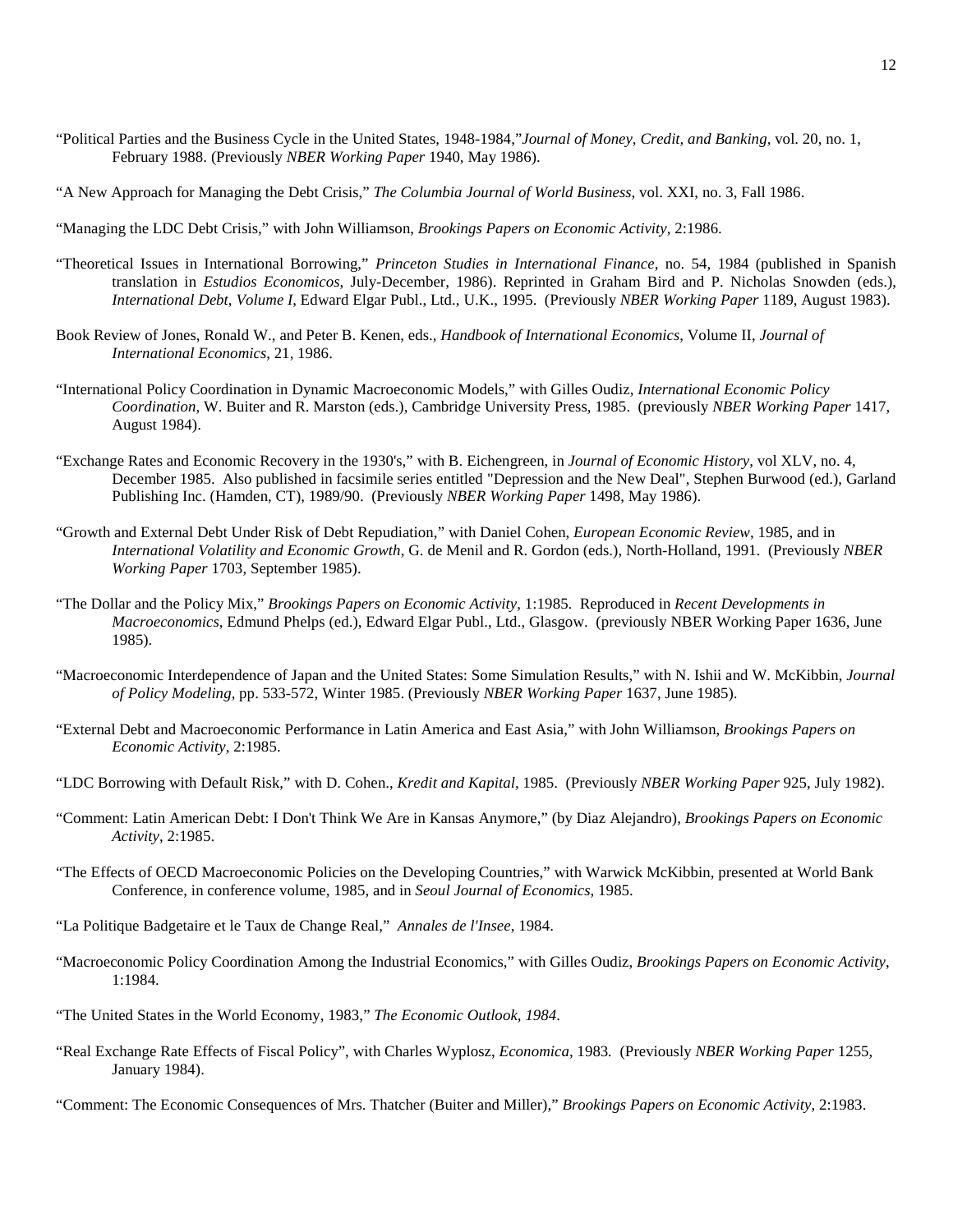- "Input Price Shocks and the Slowdown in Economic Growth: The Case of U.K. Manufacturing," with Michael Bruno, published in special issue of *Review of Economic Studies*, vol. 51, no. 159, pp. 679-706, 1982, for the Cambridge University Conference on Unemployment, July 1981. Also published in Greenhalgh, Layard and Oswals (eds.) *The Causes of Unemployment*, Clarendon Press, Oxford, England, 1983. (Previously *NBER Working Paper* 851, February 1982).
- "Comment: Identifying the Effects of Structural Change" (Laurence Klein), *Industrial Change and Public Policy*, Federal Reserve Bank of Kansas City, 1983.
- "Unemployment and Real Wages in the OECD," *Brookings Papers on Economic Activity*, 1:1983.
- "Accumulation and Growth in a Two-Country Model," with David Lipton, *Journal of International Economics* 15(1/2), 135-159, August 1983 and *Journal of Economic Literature*, vol. 22, no. 1, March 1984. (Previously *NBER Working Paper* 572, October 1980).
- "The Current Account and Exchange Rates in the OECD," presented at Vth International Conference of the University of Paris-Dauphine on Money and International Monetary Problems, June 15-17, 1981, and published in conference volume, E. Glaassen and P. Stalin (eds.), *Recent Issues in the Theory of Flexible Exchange Rates,* (North-Holland: Amsterdam), 1983; *Scandanavian Journal of Economics* vol. 84, no. 2, 1982.
- "Comment: Policy Analysis with Econometric Models (by Sims)," *Brookings Papers on Economic Activity*, 1:1982.
- "Anticipations, Recession, and Policy: An Intertemporal Disequilibrium Model," with Olivier Blanchard, *Annales de l'Insee*, N. 47-48, July/December, 1982. (Previously *NBER Working Paper* 971, August 1982).
- "Multiple Shooting in Two-Point Boundary Value Problems," with D. Lipton, J. Poterba, and L. Summers, *Econometrica*, vol. 50, no. 5, September 1982.
- "Aspects of the Current Account Behavior of OECD Economies," *NBER Working Paper Series*, No. 859. Cambridge, National Bureau of Economic Research, 1982.
- "Stabilization Policies in the World Economy: Scope and Skepticism," *American Economic Association Papers and Proceedings*, vol. 72, no. 2, pp. 56-60, May 1982. (Previously *NBER Working Paper* 862, September 1982).
- "The Oil Shocks and Macroeconomic Adjustment in the United States," *European Economic Review* 18, 1982.
- "The Current Account in the Macroeconomic Adjustment Process," *Scandinavian Journal of Economics*, vol. 84, no. 2, 1982. (Previously *NBER Working Paper* 796, November 1981).
- "Energy and Resource Allocation: A Dynamic Model of the Dutch Disease," with Michael Bruno, published in special issue of *Review of Economic Studies*, vol. 49, no. 159, 845-859, for the Cambridge University Conference on Unemployment, July 1982. (Previously *NBER Working Paper* 852, February 1982).
- "A Comparison of the Japanese and U.S. Macroeconomic Responses to the Oil Price Shocks," presented at the Conference on Problems in Fiscal and Monetary Policies in the U.S. and Japan, sponsored by the Japan Ministry of Finance and the U.S.- Japan program of Harvard University, in Tokyo, August 1981, and published in conference volume.
- "The Supply Approach to Oil Shocks and the Slowdown in Japanese Economic Growth," *Toko Keizai Shinpo Sha* (The Oriental Economist), 1981.
- "The Current Account and Macroeconomic Adjustment in the 1970's," *Brookings Papers on Economic Activity*, 1:1981.
- "Supply Versus Demand Approaches to the Problem of Stagflation," with Michael Bruno, in H. Giersch (ed.), *Macroeconomic Policies for Growth and Stability*, (Kiel: Institut fur Weltwirtschaft, 1981). (Previously *NBER Working Paper* 382, August 1979).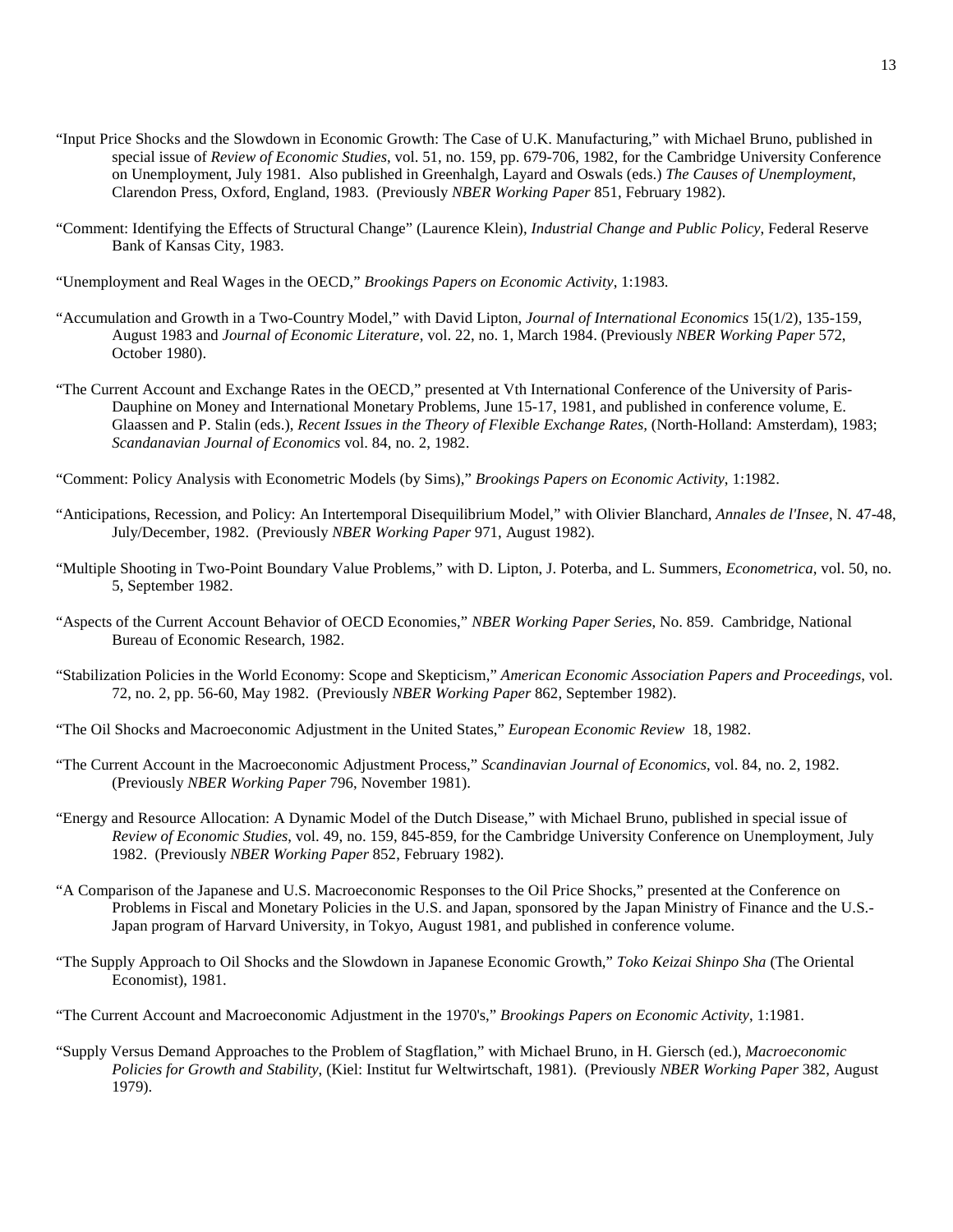"Comment: International Adjustment with Wage Rigidity (by Branson and Rotemberg)," *European Economic Review,* 1980.

- "Comment: Oil and Economic Performance in Industrial Countries (by Nordhaus)," *Brookings Papers on Economic Activity*, 2:1980.
- "Wages, Flexible Exchange Rates, and Macroeconomic Policy," *Quarterly Journal of Economics,* vol. XCIV, no. 4, pp. 731-748, June 1980.
- "The Changing Cyclical Behavior of Wages and Prices, 1890-1976," *American Economic Review*, March 1980. (Previously *NBER Working Paper* 304, December 1978).
- "Wages, Profits, and Macroeconomic Adjustment: A Comparative Study," *Brookings Papers on Economic Activity,* 2, 269-319, 1979. Reproduced in *Recent Developments in Macroeconomics*, Edmund Phelps (ed.), Edward Elgar Publ. Ltd., Glasgow. (Previously *NBER Working Paper* 74, August 1980).

#### **Books**

- *The Price of Civilization: Reawakening American Virtue and Prosperity*, Random House, New York, 2011.
- *Common Wealth: Economics for a Crowded Planet*, The Penguin Press, New York, 2008.
- *Escaping the Resource Curse*, with Macartan Humphreys, Joseph E. Stiglitz, Columbia University Press, 2007.
- *Poverty, AIDS and Hunger: Breaking the Poverty Trap in Malawi*, with Anne C. Conroy, Malcolm J. Blackie, Alan Whiteside, Justin C. Malawezi, Palgrave Macmillan, 2006.
- *The End of Poverty: Economic Possibilities for our Time*, The Penguin Press, New York, 2005.
- *Human Development Report 2003: Millennium Development Goals: A compact among nations to end human poverty*, (guest contributing editor), UNDP, New York, 2003.
- *Economic Development and the Division of Labor*, with Xiaokai Yang, Blackwell Publishing.
- *The Latin American Competitiveness Report 2001-2002*, (co-editor) World Economic Forum, Oxford University Press, New York, 2002.
- *The Global Competitiveness Report 2001-2002,* (co-editor) World Economic Forum, Oxford University Press, New York, 2002. "Introduction – Slowdown and Uncertainty: International Economic Networks in the Wake of September 11, 2001" with Peter Cornelius, John McArthur, Michael Porter and Klaus Schwab "Executive Summary" with Michael Porter and John McArthur "The Growth Competitiveness Index" Measuring Technological Advancement and the Stages of Development," with John
	- McArthur
- *Macroeconomics and Health: Investing in Health for Economic Development*, report of the Commission on Macroeconomics and Health, World Health Organization, December 2001.
- *The Africa Competitiveness Report 2000/2001*, (co-editor) World Economic Forum, Oxford University Press, New York, 2001. "Executive Summary" with Lisa D. Cook

"The Case for Increased Debt Forgiveness" with Maciej Cuchra and Sara E. Sievers

- *The Global Competitiveness Report 2000*, (co-editor) World Economic Forum, Oxford University Press, New York, 2000. "Executive Summary: Current Competitiveness and Growth Competitiveness" with Michael Porter and Andrew Warner. "Globalization and International Competitiveness: Some Broad Lessons of the Past Decade" with Andrew Warner.
- *India in the Era of Economic Reforms* (Forward), with Nirupam Bajpai and Ashutosh Varshney, Oxford University Press, paperback edition, July 2000.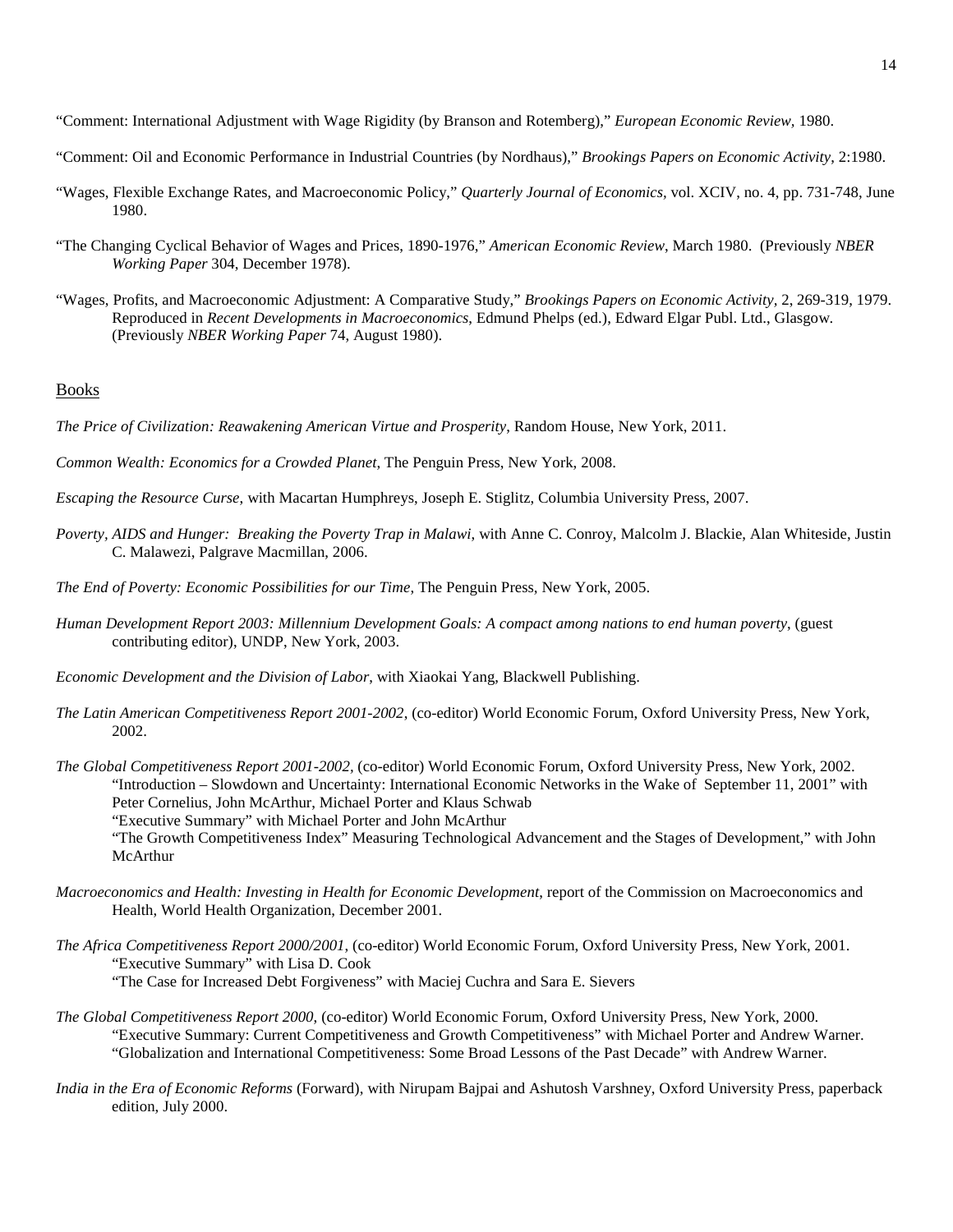- *The Asian Financial Crisis: Lessons for a Resilient Asia*, (co-editor), MIT Press, 2000. "A Reform Agenda for a Resilient Asia," (with Wing Thye Woo) "Understanding the Asian Financial Crisis," (with Wing Thye Woo)
- *Forward: India in the Era of Economic Reforms* (including Introduction). Edited with Nirupam Bajpai and Ashutosh Varshney, Oxford University Press, July 1999. Paperback edition, July 2000.
- *The Global Competitiveness Report 1999*, (co-editor) World Economic Forum, Geneva, Switzerland 1999. "The Year in Review," with Andrew Warner
- *The Asia Competitiveness Report 1999*, (co-editor) World Economic Forum, Geneva, Switzerland 1999. "A Plan for Action," with Wing Thye Woo

"The Asian Financial Crisis: what happened, and what is to be done," with Wing Thye Woo; republished in Spanish as "Reflexiones sobre la crisis asiatica," Cuadernos del CERI No. 7, Centro Español de Relaciones Internacionales, Madrid, September 1999.

- *The Africa Competitiveness Report 1998*, (co-editor) World Economic Forum, Geneva. Switzerland 1998. "Executive Summary" with Sara E. Sievers "Growth in Africa" with Sara E. Sievers "FDI in Africa" with Sara E. Sievers
- *The Global Competitiveness Report 1998*, (co-editor) World Economic Forum, Geneva Switzerland 1998. "Executive Summary" with Andrew Warner "The Year in Review"
- *The Rule of Law and Economic Reform in Russia*, edited with Katharina Pistor, The John M. Olin Critical Issues Series, Westview Press, 1997.

*Emerging Asia: Changes and Challenges,* academic coordinator with David Bloom, Asian Development Bank, 1997.

*Economies in Transition*, co-editor with Wing Thye Woo and Stephen Parker, MIT Press, 1997.

*Role of Law and Legal Institutions in Asian Economic Development 1960-1995*, senior advisor with Hal S. Scott to Katharina Pistor and Philip A. Wellons for Asian Development Bank.

*Russia and the Market Economy*, (in Russian) BBC/MPM Ltd., London, 1994.

*Transition in Eastern Europe*, co-edited with K. Froot and O. Blanchard, NBER Conference Volumes, University of Chicago Press, 1994.

Volume 1: *Country Studies* Volume 2: *Restructuring*

*Poland's Jump to the Market Economy*, MIT Press, 1993.

*Macroeconomics in the Global Economy*, with Felipe Larrain, Prentice Hall/Harvester Wheatsheaf, 1992.

- *Peru's Path to Recovery: A Plan for Economic Stabilization and Growth*, with Carlos Paredes, The Brookings Institution, Washington, DC, 1991. Spanish edition *Estabilizacion y Crecimiento en el Peru*, GRADE, 1991.
- *Global Linkages: Macroeconomic Interdependence and Cooperation in the World Economy*, with Warwick McKibbin, The Brookings Institution, Washington, DC, 1991.
- Editor of four volume NBER Series on Developing Country Debt and the World Economy, University of Chicago Press 1989/90 Summary Volume: *Developing Country Debt and the World Economy* Volume 1: *Developing Country Debt and Economic Performance--The International Financial System*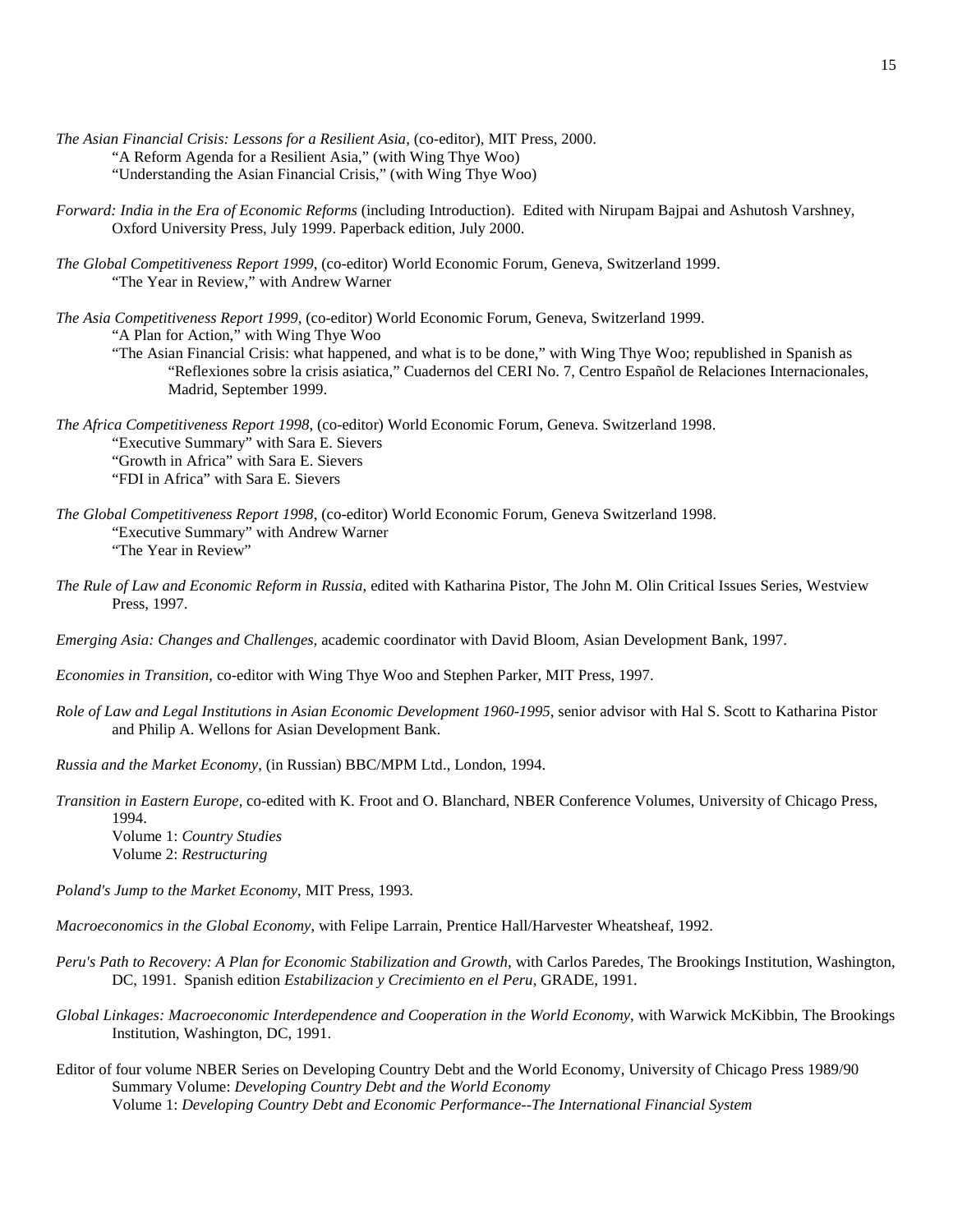Volume 2: *Developing Country Debt and Economic Performance--Country Studies:* Argentina, Bolivia, Brazil, Mexico *Volume 3: Developing Country Debt and Economic Performance--Country Studies: Indonesia, Korea, Philippines, Turkey (with Susan Collins)*

*Economics of Worldwide Stagflation*, with Michael Bruno. Cambridge, Harvard University Press, 1985.

## Book Chapters, Essays, Published Speeches

- "Achieving Global Cooperation on Economic Recovery and Long-Term Sustainable Development" presented at the Asian Development Bank's Distinguished Speakers Program held on 7 January 2009, and printed in the *Asian Development Review*.
- "The New Global War on Malaria", with Raymond G. Chambers, in *Realizing the Right to Health*, Volume 3, Andrew Clapham and Mary Robinson, eds. Ruffer & rub, Zurich 2009.
- "Can Foreign Aid Reduce Poverty" in *Controversies in Globalization*, Peter M. Haas, John A. Hird, Beth McBratney eds. CQ Press, Washington DC, 2009.
- "Introduction: Towards a new global protocol on climate change" in *Annual Review of United Nations Affairs 2007/2008*, Volume I, Joachim Muller and Karl P. Sauvant, eds. Oceana, New York, 2009.
- "Elite Education, Advanced Research and Innovation Europe and the US in the Face of Challenges from the 'New World'" Presented at the *8th Hanniel Lecture*, Duisburg, Germany, November 13, 2008.
- ["Extreme poverty,"](http://www.dictionaryofeconomics.com/article?id=pde2008_E000293) with Gordon C. McCord, in *The New Palgrave Dictionary of Economics,* Second Edition, Steven N. Durlauf and Lawrence E. Blume, eds. Palgrave Macmillan, 2008.
- ["Regional development, geography of,](http://www.dictionaryofeconomics.com/article?id=pde2008_R000077)" with Gordon C. McCord, in *The New Palgrave Dictionary of Economics,* Second Edition, Steven N. Durlauf and Lawrence E. Blume, eds. Palgrave Macmillan, 2008.
- "2007 Cardozo International Advocate for Peace Award: Acceptance Speech" *Cardozo Journal of Conflict Resolution*, Volume 9, Number 2, Spring 2008.
- "Paths to Peace Through Compassion, Cooperation and Sustainable Development" Presented at the *Soka Gakkai International Culture Center*, New York, January 24, 2008.
- "The South Asian Story of Development Opportunities and Risks The role of business community" Presented to *SARRC Business Conference*, February 18, 2007.
- "The Importance of Investment Promotion in the Poorest Countries," in *World Investment Prospects to 2010: Boom or Backlash?*, Economist Intelligence Unit and Columbia Program on International Investment, New York, 2006.
- "Challenges of Sustainable Development Under Globalization," address delivered at the University of Sydney, October  $14^{\text{th}}$ , 2005. Published in *International Journal of Development Issues*, Vol. 4, No. 2, December 2005.
- "Understanding African Poverty: Beyond the Washington Consensus to the Millennium Development Goals Approach," with Gordon McCord and Wing Thye Woo, in *Africa in the World Economy*, Jan Joost Teunissen and Age Akkerman, eds. FONDAD: The Hague, Netherlands, 2005.
- "Economic Possibilities for our Time," 16th Annual Panglaykim Memorial Lecture, Jakarta, Indonesia, in *Van Zorge Report*, September 8, 2005.
- "Globalization and Patterns of Economic Growth," in *Globalization: What's New*, Michael M. Weinstein (ed.) Columbia University Press: New York, 2005.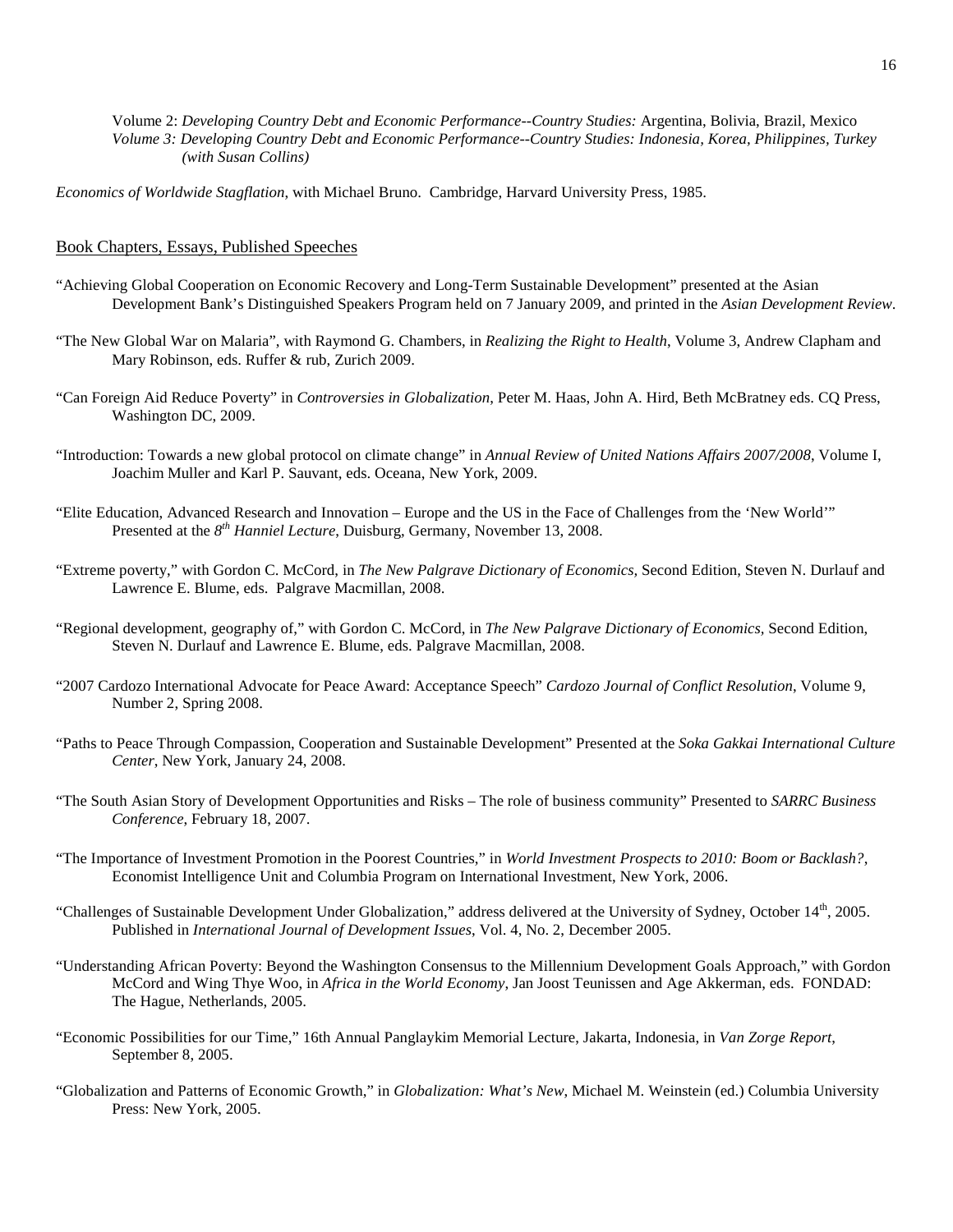Foreword, *Encyclopedia of Soils in the Environment*, Daniel Hillel (ed.), Elsevier, Ltd.: Oxford, 2005.

- "Ethik im Management und nachhaltige Entwicklung," in *Ethik im Management,* Ruh, Hans and Klaus M. Leisinger , eds. Switzerland: Orell Füssli, Fall 2004.
- "Too Poor to Stay Alive," with Sonia Ehrilch Sachs, in Kauffmann, Kyle, David Lindauerm, Carl Volks and Desmond Tutu, *AIDS and South Africa: The Social Expression of a Pandemic*, May 2004.
- "A Letter from Africa: Confronting our Humanity in an AIDS-Ravaged World," in *Pandemic: Facing AIDS*, Umbrage Editions: New York, 2003.
- "Economic Reforms in Emerging Economies," Lecture at the Centre for Banking Studies, Central Bank of Sri Lanka Occasional Paper No. 46, 14 January 2003.
- "IMF Stabilization Programs," with Anne O. Krueger and Stanley Fischer, in *Economic and Financial Crises in Emerging Market Economies*, Martin Feldstein, ed. Cambridge, MA: NBER, 2003.
- "Technological Advance and Long-Term Economic Growth in Asia," with John McArthur, in *Technology and the New Economy*, Chong-En Bai and Chi-Wa Yuen, eds. Cambridge, MA: MIT Press, 2002.
- "The Global Innovation Divide." in *Innovation Policy and the Economy, Volume 3.* Adam B. Jaffe, Josh Lerner and Scott Stern (eds). Cambridge, MA: MIT Press, 2002.
- "A role for public-private partnerships in controlling neglected diseases?" Discussion by Jeffrey Sachs, "Thinking Boldly," pp. 772-3, *Bulletin of the World Health Organization* 79(8), 2001.
- "Reducing the Vulnerability to Natural Disasters: Hurricane Mitch and Central America," with Juan Carlos Barahona, Eduardo Doryan and Felipe Larrain B in *Economic Development in Central America, Vol. II: Structural Reform* edited by Felipe Larrain B. Harvard University Press, 2001.
- "The External-Debt Problem in Central America: Honduras, Nicaragua and the HIPC Initiative," with Gerardo Esquivel and Felipe Larrain B. in *Economic Development in Central America, Vol. I: Growth and Internationalization*, edited by Felipe Larrain B. Harvard University Press, 2001.
- "Economic Reforms and Constitutional Transition," (with Wing Thye Woo and Xiaokai Yang) in Tran Van Hoa (ed.), *Economic Crisis Management – Policy, Practice, Outcomes and Prospects*, pp. 28-85, Edward Elgar, 2000.
- "The Debate on Understanding China's Economic Growth," (with Wing Thye Woo) in Eric Maskin and Andras Simonovits (eds.), *Planning, Shortage, and Transformation: Essays in Honor of Janos Kornai*, MIT, 2000.
- "Notes on a New Sociology of Economic Development" in *Culture Matters: How Values Shape Human Progress*. Lawrence E. Harrison and Samuel P. Huntington (eds). New York: Basic Books, 2000. Reprinted in Richard Swedberg (ed.), *New Developments in Economic Sociology*. 2005.
- "Climate, Coastal Proximity, and Development" with Andrew Mellinger and John Gallup in *Oxford Handbook of Economic Geography*. Edited by Gordon L. Clark, Maryann P. Feldman, and Meric S. Gertler, Oxford University Press, 2000.
- "A New Map of the World," in *Imagining Tomorrow: Rethinking the Global Challenge*, edited by Kamalesh Sharma. Collected and compiled on the occasion of the UN Millennium Assembly, August 2000. Reprinted from *The Economist*, June 24, 2000.
- "Natural Resource Abundance and Economic Growth," with Andrew Warner, *Leading Issues in Economic Development*, Oxford University Press, 2000. (Previously *NBER Working Paper* 5398, December 1995). Reprinted in Spanish as "Recursos Naturales y Desarollo Economico" in *Mineria y Desarollo*, Gustavo Lagos (ed.), Foro en Economia de Minerales, Vol. 3, 2005.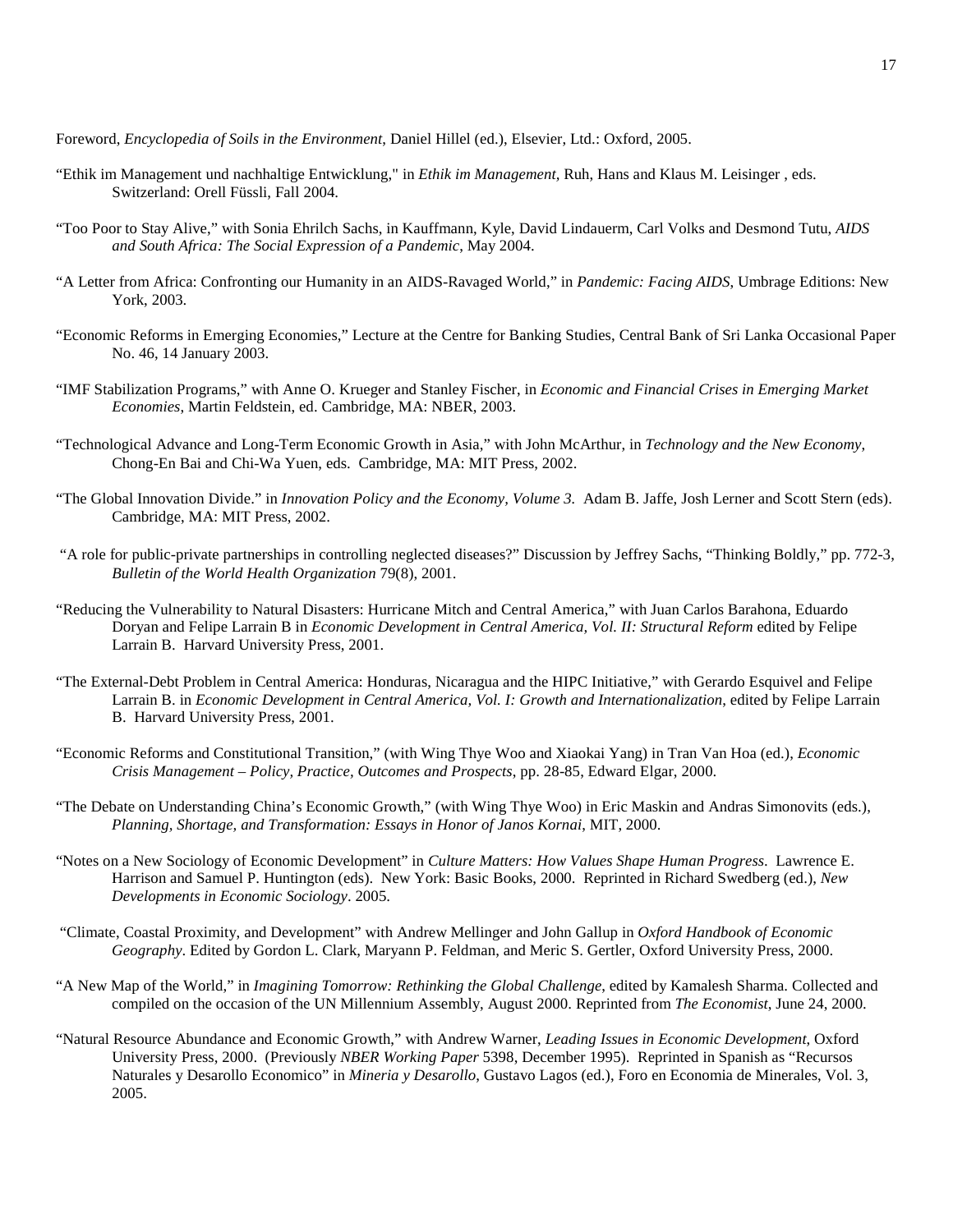- "The Onset of the East Asian Financial Crisis," with Steven Radelet, National Bureau of Economic Research volume *Asian Crisis and International Solutions*, Chapter 20, 1998. Rpt in *Currency Crises*, Paul Krugman (ed.) National Bureau of Economic Research, University of Chicago Press, Chicago, 2000. (Previously *NBER Working Paper* 6680, August 1998).
- "Fiscal Policy in India's Economic Reforms," with Nirupam Bajpai in *India in the Era of Economic Reforms*. Edited with Ashutosh Varshney and Nirupam Bajpai, Oxford University Press, 1999.
- "The International Lender of Last Resort: What are the Alternatives?" *Rethinking the International Monetary System*. Conference Proceedings Series No. 43. Federal Reserve Bank of Boston, June 1999.
- "The Case for Regional Public Goods," with Lisa Cook, in *Global Public Goods--International Cooperation in the 21st Century*, Kaul, Grunberg, and Stern (eds.), a UN publication, Oxford University Press: New York, 1999.
- "Why Economies Grow," paper presented at the XII International Conference of Private Business Associations in Stockholm, June 1998. Reprinted in Birgitta Swedenborg & Hans Tson Soderstrom (eds) *Creating an Environment for Growth,* pp. 17-31, Stockholm: SNS Forlag, 1999.
- "Resource Endowments and the Real Exchange Rate: A Comparison of Latin America and East Asia," in Takatoshi Ito and Anne Krueger (eds) *Changes in Exchange Rates in Rapidly Developing Countries: Theory, Practice, and Policy Issues.* NBER-EASE Vol. 7. Chicago: University of Chicago Press, 1999.
- "External Debt, Structural Adjustment and Economic Growth," in *International Monetary and Financial Issues for the 1990's*, Volume IX. Conference volume for United Nations Conference on Trade and Development, 1998.
- "Globalization is the Driving Force for Growth in the U.S.," in *The Rising Tide: The Leading Minds of Business and Economics Chart a Course Toward Higher Growth and Prosperity*, John Wiley and Sons, Inc., 1997.
- "Emerging Markets and Foreign Aid," in *Emerging Markets and International Development: Options for U.S. Foreign Policy,* Walter Surrey Memorial Series, National Planning Association, 1996.
- "Achieving Rapid Growth: The Road Ahead for Egypt," Distinguished Lecture Series 3, published by the *Egyptian Center for Economic Studies*, 1996.
- "Comment on Rebelo and Vegh 'Real Effects of Exchange-Rate-Based Stabilization: An Analysis of Competing Theories'", in *NBER Macroeconomics Annual 1995*, Cambridge, MA: MIT Press, 1995.
- "Why Russia Has Failed to Stabilize," in *Russian Economic Reform at Risk*, edited by Anders Aslund, Pinter: London, 1995.
- "Economies in Transition: Some Aspects of Environmental Policy," in *Economic Instruments for Sustainable Development*. Bedich Moldan (ed.), Workshop Proceeding, January 12-14, 1995, Prhonice, Czech Republic, Ministry of the Environment of the Czech Republic.
- "Shock Therapy in Poland: Perspectives of Five Years," *The Tanner Lectures on Human Values*, Vol. 16, University of Utah, 1995.
- "Do We Need an International Lender of Last Resort?" presented as Frank D. Graham Lecture at Princeton, April 1995.
- "Russia's Struggle with Stabilization: Conceptual Issues and Evidence," in *Proceedings of the World Bank Annual Conference in Development Economics 1994,* The World Bank, 1995.
- "Life in the Economic Emergency Room," in *The Political Economy of Policy Reform*, John Williamson (ed.), Institute for International Economics, January 1994.
- "Increased IMF Intervention Would Strengthen the Republics' Economies," in *The Breakup of the Soviet Union: Opposing Viewpoints*, David Bender & Bruno Leone, Series Editors, Opposing Viewpoints Series, Greenhaven Press: San Diego, 1994.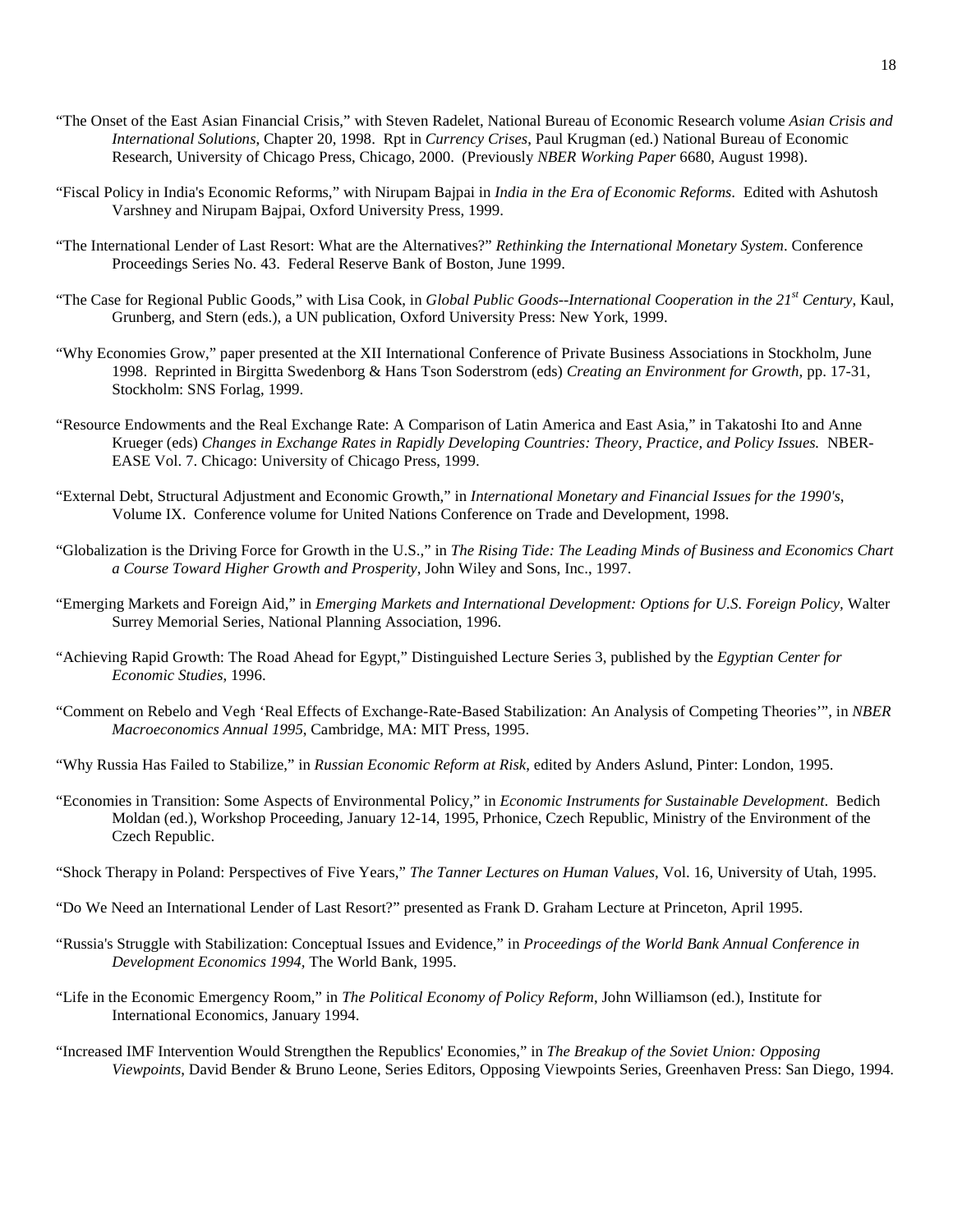- "Political Independence and Economic Reform in Slovenia," with Boris Pleskovic, in *The Transition in Eastern Europe: Volume 1*, (edited by Sachs, Froot, and Blanchard), NBER Conference Volume, NBER and University of Chicago Press, 1994.
- "Prospects for Monetary Stabilization in Russia," *Economic Transformation in Russia*, Anders Aslund (ed.),1994.
- "Understanding the Reform Experiences of China, Eastern Europe and Russia," with Wing Thye Woo, in Chyng Lee and Helmut Reisen (ed.), *From Reform to Growth: China and Other Countries in Transition*, OECD, Paris, 1994; published in German as "Zum Verstandnis der Reformerfahrungen in China, Osteeuropa und Rubland" in Hansjorg Herr and Kurt Hubner (ed.) *Der*  lange Marsch in die Marktwirtschaft: Entwicklungen und Erfahrungen in der VR China und Osteuropa, Fachhochschule fur Wirtschaft Berlin, 1999*.*
- Introduction to Paper *Tigers and Minotaurs: The Politics of Venezuela's Economic Reforms*, by Moises Naim, A Carnegie Endowment Book, 1993.
- "Comments on 'The Chinese and Eastern European Routes to Reform' by Alan Gelb, Gary Jefferson, and Inderjit Singh," in *NBER Macroeconomics Annual* Conference Volume, NBER 1993.
- "Western Financial Assistance and Russia's Reforms," in *Making Markets*, S. Islam and M. Mandelbaum (eds.), New York: Council on Foreign Relations Press, 1993.
- "The Russian Mass Privatization Program," with Bozidar Djelic, *Privatization Yearbook 1993*, Rodney Lord (ed.), London: Privatization International, 1993.
- "The Economic Transformation of Eastern Europe: The Case of Poland," in *Stabilization and Privatization in Poland*, K. Poznanski (ed.), Netherlands: Kluwer Academic Publishers, 1993.
- "Transition from a Planned Economy to a Market Economy," in *Social and Ethical Aspects of Economics: A Colloquium in the Vatican*, 1992.
- "The Grand Bargain," in *The Post-Soviet Economy: Soviet and Western Perspectives*, Anders Aslund (ed.), (London: Punter Publ.), 1992.
- "Poland and Eastern Europe: What is to be Done?" in *Foreign Economics Liberalization*, Andras Koves and Paul Marer (eds.), Westview Press, 1991.
- "Social Conflict and Populist Policies in Latin America" prepared for conference on "Markets, Institutions, and Cooperations: Labour Relations and Economic Performance," Venice, Italy, October 1988, in R. Brunetta and C. Dell-Aringa (eds.), *Labour Relations and Economic Performance*, MacMillan Press, 1989. Spanish translation in *Revista de Economica Politica*, Vol. 10, No. 1(37), Jan-March, 1990, Sao Paulo, Brazil, and republished in Luiz Carlos Bresser Pereira, *Populismo Economico* (Sao Paulo: Livraria Nobel S.A.) 1991. (previously *NBER Working Paper* 2897, March 1989).
- "Bolivia's Economic Crisis," with Juan Antonio Morales, in J. Sachs (ed.), *Foreign Debt and Economic Performance*, National Bureau of Economic Research and University of Chicago Press, 1989; and *Developing Country Debt and Economic Performance: Country Studies--Argentina, Bolivia, Brazil, Mexico*, Vol 2, University of Chicago, 1990. (Previously *NBER Working Paper* 2620, June 1988).
- "Implications of Policy Rules for the World Economy," with W. McKibbin, in *Macroeconomic Policies in an Interdependent World*, R. Bryant et al. (eds.), Brookings Centre for Economic Policy Research and IMF, 1989.
- "O Futuro da Crise das Dividas na America Latina," in *Nova Era da Economia Mundial*, Norman Gall et al., Instituto Fernand Braudel de Economia Mundial, Pioneira: Sao Paulo, Brazil, 1989.
- "Efficient Debt Reduction," in *Dealing with the Debt Crisis*, Ishrat Husain and Ishac Diwan (eds.), A World Bank Symposium, Washington, DC, 1989.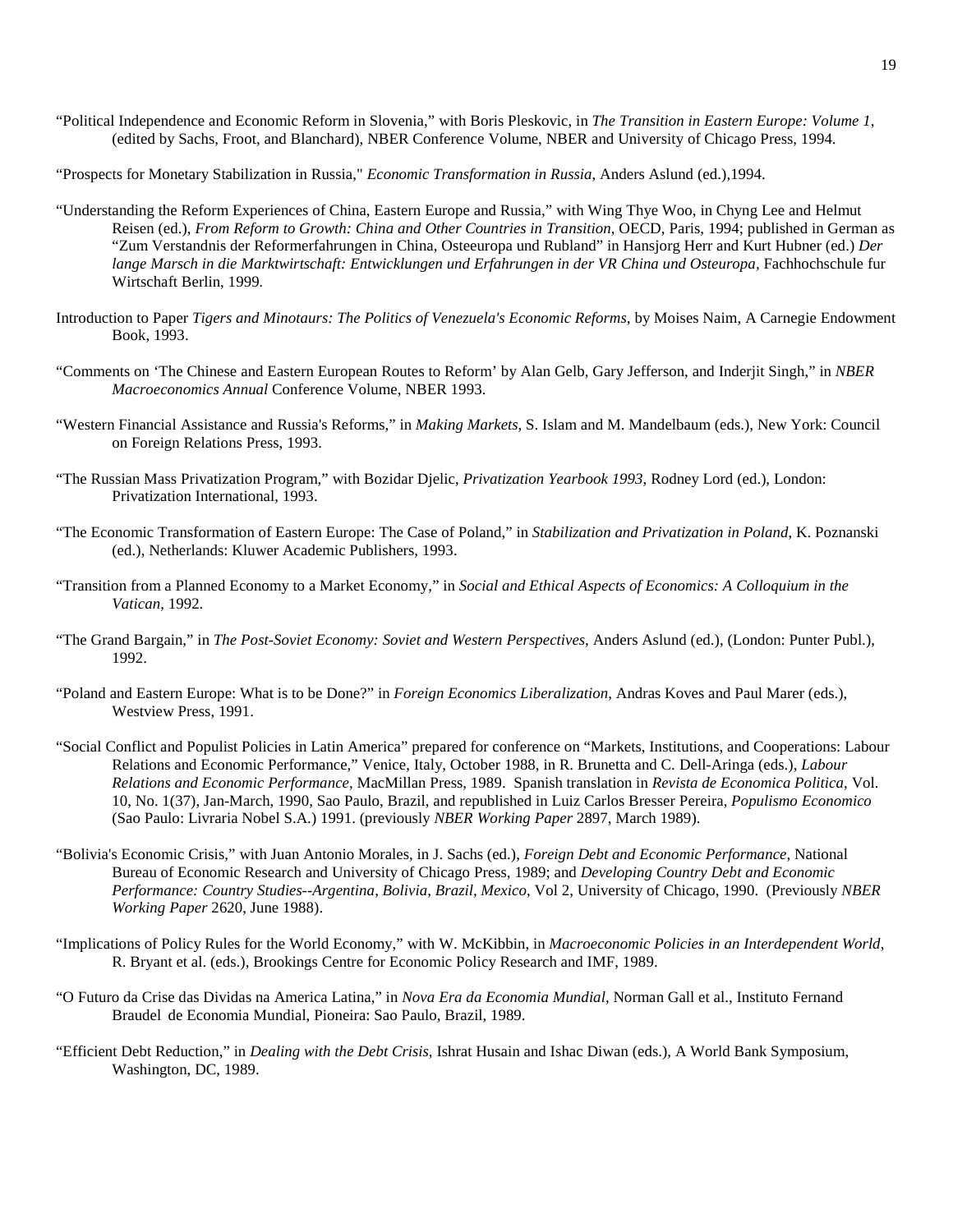- "Strengthening IMF Programs in Highly Indebted Countries," in *The International Monetary Fund in a Multipolar World: Pulling Together*, Catherine Gwin, Richard E. Feinberg and contributors, U.S.-Third World Policy Perspectives, No. 13, Overseas Development Council, Tranaction Books, New Brunswick (USA) and Oxford (UK), 1989.
- "Default and Renegotiation of Latin American Foreign Bonds in the Interwar Period," with Erika Jorgensen, in B. Eichengreen and P. Lindert (eds.), *A Long Run Perspective on the Debt Crisis*, 1989. (Previously *NBER Working Paper* 2636, June 1988).
- "Correcting Global Imbalances: A Simulation Approach," with W. McKibbin and N. Roubini, in Robert M. Stern (ed.), *U.S.- Canadian Trade and Investment Relations with Japan*, (Chicago: University of Chicago Press), 1989.
- "The Debt Overhang of Developing Countries," in G. Calvo et al (eds.) *Debt Stabilization & Development--Essays in Memory of Carlos Diaz-Alejandro*. WIDER/UNU (Helsinki) and Basil Blackwell Inc., 1989.
- "International Payments Imbalances of the East Asian Developing Economies," with Mark Sundberg in Fieleke, N.S. (ed.), *International Payments Imbalances in the 1980's*, Proceedings of a conference held in October 1988, Conference Series No. 32, Federal Reserve Bank of Boston.
- "Coordination of Monetary and Fiscal Policies in the Industrial Economies," with W. McKibbin, in Jacob A. Frenkel (ed.), *International Aspects of Fiscal Policies*, National Bureau of Economic Research and University of Chicago Press, 1988. (Previously *NBER Working Paper* 1800, January 1986).
- "International Policy Coordination: The Case of the Developing Country Debt Crisis," in Martin Feldstein, *International Economic Cooperation*, National Bureau of Economic Research and University of Chicago Press, 1988. (Previously *NBER Working Paper* 2287, June 1987).
- "Sources of Macroeconomic Imbalances in the World Economy: A Simulation Approach," with N. Roubini, in Suzuki (ed.), *Toward a World of Economic Stability: Optimal Monetary Framework and Policy*, Bank of Japan, Tokyo, Japan, 1988. (Previously *NBER Working Paper* 2339, August 1987).
- "Trade and Exchange Rate Policies in Growth-Oriented Adjustment Programs," in Vittorio Corbo, M. Goldstein, and M. Khan (eds.), *Growth -Oriented Adjustment Programs*, Washington, DC: International Monetary Fund and the World Bank. Spanish translation in *Revista de Economic Politica*, Volume 8, No. 2 (30), April-June, 1988. (Previously *NBER Working Paper* 2226, April 1987).
- "High Unemployment in Europe: Diagnosis and Policy Implications," in *Unemployment in Europe*, C-H Siven (ed.), proceedings of Yxtaholm Conference of September, 1985, SAF, Stockholm, Sweden. (previously *NBER Working Paper* 1830, February 1986.
- "Is There a Case for More Managed Exchange Rates," in *The Dollar--Recent Developments, Outlooks, and Policy Options*, Federal Reserve Bank of Kansas City, 1985.
- "Borrowing Abroad: The Debtor's Perspective," with Richard Cooper, in Cuddington and Smith (eds.), *International Debt and the Developing Countries,* World Bank Symposium, 1985. (Previously *NBER Working Paper* 1427, August 1984).
- "Energy and Growth under Flexible Exchange Rates." in J. Bhandari and B. Putnam, *The International Transmission of Economic Disturbances*, pp 191-220, (MIT Press, 1983). (Previously *NBER Working Paper* 582, November 1980).
- "Comment: Real Adjustment and Exchange Rate Dynamics (Neary and Purvis)," in J. Frenkel (ed.), *Exchange Rates and International Macroeconomics*, National Bureau of Economic Research, 1983.
- "Comment: IMF Conditionality in Italy, Portugal, and the United Kingdom (by Spaventa, Silva Lopes, and Crawford)," in J. Williamson (ed), *IMF Conditionality*, Institute for International Economics, Washington, DC, 1983.
- "LDC Debt: Problems and Prospects," in P. Wachtel (ed.), *Crises in the Economic and Financial Structure*, (Lexington Books, 1982) and *LDC Debt in the 1980s: Risks and Reforms.*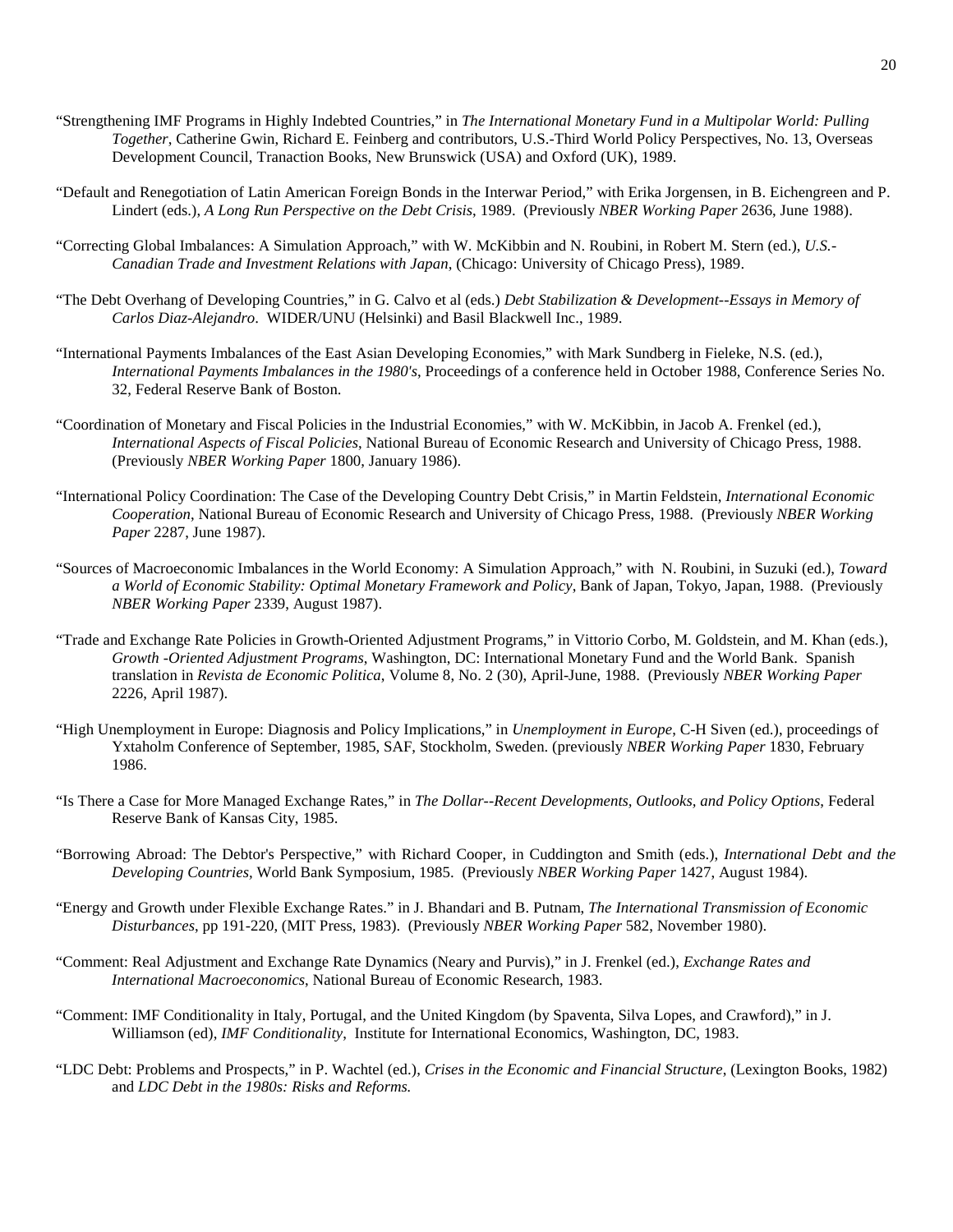## Newspaper, Magazine Articles, and Syndicated Columns

The hidden convergence of America's rival budgets," *Financial Times*, March 18, 2013 "Deficits do matter," with Joe Scarborough, *Washington Post*, March 7, 2013. "How Obama's Politics Led to Sequestration," *Huffington Post*, March 4, 2013. "A Better Way to Fight Climate Change," *Project Syndicate*, February 28, 2013. "Obama has always planned to slash spending," *Financial Times*, February 27, 2013. "Mali is just the latest example of failed western thinking," *Financial Times*, February 7, 2013. "America's New Progressive Era?" *Project Syndicate*, January 31, 2013. "Writing the Future," *Project Syndicate*, January 24, 2013. "The Vision and the Budget," *Huffington Post*, January 22, 2013. "That was no cliff. It was a kids' playground," *Times of London*, January 2, 2013. "Reject the Deal," *Huffington Post*, January 1, 2013. "The One-Million Community Health Worker Campaign," with Prabhjot Singh, *Global Health and Diplomacy*, Winter 2013. "Going Over the Cliff Is the Only Way to Save the Government," *Huffington Post*, December 29, 2012. "Retreating From Violence in 2013," *Huffington Post*, December 27, 2012. "How the Right is Wrong About Happiness," *Huffington Post*, December 20, 2012. "Overcoming Delusions About the Second Amendment," *Huffington Post*, December 18, 2012. "Gun Control After Newtown," *Project Syndicate*, December 17, 2012. "Today's challenges go beyond Keynes," *Financial Times*, December 17, 2012. "Polluters Must Pay," *Project Syndicate*, November 26, 2012. "The Great Fiscal Melodrama," *Politico*, November 15, 2012. "Obama Has Four Years to Fix the Economy," *Financial Times*, November 11, 2012. "Attention, Mr. President: No Politics, Just Our Solutions — Saving the Climate," *Parade,* November 4, 2012. "The Election," special in *New York Review of Books*, November 2012. "The Lost Generations," *Project Syndicate*, October 24, 2012. "Washing Up - and Saving Lives by the Millions," with Paul Polman, *Huffington Post*, October 15, 2012. "Finding the Keys to National Prosperity," *Project Syndicate*, September 26, 2012. "Achieving universal health coverage in low-income settings," *The Lancet*, September 8, 2012. "Economic Policy Beyond Gimmicks," Huffington Post, September 8, 2012. "Tackling Extreme Rural Poverty in Northern Ghana," *Huffington Post*, August 28, 2012. "A Global Solutions Network," *Project Syndicate*, August 22, 2012. "America has lost the battle over government," *Financial Times*, August 16, 2012. "Waiting in Vain for the Quick Fix," *Huffington Post*, August 6, 2012. "Our Summer of Climate Truth," *Project Syndicate*, July 27, 2012. "Move America's economic debate out of its time warp," *Financial Times*, July 12, 2012. "Does a country's economic prosperity lead to happiness?" *Costco Connection*, July 2012. "A Rio Report Card," *Project Syndicate*, June 18, 2012. "From Millennium Development Goals to Sustainable Development Goals," *The Lancet*, June 9, 2012. "Aid Works," *Project Syndicate*, May 30, 2012 "The future of development goals," in the *Commonwealth Ministers Reference Book* 2012. "To save the eurozone, save the banks," *Financial Times A-List*, May 21, 2012. "Global health within our grasp, if we don't give up," *CNN Opinion*, May 9, 2012. "We must move beyond growth versus austerity," *Financial Times*, May 7, 2012. "Rise of Generation Occupy," excerpted from "From Cairo to Wall Street," *Salon*, May 1, 2012. "A World Adrift," *Project Syndicate*, April 22, 2012. "How Malawi Fed Its Own People," *International Herald Tribune*, April 19, 2012. "The Happiest Countries are in Northern Europe," with John Helliwell and Richard Layard, *Huffington Post*, March 30, 2012. "Breakthrough Leadership for the World Bank." *Project Syndicate*, March 27, 2012. "The new World Bank president should strive to make a difference in Africa." *Daily Nation*, March 6, 2012. "How I would lead the World Bank." *Washington Post*, March 1, 2012. "A World Bank for a New World." *Project Syndicate*, February 24, 2012. "Entitlements Hysteria." *Huffington Post*, February 17, 2012. "An American budget for the rich and powerful." *Financial Times*, February 13, 2012.

"Sustainable Humanity." *Project Syndicate*, January 31, 2012.

"Self-interest, Without Morals, Leads to Capitalism's Self-Destruction." *Financial Times,* January 18, 2012.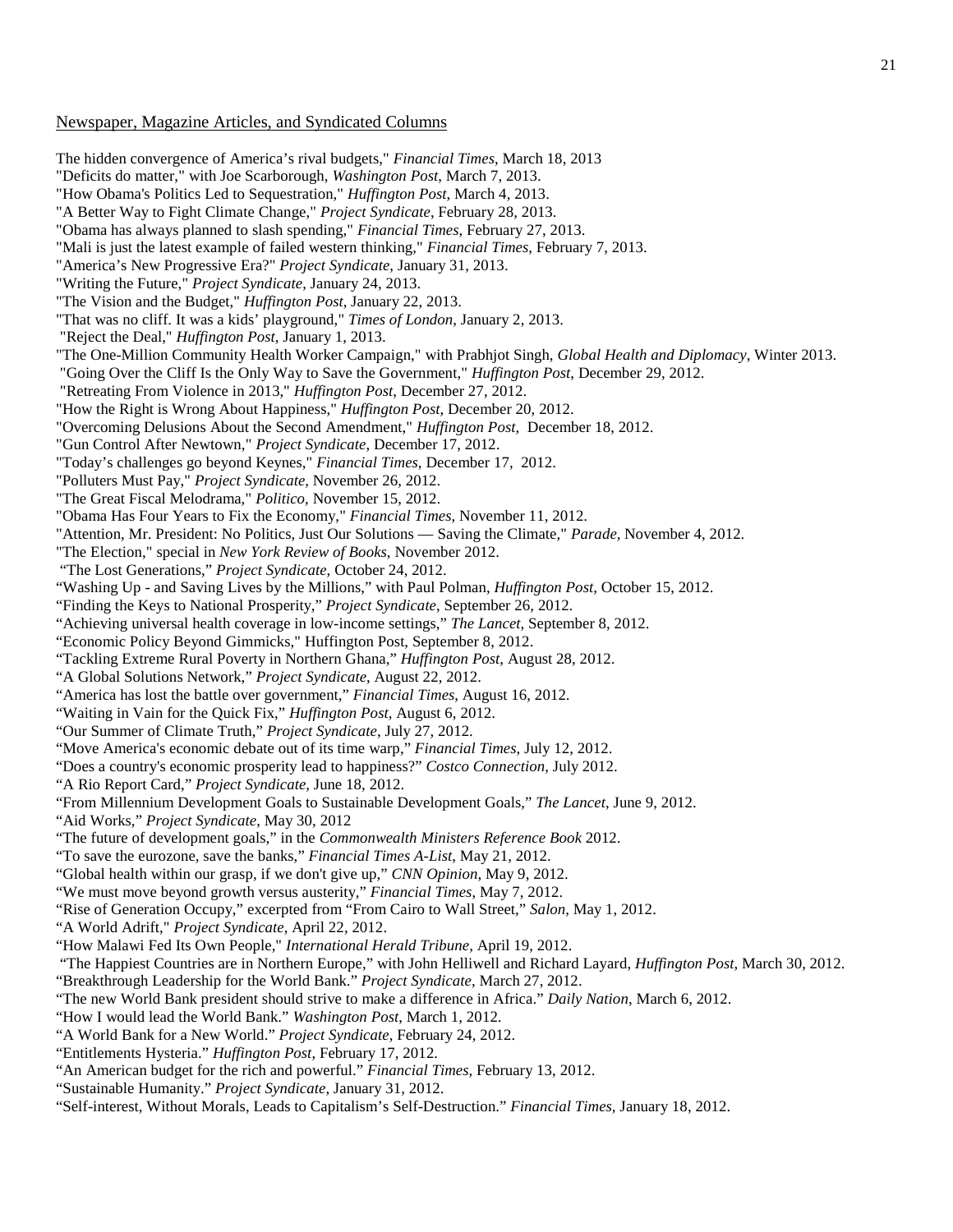- "Breakthrough in Saving Lives in Rural Africa." *Huffington Post,* January 17, 2012. "Libertarian Illusions." *Huffington Post,* January 15, 2012. "How the *Wall Street Journal* Misleads About Federal Jobs." *Huffington Post*, January 14, 2012. "Nigeria Hurtles Into a Tense Crossroad." *International Herald Tribune*, January 10, 2012. "Gorbachev and the Struggle for Democracy." *Huffington Post,* December 26, 2011. "Western politicians are dire, but we mustn't despise government." *The Guardian,* December 16, 2011. "How America is strangling the state." *Financial Times,* December 15, 2011. "Challenges at the Cutting Edge of Fighting Global Poverty." *Huffington Post,* December 4, 2011. "Politicians just don't care enough to tackle this scourge." *The Independent*, November 30, 2011. "Fairness and the Occupy Movement Revisited." *Huffington Post,* November 28, 2011. "What Will Reform Wall Street?" *Time Ideas,* November 28, 2011. "Washington Leaves Millions to Die." *Huffington Post*, November 25, 2011. "Services without Tears." *Project Syndicate,* November 24, 2011. "The Super Committee's Big Lie." *Huffington Post,* November 20, 2011. "The New Progressive Movement." *New York Times,* November 12, 2011. "Let's Save the Eurozone From Itself." *Sunday Business Post*, November 12, 2011. "Emerging economies are the key to the eurozone's survival." *Financial Times,* November 7, 2011. "Now is the moment to bring banks to heel." *Daily Mail,* November 3, 2011. "Obama, the G20, and the 99 Percent." *Huffington Post,* November 1, 2011. "A Nation of Vidiots." *Project Syndicate,* October 28, 2011. "What sort of world awaits the seven billionth person?" *Irish Times,* October 28, 2011. "Plan B: Agree financial transaction tax." *New Statesman,* October 18, 2011. "Message to Wall Street." *Huffington Post*, October 17, 2011. "Occupy Wall Street and the Demand for Economic Justice." *Huffington Post*, October 13, 2011. "The Murdoch Legacy." *Huffington Post,* October 10, 2011. "The Budget for True National Security." *Huffington Post*, October 7, 2011. "A New Direction for American Economic Policy." *Huffington Post*, October 4, 2011. "In the Front Line." *Our Planet*, September 2011. "Globalization's Government." *Project Syndicate*, September 30, 2011. "Why America Must Revive Its Middle Class." *TIME Magazine,* September 30, 2011. "Grim Realities in the Obama Budget Plan." *Huffington Post*, September 21, 2011. "Two Parties, No Solutions to Jobs." *Huffington Post*, September 16, 2011. "A Real Jobs Program." *Huffington Post*, September 9, 2011. "The Economics of Happiness." *Project Syndicate*, August 29, 2011. "Tripped up by globalisation."*Financial Times*, August 18, 2011. "A New Economic Strategy for America." *Politico*, August 4, 2011. "Famine and Hope in the Horn of Africa." *Project Syndicate*, July 31, 2011. "Budgetary Deceit and America's Decline." *Huffington Post*, July 23, 2011. "A bank tax can help Greece avoid default." *Financial Times*, July 19, 2011. "Greece can be saved - here's how to do it." *Financial Times,* June 30, 2011. "Ban Ki-moon and the Age of Sustainable Development." *Project Syndicate,* June 24, 2011. "How Communities Can End AIDS." *Huffington Post*, June 9, 2011. "A manifesto for the fund's new supremo." *Financial Times,* May 30, 2011. "Nigeria's Historic Opportunity." *International Herald Tribune,* May 30, 2011. "A World of Regions." *Project Syndicate*, May 25, 2011. "A budget plan that puts people first." *CNN*, May 23, 2011. "Fairness and Efficiency in Taxation." *Huffington Post*, April 23, 2011. "De-Mystifying the Budget Debate." *Huffington Post,* April 18, 2011. "The Arab Young and Restless." *Project Syndicate*, March 31, 2011. "Stop this race to the bottom on corporate tax." *Financial Times,* March 28, 2011. "The Arab World's Agents of Change." *International Herald Tribune,* March 28, 2011. "To end the food crisis, the G20 must keep a promise." *Financial Times,* February 18, 2011. "In Search of Equilibrium." *International Herald Tribune,* December 2, 2010. "Fight for Survival: Sustainability in the Gulf." *The Huffington Post,* November 1, 2010. "Chile's Lessons in Leadership." *International Herald Tribune,* October 20, 2010.
- "America's Investment Crisis." *The Daily Beast*, October 7, 2010.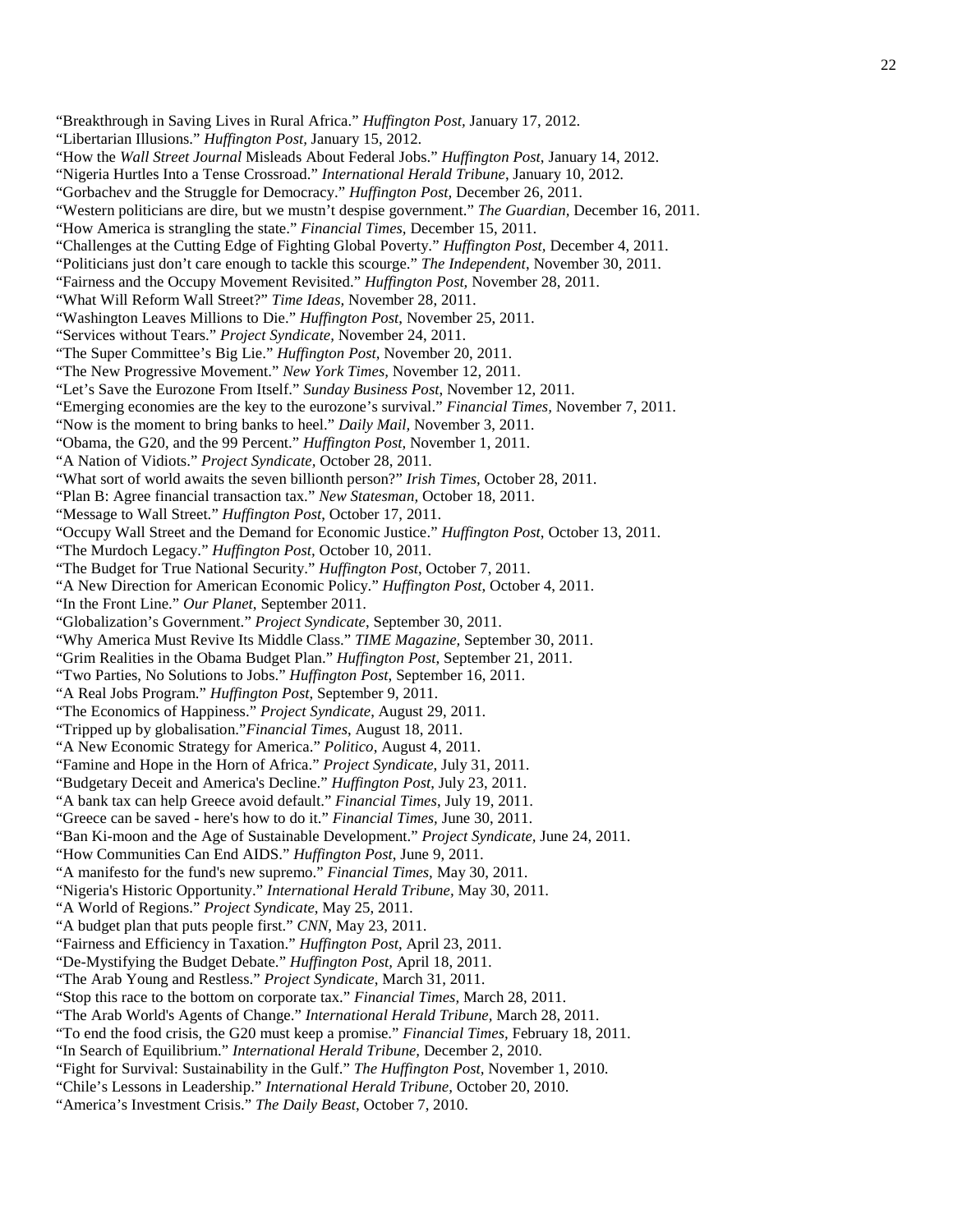"Millennium Goals, Five Years to Go." *Huffington Post*, September 19, 2010.

"Saying 'Nuts' to Hunger." *Huffington Post,* September 9, 2010.

"Sow the seeds of long-term growth." *Financial Times,* July 21, 2010.

"Time to plan for post-Keynsian era." *Financial Times,* June 7, 2010.

"Educated women hold the key to ending poverty." *The Independent,* April 18, 2010.

"Robin Hood Tax's time has come." *The Guardian,* March 18, 2010.

"A frugal policy is the better solution." *Financial Times,* March 14, 2010.

"Rob rich bankers and give money to the poor." *Times of London,* March 10, 2010.

"Fixing the Broken Government Policy Process." *Scientific American,* February 2010.

"How to tame the deficit." *Time Magazine,* February 18, 2010.

"After the earthquake, how to rebuild Haiti from scratch." *Washington Post,* January 17, 2010.

"Looking for change in the beltway: the need for open process." *Scientific American,* January 2010.

"Hold the rich nations to their word." *Financial Times,* December 16, 2009.

"A Better Strategy for Afghanistan." *The Huffington Post,* December 14, 2009.

"The Surrealism of the Afghan Surge." *The Huffington Post,* December 7, 2009.

"Enough posturing politics. Time to let the experts lead." *The Guardian,* December 2, 2009.

"Can we feed and save the planet?" *Scientific American,* December 2009.

"America's Broken Politics." *The Guardian,* November 23, 2009.

"Obama has lost his way on jobs." *Financial Times,* November 11, 2009.

"Clunker of a Climate Policy." *Scientific American,* November 2009.

"It's too late to seal a global climate deal. But we need action, not Kyoto II." *The Guardian,* September 30, 2009.

"America has passed on the baton." *Financial Times,* September 29, 2009.

"Good News on Malaria Control." *Scientific American,* August 2009.

"Still Needed: A Climate Plan." *Scientific American,* July 2009.

"Rethink the Global Money Supply." *Scientific American*, June 2009.

"No Need to Oversimplify Poverty." *Huffington Post,* June 1, 2009.

"Paying for What Government Should Do." *Scientific American*, May 2009.

"Peace Through Development," *Project Syndicate,* May 2009.

"Moyo's Confused Attack on Aid for Africa," with John McArthur. *Huffington Post,* May 27, 2009.

"Without Aid, Rwanda's Investment Programmes Would Have Collapsed." *Financial Times*, May 27, 2009.

"Aid Ironies." *Huffington Post,* May 24, 2009.

"Putting a Price on Carbon: An Emissions Cap or a Tax?" *Yale Environment 360*, May 7, 2009.

"Food for Thought." *Economy Viewpoint, The Report – Senegal 2009*, Oxford Business Group, April 2009.

"Water Wars," *Project Syndicate,* April 2009.

"Needed: A Fiscal Framework – not a Stimulus." *Scientific American*, April 2009.

"The big ZERO in G20," with Brett House. *Mail & Guardian,* April 21, 2009.

"Homegrown Aid." *The New York Times*, April 8, 2009.

"The Geithner-Summers plan is worse than you think," with Laurence J. Kotlikoff. *Financial Times,* April 6, 2009

"The Geithner-Summers plan is even worse than we thought." *Huffington Post,* April 6, 2009.

"G20 accomplishments beyond expectation." *Huffington Post,* April 2, 2009.

"The Transition to Sustainability," *Project Syndicate,* March 2009.

"Crisis with a cure." *Financial Times Health Supplement*, March 26, 2009.

"Obama's bank plan could rob the taxpayer." *Financial Times*, March 25, 2009

"Will Geithner and Summers try to raid the FDIC?" *Huffington Post,* March 23, 2009.

"Capitalism and moral sentiments." *Huffington Post,* March 21, 2009.

"3 billion poor people need world's help." *CNN.com*, March 20, 2009.

"An Industrial Policy for Climate Change." *McKinsey Quarterly*, February 2009.

"Global Macroeconomic Cooperation," *Project Syndicate,* February 2009.

"Transforming the Auto Industry." *Scientific American*, February 23, 2009.

"Recession Watch: Boost the Developing World." *Nature*, February 18, 2009.

"How to bring back the Big 3." *Fortune,* February 17, 2009.

"A proposal on how to clean up the banks." *Huffington Post*, February 12, 2009.

"5 points on the critical state of the economy." *Huffington Post,* February 9, 2009.

"A strategy of contingent nationalization." *Financial Times,* February 5, 2009.

"A Breakt hrough Against Hunger," *Project Syndicate,* January 2009.

"Blackouts and Cascading Failures of the Global Markets." *Scientific American*, January 2009.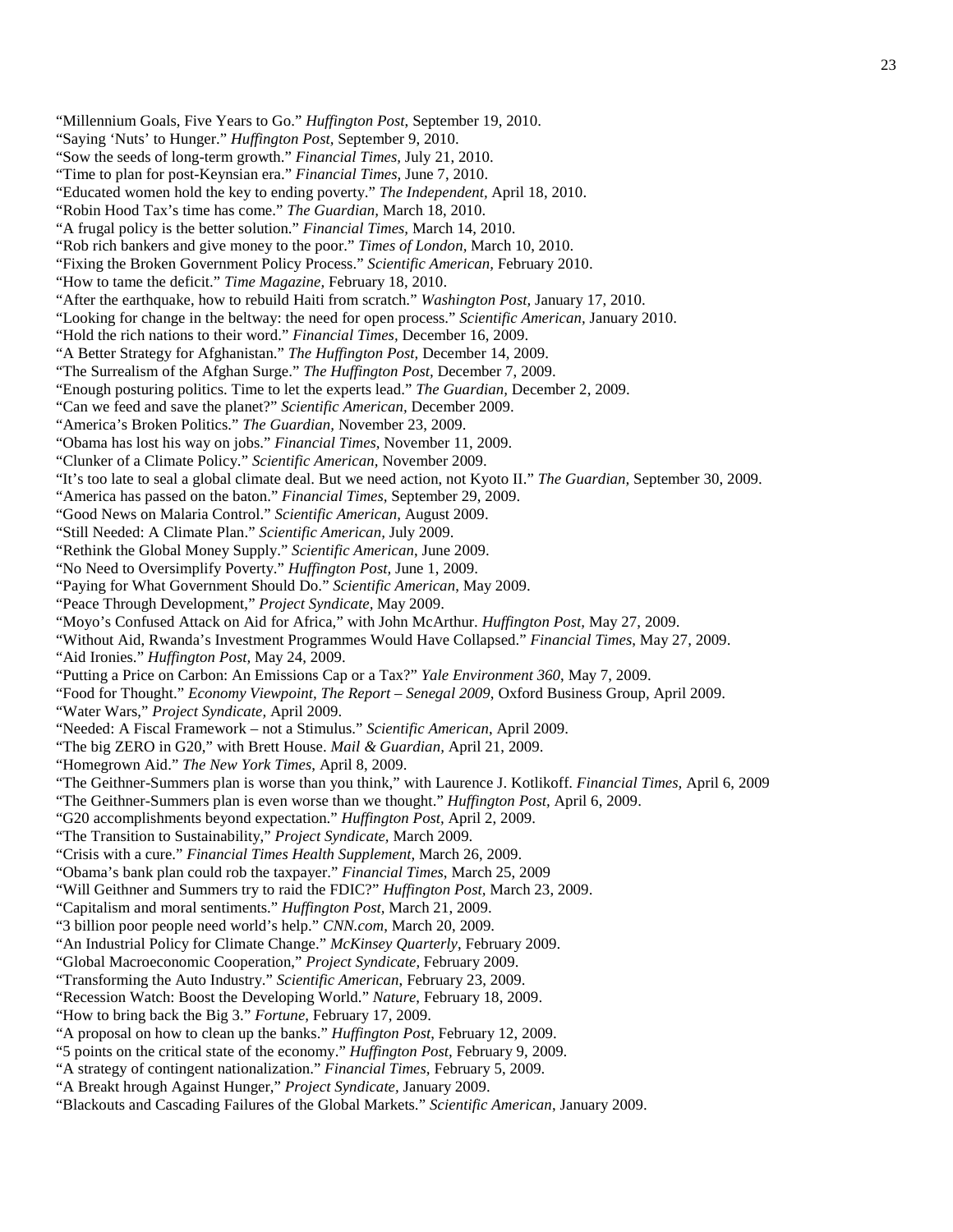- "Eight Principles for a Global Agreement on Climate Change." *COP15 UN Climate Change Conference Blog,* January 28, 2009.
- "Rewriting the rule book for 21st Century capitalism." *The Guardian*, January 28, 2009.
- "The stimulus is a fiscal straightjacket." FT.com's *The Economists' Forum,* January 27, 2009.
- "The Case for Bigger Government." *Time Magazine,* January 8, 2009.
- "Good News in Bad Times," *Project Syndicate,* December 2008.
- "Priorities for fixing the Financial Crisis." *Scientific American*, December 2008.
- "Monday Meltdown: How Lehman's Fall Created a Global Panic." *Fortune,* December 15, 2008.
- "The Obama Generation Takes the Helm." *GOOD Magazine,* December 10, 2008.
- "A Sustainable Recovery," *Project Syndicate,* November 2008.
- "Looking after the Future." *Scientific American*, November 2008.
- "A New System for Development Aid." FT.com's *Comment*, November 28, 2008.
- "A Bridge for the Carmakers." *Washington Post,* November 17, 2008.
- "Better Cities, Better Life: Challenges for Shanghai." *Shanghai Daily,* November 12, 2008.
- "Obama Needs Time to Rescue Economy." *Irish Times*, November 11, 2008.
- "Work With the World: The US cannot go it alone if it is to get through the financial mess." *The Guardian*, November 10, 2008.
- "Job One: Some thoughts on what Obama's top priority should be." *Washington Post*, November 9, 2008.
- "Boom, Bust, and Recovery in the World Economy," *Project Syndicate,* October 2008.
- "How to Fix the U.S. Financial Crisis." *Scientific American,* Online October 2008, Printed December 2008.
- "Briefing: The Hype and Hope of clean coal." *The Week*, October 30, 2008.
- "The Best Recipe for Avoiding a Global Recession." *Financial Times*, October 27, 2008.
- "How to Rebuild America." *Fortune*, October 14, 2008.
- "The American Anti-Intellectual Threat," *Project Syndicate,* September 2008.
- "Why the Oil Crisis Will Persist." *Scientific American,* September 2008
- "Using Carbon Taxes to Pay for Development." *Financial Times*, September 24, 2008.
- "Puzzlement at banks' bail-out while aid commitments flounder." *Financial Times*, September 23, 2008.
- "The American Anti-Intellectual Threat." *Project Syndicate*, September 22, 2008.
- "This week should see real progress on poverty alleviation." *Financial Times*, September 22, 2008.
- "The Digital War on Poverty," *Project Syndicate,* August 2008.
- "Are Malthus's Predicted 1798 Food Shortages Coming True?" *Scientific American,* August 2008.
- "Safety in Numbers." *Time*, August 28, 2008.
- "The Digital War on Poverty." *The Guardian,* August 21, 2008.
- "Where are the Global Leaders?," *Project Syndicate,* July 2008.
- "Land, Water and Conflict." *Newsweek*, July 2008.
- "Africa Needs More Funds to Deliver U.N.'s Goals by 2015 Deadline." *Scientific American,* July 2008*.*
- "The Olympics and China." *People's Daily*, July 2008.
- "Climate Change: Feed it and Weep, or Lead and Reap," *Sydney Morning Herald,* July 25, 2008.
- "How to Solve the Growing Global Food Crisis, in Three Steps." *NY Daily News*, July 23, 2008.
- "A User's Guide to the Century." *The National Interest*, July 2, 2008.
- "Saving Resources to Save Growth," *Project Syndicate,* June 2008.
- "A Deadline on Malaria." *Scientific American*, June 2008.
- "Less Talk, More Action Needed." *The Guardian*, June 25, 2008.
- "The Challenge of Sustainable Development in Asia." *International Herald Tribune,* June 16, 2008.
- "Stagflation is Back. Here's How to Beat It." *Fortune*, June 9, 2008.
- "A New Deal for Poor Farmers," *Project Syndicate,* May 2008
- "Surging Food Prices Mean Global Instability." *Scientific American*, May 2008.
- "We Need a Power Surge." *Time Magazine,* May 29, 2008.
- "How to Feed the World." *Newsweek,* May 10, 2008.
- "Bhagwati and Sachs on the Food Crisis." *International Herald Tribune,* May 7, 2008.
- "Reinventing Energy," *Project Syndicate,* April 2008.
- "The African Green Revolution." *Scientific American*, April 2008.
- "The Roots of America's Financial Crisis," *Project Syndicate,* March 2008.
- "Common Wealth." *TIME Magazine*, March 2008.
- "Technological Keys to Climate Protection." *Scientific American*, March 2008.
- "Technological Cooperation," *Project Syndicate,* February 2008.
- "Climate Change After Bali." *Scientific American,* February 2008.
- "Recount Kenyans' Votes," *Project Syndicate,* January 2008.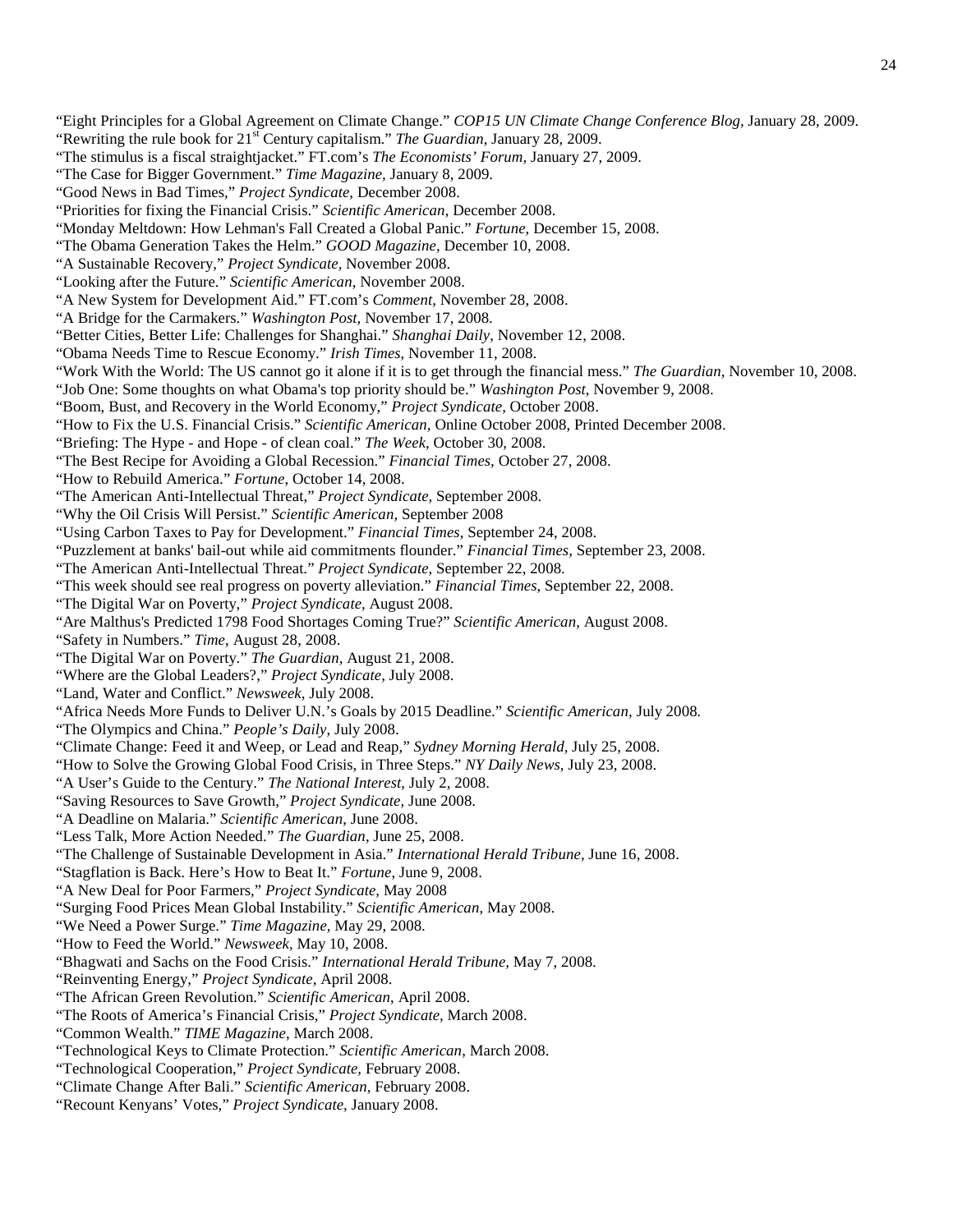- "Primary Health for All." *Scientific American*, January 2008.
- "New Hope on Climate Change," *Project Syndicate,* December 2007.
- "Meaningful Goals for Climate Talks." *Scientific American*, December 2007.
- "America's Failed Militarized Foreign Policy," *Project Syndicate,* November 2007.
- "Climate Change and the Law." *Scientific American*, November 2007.
- "The Nobel Message," *Project Syndicate,* October 2007.
- "Ending Malaria Deaths in Africa." *Scientific American*, October 2007.
- "The Forbes One Billion." *Forbes Magazine*, October 2007
- ["The Rising Cost of Nature,](http://www.project-syndicate.org/commentary/sachs133)" *Project Syndicate,* September 2007.
- "Breaking the Poverty Trap." *Scientific American*, September 2007.
- "A Global Coalition of Good." *TIME Magazine*, September 2007.
- ["The Healthier Poor,](http://www.project-syndicate.org/commentary/sachs132)" *Project Syndicate,* August 2007.
- "Making Development Less Risky." *Scientific American*, August 2007.
- ["No Development, No Peace,](http://www.project-syndicate.org/commentary/sachs131)" *Project Syndicate* July 2007.
- "The Promise of the Blue Revolution." *Scientific American*, July 2007.
- "What a Little Fertilizer Can Do." *TIME Magazine*, July 26, 2007.
- ["The Palestine Follies,"](http://www.project-syndicate.org/commentary/sachs130) *Project Syndicate,* June 2007.
- "Climate Change Refugees." *Scientific American*, June 2007.
- "How I'd fix the World Bank." *Fortune*, June 26, 2007.
- "Malaria control needs mass distribution of insecticidal bednets," with Awash Teklehaimanot and Chris Curtis. *The Lancet*, June 21, 2007.
- "Enough Excuses, Canada." *Ottawa Citizen*, June 13, 2007.
- ["China's Lessons for the World Bank,](http://www.project-syndicate.org/commentary/sachs129)" *Project Syndicate,* May 2007.
- "The Road to Clean Energy Starts Here." *Scientific American*, May 2007.
- "How the Rich World can Help Africa Help Itself," with Glenn Denning. *Financial Times*, May 30, 2007.
- "Why We Should Share the Wealth." *TIME Magazine*, May 10, 2007.
- ["The G-8's Broken Aid Promises,](http://www.project-syndicate.org/commentary/sachs128)" *Project Syndicate,* April 2007.
- "Rapid Victories Against Extreme Poverty." *Scientific American*, April 2007.
- "Absent-Minded Killers," *Project Syndicate,* March 2007.
- "A Climate for Change," *TIME Magazine*, March 2007.
- "Threats of War, Chances for Peace." *Scientific American*, March 2007.
- "The Secretary General: Indispensable for Sustainable Development." *UN Chronicle*, March 2007.
- "Take the guessing out of giving aid to Africa." *Financial Times*, March 1, 2007.
- "The Climate Change Revolution," *Project Syndicate,* February 2007.
- "Moving Beyond Kyoto." *Scientific American*, February 2007.
- "Winning the Peace," *Project Syndicate,* January 2007.
- "The Neglected Tropical Diseases." *Scientific American*, January 2007.
- "The \$10 Solution." *TIME Magazine*, January 4, 2007.
- "Getting Practical in Controlling Malaria," *Project Syndicate,* December 2006.
- "The Challenge of Sustainable Water." *Scientific American*, December 2006.
- "The New Face of the United Nations," *Project Syndicate,* November 2006.
- "The Welfare State Beyond Ideology." *Scientific American*, November 2006.
- "The Environment Fights Back," *Project Syndicate,* October 2006.
- "Fiddling While the Planet Burns." *Scientific American*, October 2006.
- "Falsely accused." *Good Magazine*, Issue 1, Sept.-Oct., 2006.
- "Escaping George Bush's Future," *Project Syndicate,* September 2006.
- "Hitting the Target," with Guido Schmidt-Traub. *Words Into Action*, Publication of the IMF and World Bank Annual Meetings, September 2006.
- "The Year of Implementation for the MDGs," with Guido Schmidt-Traub. *Commonwealth Finance Ministers Reference Report*, September 2006.
- "Lower Fertility: A Wise Investment." *Scientific American*, September 2006.
- "Peace Now," *Project Syndicate,* August 2006.
- "Virtuous Circles and Fragile States." *Scientific American*, August 2006.
- "The Middle East's Military Delusions," *Project Syndicate,* July 2006.
- "Ecology and Political Upheaval." *Scientific American*, July 2006.
- "It Only Takes a Village." *India Today*, July 2, 2006.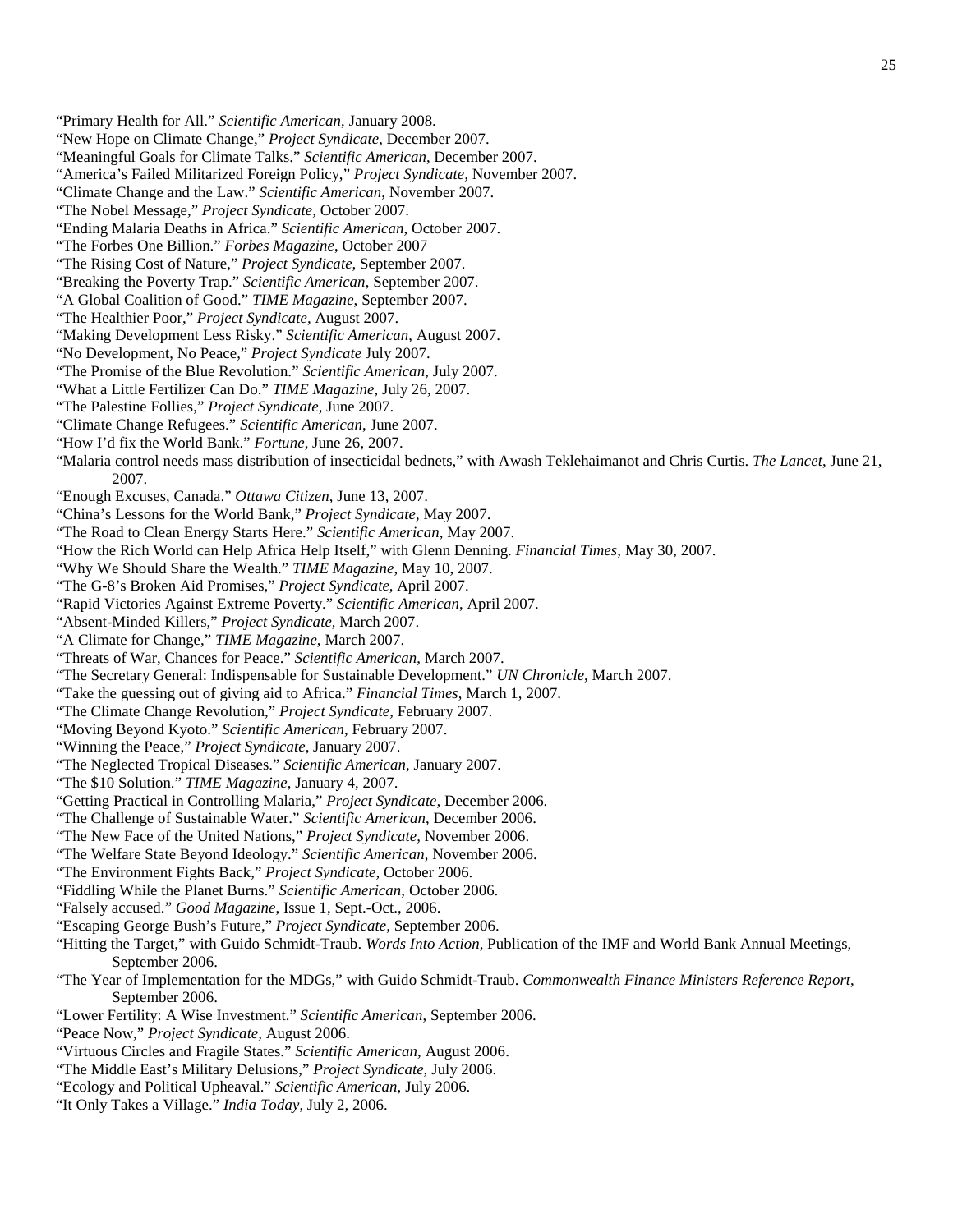- "The New Geopolitics." *Scientific American*, June 2006.
- "Pay for it Now, or Pay for it Later." *The Globe and Mail*, June 19, 2006.
- "Does Conservation Matter to the Poor?" *The Nature Conservancy magazine*, Summer 2006.
- "The Haitian Miracle?," *Project Syndicate,* May 2006.
- "Investments Toward Sustainable Development," with Walter V. Reid. *Science*, Vol. 312, May 19, 2006.
- "Foreign Aid Skeptics Thrive on Pessimism," May 7, 2006.
- "Lessons from the North," *Project Syndicate,* April 2006.
- "Net Gains." *The New York Times*, April 29, 2006.
- "How to Help the Poor: Piecemeal Progress or Strategic Plans?" *The Lancet*, Vol. 367, No. 9519, April 22, 2006.
- "How the fund can regain and sustain global legitimacy." *Financial Times*, April 20, 2006.
- "Populists Can be Right," *Project Syndicate,* March 2006.
- "Fighting Tropical Diseases," with Peter Hotez. *Science*, Vol. 311, March 17, 2006.
- "Development Aid for Development's Sake," *Project Syndicate,* February 2006.
- "Embracing Science," *Project Syndicate,* January 2006.
- "Tzedakah in a Global Community." *Sh'ma*, January 1, 2006.
- "Who Beats Corruption?," *Project Syndicate,* December 2005.
- "Why the U.S. Needs the U.N. More than Ever." *Opening Argument*, Vol. 1, Issue 2, December 2005.
- "Can Extreme Poverty Be Eliminated?" *Cooperation South*, United Nations Development Programme, 2005. Reprinted from *Scientific American*, September 2005.
- "What I Did on my Summer Vacation." *Esquire* ('Best and Brightest' issue), December 2005.
- "It is Time for Fine Words to Give Way to Meaningful Action." *Financial Times*, December 27, 2005.
- "Changing Climate Change," *Project Syndicate,* November 2005.
- "Response to Amir Attaran," with John McArthur and Guido Schmidt-Traub. *PLoS Medicine*, November 29, 2005. "Facing Nature's Fury," *Project Syndicate,* October 2005.
- "The Cost of Making the Poor Pay," with Awash Teklehaimanot and Gordon McCord. *SciDev.Net*, October 31, 2005.
- "The Time for Action." *DACNews,* September-October, 2005."Bush Inherits the Wind," *Project Syndicate,* September 2005.
- "Look Into the Future." *The Guardian* (special supplement), September 3, 2005.
- "Can Extreme Poverty Be Eliminated?" *Scientific American*, September 2005.
- "What it will take to meet the Millennium Development Goals," with John McArthur and Guido Schmidt-Traub. *Sustainable Development International*, Fifteenth Edition, September 2005.
- "2005 The Year of Development." *Commonwealth Finance Ministers Reference Report 2005*, September 2005.
- 2005 U.N. World Summit Blog. *Financial Times* (online), September 12-16, 2005.
- "Ambition and action are as important as commitments." *Financial Times*, September 15, 2005.
- "Millennium Development Goals 'not doomed to fail," with John McArthur & Guido Schmidt-Traub. *SciDev.Net*, September 13, 2005.
- "US leadership may be set to reach a consensus with the world's poorest." *Financial Times*, September 13, 2005.
- "Why Aid Does Work." *BBC Online*, September 11, 2005.
- "Beckoning for our Hands." *The Guardian*, September 7, 2005.
- "The Case Against Emergency Food Aid," *Project Syndicate,* August 2005.
- "Make Politics, Not War, In Iraq," *Project Syndicate,* July 2005.
- "A European Development Fund for the MDGs," with John McArthur and Guido Schmidt-Traub. *Revamping Development Efforts: An Assessment of Development Policy in the EU*, European Policy Centre Issue Paper 36, July 2005.
- "Hope and Generosity can Triumph over Hate." *Financial Times*, July 11, 2005.
- "How Africa Lit up the World." *Sunday Times Magazine*, July 3, 2005.
- "Savable Africa," *Project Syndicate,* June 2005.
- "Testimonials," with M. Goldman, P. Samuelson & M. Weitzman. *Comparative Economic Studies*, Vol. 47, June 2005.
- "The End of Poverty." *Optima*, June 2005.
- "Aiuti e povertà." *Aspenia*, n. 29, June 2005.
- "Four Easy Pieces." *The New York Times*, June 25, 2005.
- "Africa's Suffering is Bush's Shame." *Los Angeles Times*, June 12, 2005.
- "The Year of Development." *Global Future*, Second Quarter, 2005.
- "America Wakes Up to Climate Change," *Project Syndicate,* May 2005.
- "India in the Era of Economic Reforms: From Outsourcing to Innovation," with Nirupam Bajpai. *Think On*, Vol. 6, May 2005. "Bush's Gambling Debts," *Project Syndicate,* April 2005.
- "Augmenter l'aide publique avant qu'il ne soit trop tard." *Jeune Afrique l'Intelligent – l'Etat de l'Afrique 2005*, April 2005.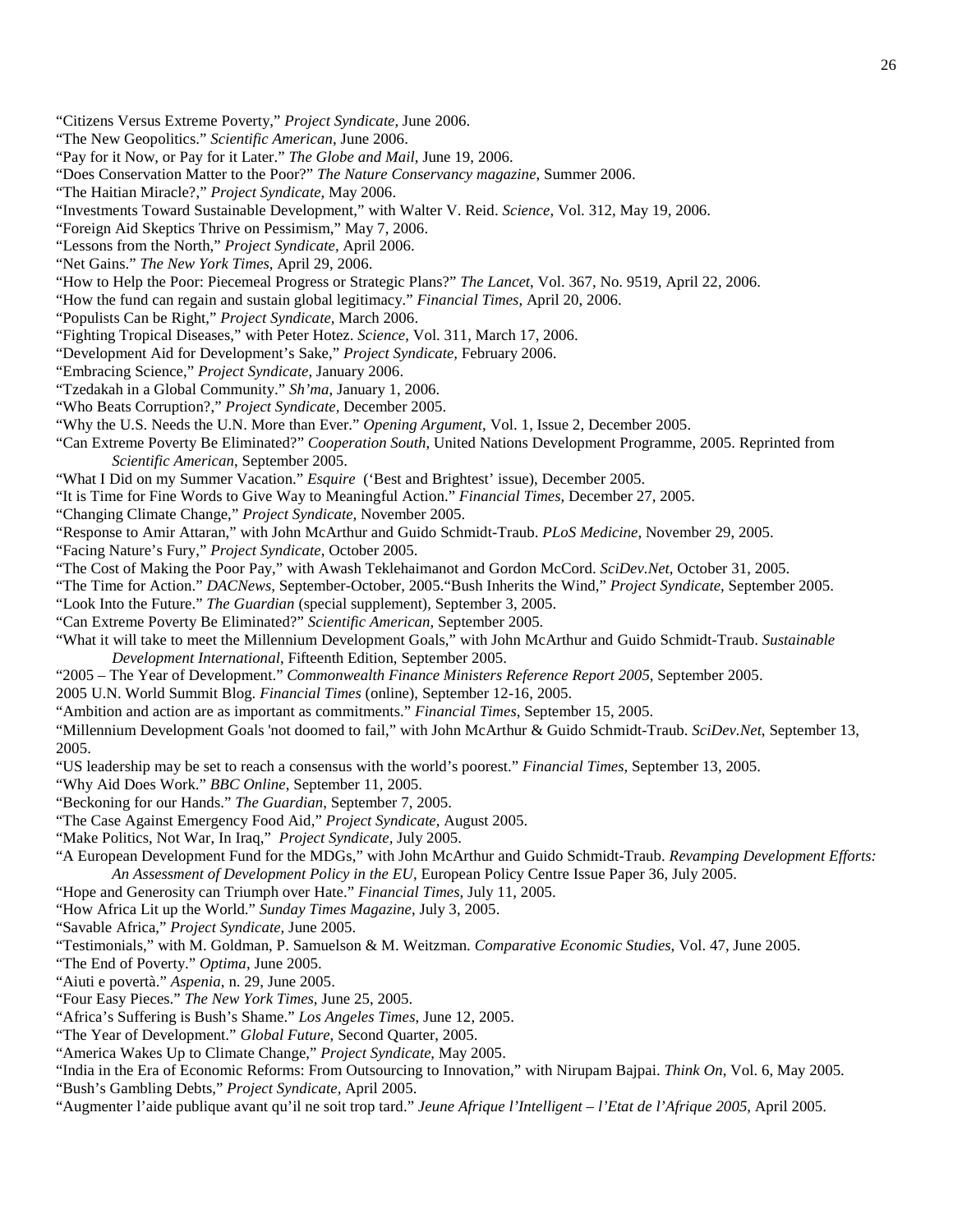27

"The End of the World as We Know it." *The Guardian*, April 5, 2005. "The Development Challenge." *Foreign Affairs*, March/April 2005. "Giving Till it Heals," *Project Syndicate,* March 2005. "It is Time to Free the World Bank." *Financial Times*, March 23, 2005. "The End of Poverty." *Time Magazine*, March 14, 2005. "Africa, Climate Change, and the G-8 Summit," *Project Syndicate,* February 2005. "What the President Doesn't Want to Hear." *Esquire*, February 2005. "The Democratization of Aid," *Project Syndicate,* January 2005. "An accountable approach to aid." *Financial Times*, January 24, 2005. "The Millennium Project: a plan for meeting the Millennium Development Goals." *Lancet*, Vol. 365, January 22, 2005. "A Practical Plan to End Poverty." *Washington Post*, January 17, 2005. "The Class System of Catastrophe." *Time*, January 10, 2005. "A New Year's Resolution," *Project Syndicate,* December 2004. "Book Review: Solving global crises: Economists Alone are Not Enough." *Lancet*, Vol. 354, Issue 9451, December 11, 2004. "We Can End World Hunger: Here's How," with Pedro Sanchez. *World Ark*, November/ December 2004. "Iraq's Silent Dead," *Project Syndicate,* November 2004. "How to Halve World Poverty." *The Economist – World in 2005*, November 2004. "Time for Chile's Next Step in Economic Development," with Gordon C. McCord. *Business Chile*, November 12, 2004. "If the U.S. Won't, Germany Must." *Internationale Politik*, Fall 2004. "The Case for Slowing Population Growth," *Project Syndicate,* October 2004 "Ending World Hunger." *Poder Magazine*, October 2004. "Making Globalization Work for All," *Project Syndicate,* September 2004 "Building on the Commonwealth Action Plan." *Commonwealth Finance Ministers Report 2004*, September 2004. "Three Years and Three Lessons since 9/11." *Facts Magazine* (Switzerland), September 2004. "Remembering the First 'War on Terror,'" *Project Syndicate,* August 2004 "Une révolution verte pour l'Afrique," with Pedro Sanchez. *Le Monde*, August 2004. "Seeking a Global Solution: The Copenhagen Consensus neglects the need to tackle climate change." *Nature*, August 12, 2004. "How to Run the IMF." *Foreign Policy*, July-August 2004. "La lección china a Brasil." *Vanguardia Dossier*, July-September 2004. "India Takes the Lead," *Project Syndicate,* July 2004. "Myanmar: Sanctions won't work." *Financial Times*, July 28, 2004. "The Best Countries in the World." *Newsweek*, July 26, 2004. "Mother of All Headaches," Review of The End of Oil and Energy at the Crossroads. *OnEarth Magazine*, Summer 2004. "Getting Latin America Unstuck," *Project Syndicate,* June 2004. "The G-8 must fund the war against poverty." *Financial Times*, June 7, 2004. "Don't Know, Should Care." *The New York Times*, June 5, 2004. "The March to Barbarism," *Project Syndicate,* May 2004. "A Simple Plan to Save the World." *Esquire*, May 2004. "Doing the sums on Africa." *The Economist*, May 20, 2004. "Third World Disease." *Ob.Gyn.* May 1, 2004. "Our Energy Future," *Project Syndicate,* April 2004. "Sustainable Development." *Science*, April 2004. "Priorities for meeting the Millennium Development Goals," with John McArthur. *Global Future Magazine*, First Quarter 2004. "The Decline of America," *Project Syndicate,* March 2004. "From His First Day in Office, Bush was Ousting Aristide." *Los Angeles Times*, March 4, 2004. "Don't fall for Washington's spin on Haiti." *Financial Times*, March 1, 2004. "The Fire this Time in Haiti," *Project Syndicate,* February 2004. "How Bush ruined a decade's good work." *The Banker*, February 3, 2004. "Brazil Breaks Out," *Project Syndicate,* January 2004. "India in the era of economic reforms," with Nirupam Bajpai. *The Hindu Business Line*, January 28, 2004. "The Unfinished Agenda," with Nirupam Bajpai. *The Hindu Business Line*, January 28, 2004. "Touching the Rural Landscape," with Nirupam Bajpai. *The Hindu Business Line*, January 28, 2004. "Welcome to the Asian Century." *Fortune Magazine*, January 12, 2004. "New Challenges 1: The Millennium Development Goals - How Far We Have Come," *Development Cooperation Ireland Annual Report 2003.*

"The Strategic Significance of Global Inequality," (reprint), *Environmental Change and Security Project Report*, Woodrow Wilson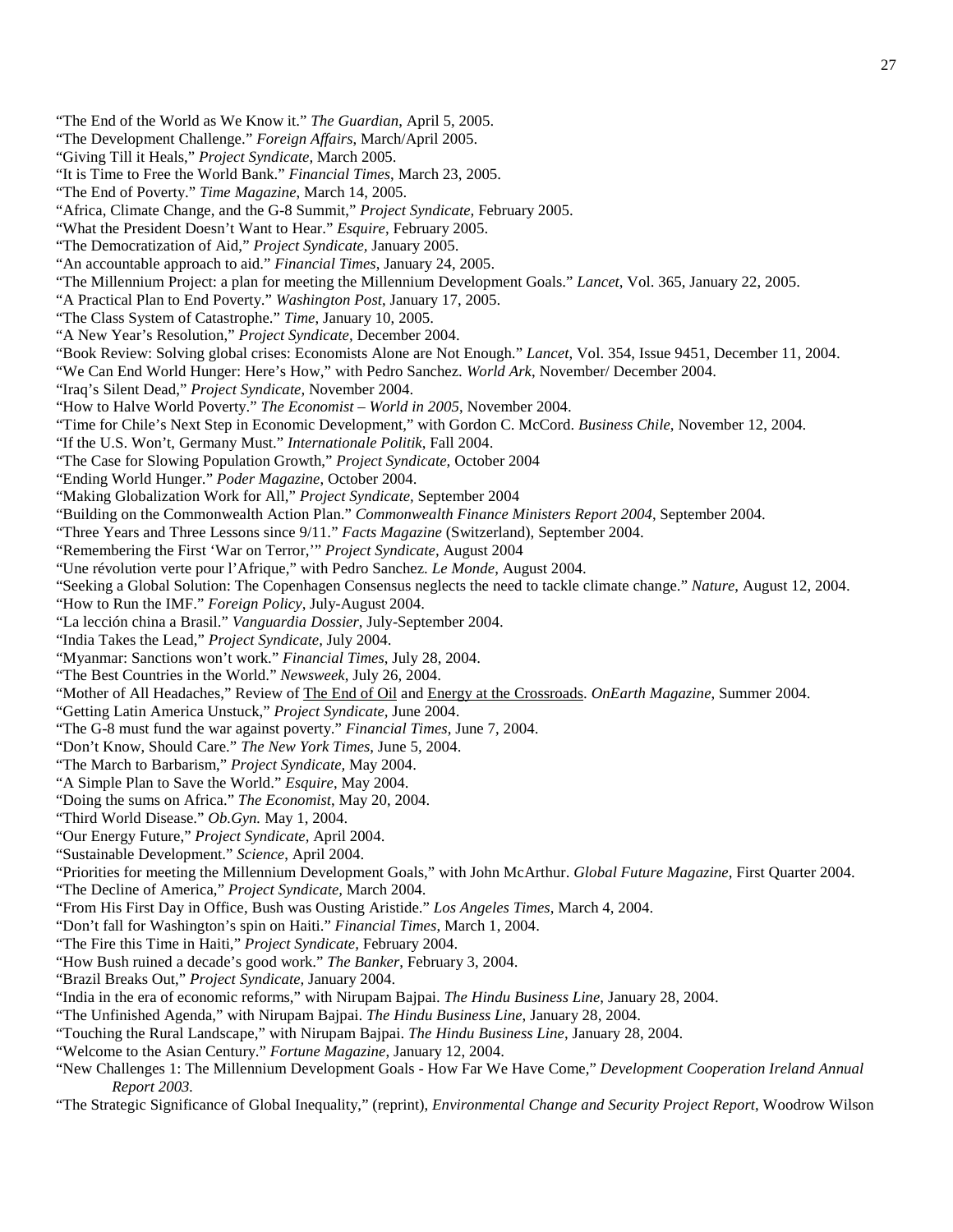International Center for Scholars, Issue 9, 2003. "Getting Through the Bottleneck," *Our Planet: The Magazine of the UNEP*, Vol. 13 No 4, 2003. "Lessons from America's Fiscal Recklessness," *Project Syndicate,* December 2003 "America's disastrous energy plan." *Financial Times*, December 23, 2003. "A Declaration of Independence from the US," *Project Syndicate,* November 2003. "The New Urban Planning." *Development Outreach*, The World Bank Institute, November 2003. "No Place for Piety." *New Scientist*, November 8, 2003. "What Bolivia's Chaos Means," *Project Syndicate,* October 2003. "Call It Our Bolivian Policy of Not-So-Benign Neglect." *Washington Post*, October 26, 2003. "The World must not let America set its agenda." *Financial Times,* October 15, 2003. "Minding the Gaps." *Newsweek Asia International*, October-December, 2003. "Mobilization of Domestic and Donor Resources for Health." *World Bank Viewpoint*, October 2003. "Donor Funds are Needed for Poverty, Not Iraq," *Project Syndicate,* September 2003. "Spring Broke: Trade Negotiations Gone Wild." *The New Republic*, September 22, 2003. "A Better Use for our \$87 Billion." *Boston Globe*, September 13, 2003. "Bush's Billions will Prolong Iraq's Woes." *Financial Times*, September 10, 2003. "Leaving Baghdad," *Project Syndicate,* August 2003. "World needs Japan in fight against diseases," with Joanne Carter. *The Asahi Shimbun*, August 26, 2003. "The real target of the war in Iraq was Saudi Arabia." *Financial Time*s*,* August 13, 2003. "Re-thinking Trade Sanctions," *Project Syndicate,* July 2003. "A Miserly Response to a Global Emergency." *Financial Times*, July 17, 2003. "AIDS Funds Fall Short," with Paul Zeitz. *Boston Globe*, July 11, 2003. "Well-Directed Development Aid can Unlock Forces of Economic Growth," with Philip Lane. *Irish Times*, July 10, 2003. "A Rich Nation, a Poor Continent." *The New York Times*, July 2003. "If We Cared to, We Could Defeat World Poverty," with Sakiko Fukuda-Parr. *Los Angeles Times*, July 9, 2003. "A Roadmap to Peace that Can Work," *Project Syndicate,* June 2003. "Institutions Matter, but not for Everything." *IMF Finance and Development*, Vol. 40, No. 2, June 2003. "Securing the Future at the Evian Summit," *Project Syndicate,* May 2003. "American intentions are tainted by Iraq's oil." *Financial Times*, May 22, 2003. "An economic 'menu of pain'," with Laurence Kotlikoff. *Boston Globe*, May 19, 2003. "American Crony Capitalists Go to War," *Project Syndicate,* April 2003. "A world for which Bush cares little." *Financial Times*, April 9, 2003. "Consequences of the Iraq War," *Project Syndicate,* March 2003. "Smart Money: What military power can't do." *The New Republic*, March 3, 2003. "The Globalization of Mass Politics," *Project Syndicate,* February 2003. "America should not fight AIDS alone." *Financial Times*, February 4, 2003. "Who will lead the war on want?" *Global Agenda 2003 – Magazine of the World Forum Economic Annual Meeting 2003*. "Towards a Global Partnership for Development," Interview in the *UN Chronicle*, Vol. 39, No. 4, Dec 2002 – Feb 2003. "Oil is America's Motive for War," *Project Syndicate,* January 2003. "Take from the Poor, Give to the Rich," *Project Syndicate,* December 2002. "The Growing Fiscal Risks in the United States," *Project Syndicate,* December 23, 2002. "High Time to Negotiate Turkey's Membership in the European Union," *Project Syndicate,* November 18, 2002. "Diagnosing the Problems with Globalization," *Project Syndicate,* October 22, 2002. "Weapons of Mass Salvation." *The Economist*, October 26, 2002. "The High Economic Costs of a War with Iraq," *Project Syndicate,* September 30, 2002. "Sacudir el futuro." *Revista Incae*, Vol XII, No. 2, September 2002. "Nature's Warnings on the way to the Johannesburg Summit," *Project Syndicate,* August 23, 2002. "The Essential Ingredient." *New Scientist*, August 17, 2002. "Will the U.S. Stock Market Collapse Lead to Depression?," *Project Syndicate,* July 24, 2002. "Making Sense out of the Swings in Financial Markets," *Project Syndicate,* June 26, 2002. "Responsibilities of the Rich." *The Economic Times*, India, June 21, 2002. "Bononomics Rocks." *The Wall Street Journal*, June 6, 2002. "Deaths of the Poor and Responsibilities of the Rich," *Project Syndicate,* May 26, 2002.

- "Interview with Jeffrey D. Sachs." Harvard Health Policy Review, Vol. 3, No. 1, Spring 2002.
- "Argentina's Continuing Crisis," *Project Syndicate,* April 22, 2002.
- Interview: "Discover dialogue: Economist Jeffrey Sachs" *Discover*, April 2002.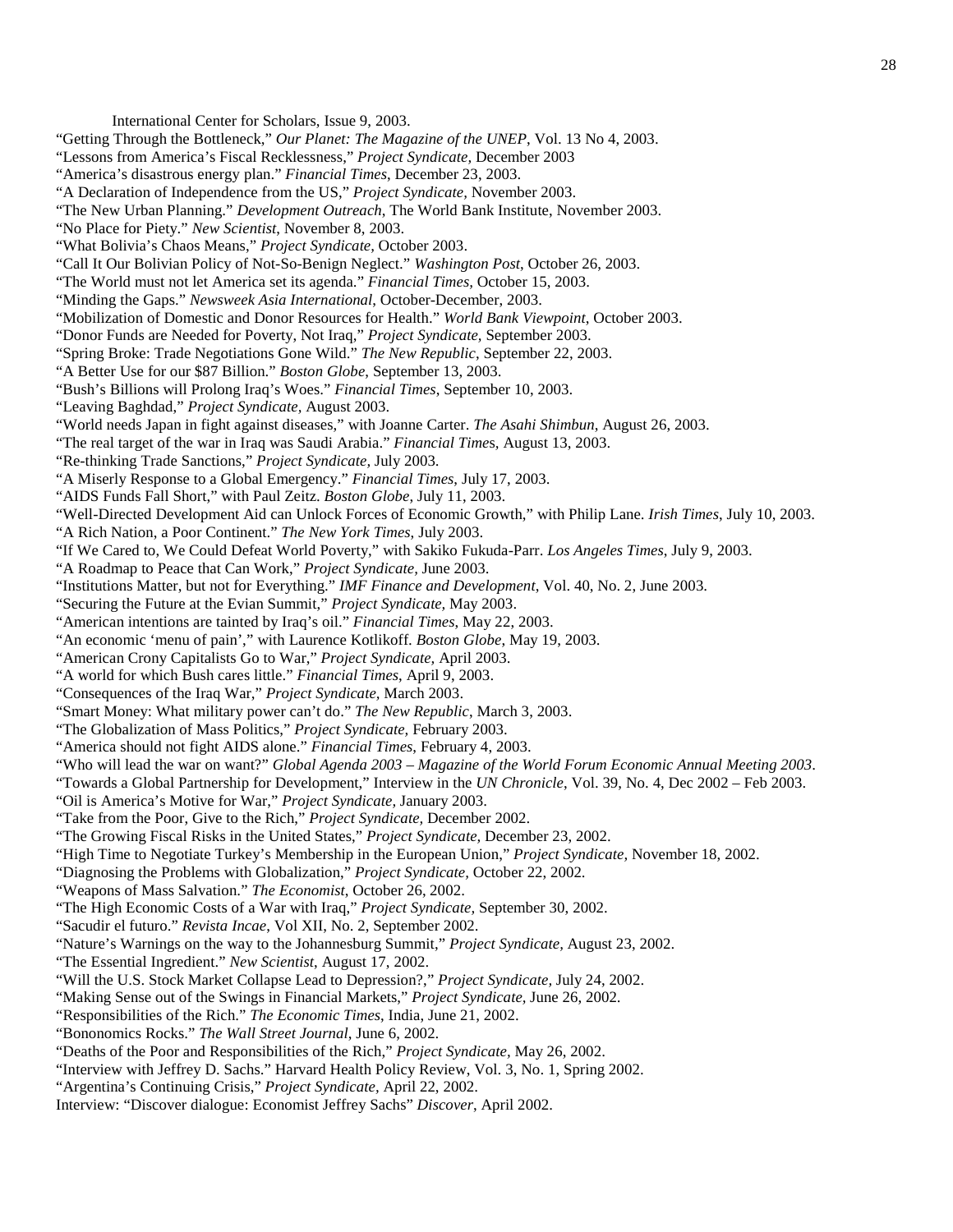"Investing in Health for Economic Development – Time for U.S. Action." *Global HealthLink*, March-April 2002.

"Putting New International Limits on Tyranny," *Project Syndicate,* March 17, 2002

"Why have some Indian States grown faster than the others," with Nirupam Bajpai and Ananthi Ramiah. *Rediff Money Special*, February 26, 2002.

"AIDS and Africa: Where is the US?" with Sonia Ehrlich Sachs. *Boston Globe*, February 4, 2002.

"Duhalde's Wrong Turn." *Financial Times*, January 11, 2002.

"Investing in Health for Economic Development," *Project Syndicate,* December 16, 2001.

"Globalization and the United Nations," *Project Syndicate,* November 18, 2001.

"Islamic Culture and Economic Development," *Project Syndicate,* November 18, 2001.

"Development in a Global Context" *Canadian Parliamentary Review,* vol. 24, no.3, Autumn 2001.

"Understanding Global Competitiveness," *Project Syndicate,* October 21, 2001.

"Defeating Terrorism through Global Prosperity," October 21, 2001.

"International Economic Strategy after September 11," *Project Syndicate,* September 23, 2001.

"When Capital Markets Fail," *Project Syndicate,* August 20, 2001.

"The Climate Change Agreement: Bridging Gaps through Science," *Project Syndicate,* July 23, 2001.

"How to Lift the Malaise." *Time*, July 23, 2001.

"What's good for the poor is good for America." *The Economist*, July 12, 2001.

"From Talk to Action in Fighting AIDS in Developing Countries." *Topics in HIV Medicine*, Vol. 9, Issue 2, June 2001.

"Business and the Public Interest." *Global Thinking,* no. 5, Summer 2001.

"Argentina: Stuck in a Time Warp," *Project Syndicate,* May 20, 2001.

"Las Patentes y Los Pobres." *Reforma*, May 2, 2001.

"The Benefits of a Weaker Yen." *Financial Times*, April 18, 2001.

"A Global Fund for the Fight Against AIDS." *Washington Post,* April 7, 2001.

"Japan's New Monetary Policy," *Project Syndicate,* March 22, 2001.

"To Climb A Steep Gradient Firmly," with Nirupam Bajpai. *The Telegraph*, February 27, 2001."Meeting Economic Growth Agenda" with Nirupam Bajpai. *Hindu Business Line*, February 20, 2001.

"Basic Truths about Exchange Rate Policy," *Project Syndicate,* February 19, 2001.

"Miles to Go" with Nirupam Bajpai. *India Today*, February 19, 2001.

"Budget and the Development Decade" with Nirupam Bajpai. *Hindu Business Journal*, February 19, 2001.

"Fighting AIDS is a Bargain and a Moral One at That." *Seattle Post-Intelligencer*, February 14, 2001.

"Unproductive Spending," with Nirupam Bajpai. *The Telegraph*, February 13, 2001.

"The 2001-02 Budget" with Nirupam Bajpai. *The Hindu*, February 13, 2001.

"AIDS, Drugs, and Africa." *Financial Times*, February 12, 2001.

- "The Best Possible Investment in Africa." *New York Times*, February 10, 2001.
- "Face to Face with Reform," with Nirupam Bajpai. *The Telegraph*, February 2, 2001.

"Subtract the Divide," with Geoffrey Kirkman. *World Link,* January 25, 2001.

"Lessons from a Divided Island," *Project Syndicate,* January 21, 2001.

"No Health Available at \$7.50 per person per year." *Medicus Mundi Switzerland Bulletin*, No. 79, December 2000.

"The U.S. and the Health Crisis of the World's Poor," *Project Syndicate,* December 16, 2000.

"Mexico's New President," *Project Syndicate,* November 27, 2000.

"No Reform in a Hurry," with Nirupam Bajpai. *The Telegraph*, November 20, 2000.

"Argentina's Monetary Mess," *Project Syndicate,* November 15, 2000.

"Reforms and Growth Prospects," with Nirupam Bajpai. *The Hindu*, November 14, 2000.

"The Rising Uncertainties in the U.S. Economy," *Project Syndicate,* October 22, 2000

"Vaccinating the South." *Worldview*, The National Peace Corps Association, Vol. 13 No. 3, Summer 2000.

"The Charade of Debt Sustainability," *Financial Times*, Sept. 26, 2000.

"A New Map of the World." *The Economist*, June 24 2000. Reprinted in *Imagining Tomorrow: Rethinking the Global Challenge*.

K. Sharma, ed. UN Millennium Assembly, August 2000.

"India's Push to Center Stage of the World Economy," *Project Syndicate,* August 21, 2000

"Facing up to the Global AIDS Pandemic," *Project Syndicate,* July 27, 2000.

"Great Barrier Reefs," with Nirupam Bajpai. *The Telegraph*, July 17, 2000.

"Foreign Helping Hand," with Nirupam Bajpai. *The Telegraph*, July 4, 2000.

"Coming to Grips with Man-Made Climate Change," *Project Syndicate,* June 18, 2000."Does the Clinton Administration Deserve Credit for the U.S. Prosperity?," *Project Syndicate,* June 18, 2000.

"Give Poor Nigeria a Chance." *Financial Times*, June 15, 2000.

"Glorifying Mediocrity." *The International Economy,* May/June 2000.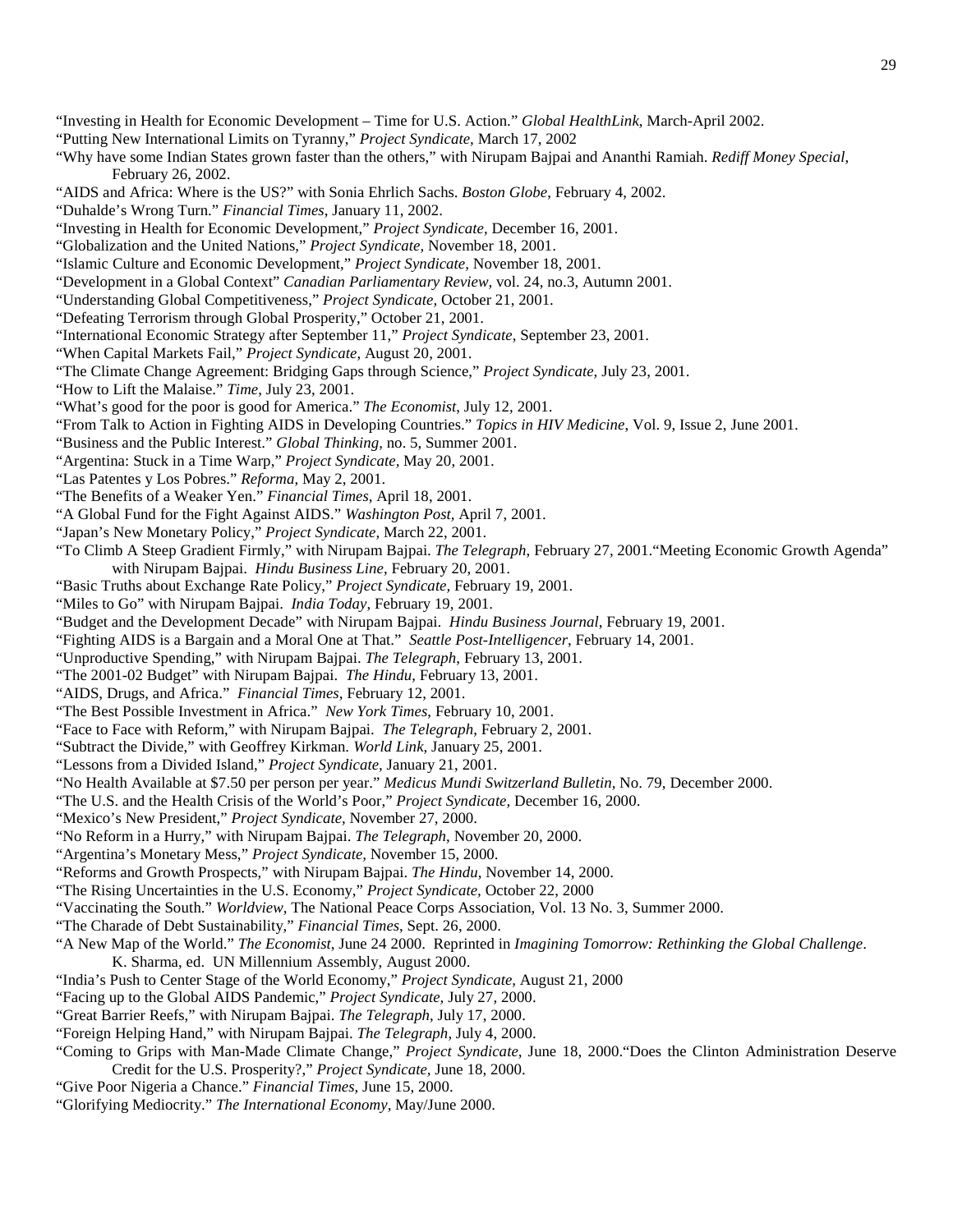- "The Historical Significance of China's Entry to the WTO," *Project Syndicate,* May 24, 2000.
- "Zones and Phones," with Nirupam Bajpai. *The Telegraph*, May 22, 2000.
- "Development and Goal Setting II," with Nirupam Bajpai. *The Hindu*, May 11, 2000.
- "Development and Goal Setting I," with Nirupam Bajpai. *The Hindu*, May 10, 2000.
- "Decade of Development," with Nirupam Bajpai. *The Telegraph*, May 8, 2000.
- "The Emerging Lessons of the New Economy," *Project Syndicate,* April 28, 2000.
- "Foreign Direct Investment in India Issues and Problems," Development Discussion Paper No 759, Harvard Institute for International Development, Harvard University, with Nirupam Bajpai, March 2000.
- "A Blueprint for IMF Reform," with Allan Meltzer. *The Wall Street Journal*, March 8, 2000, *The Asian Wall Street Journal,* March 9, 2000, and *The Wall Street Journal Europe*, March 9, 2000.
- "Russia's Tumultuous Decade." *Washington Monthly*, March 1, 2000.
- "Some Export Advice," with Nirupam Bajpai. *The Telegraph*, February 28, 2000.
- "Lowering Revenue Deficit, Subsidies Hold Key to Fiscal Consolidation," with Nirupam Bajpai. *The Rediff Pre-Budget Special*, February 24, 2000.
- "India is on the Move." *Irish Times*, February 23, 2000.
- "Time for Bold Action II," with Nirupam Bajpai. *The Hindu*, February 23, 2000.
- "Time for Bold Action I," with Nirupam Bajpai. *The Hindu*, February 22, 2000.
- "Time to Take Harsh Measures," with Nirupam Bajpai. *The Economic Times*, February 21, 2000.
- "Fish out of Water," with Nirupam Bajpai. *Telephone and Telegraph*, February 18, 2000.
- "Nigeria: Will the Creditors Sink the New Democracy?" *Project Syndicate,* February 18, 2000.
- "Testing Seattle's Mettle." *World Link*, January/February 2000.
- "Much can be Done to Make a Healthier World," with Tore Godal. *International Herald Tribune*, January 28, 2000.
- "Reform in the States III," with Nirupam Bajpai. *The Hindu*, January 26, 2000.
- "Reform in the States II," with Nirupam Bajpai. *The Hindu*, January 25, 2000.
- "Reform in the States I," with Nirupam Bajpai. *The Hindu*, January 24, 2000.
- "India's Chance for a Breakthrough in Development," *Project Syndicate*January 23, 2000.
- "Time to say –20 Years and You're Out." *Irish Times*, January 7, 2000.
- "Power to Bind and Loose," with Nirupam Bajpai. *Telephone and Telegraph,* January 3, 2000.
- "Apocalypse, Soon?" *Boston Magazine,* December 1999.
- "State-level Reforms in India," with Nirupam Bajpai. *The Times of India*, December 27, 1999.
- "First among States," with Nirupam Bajpai. *Telephone and Telegraph*, December 27, 1999.
- "Leading the Pack," with Nirupam Bajpai. *Telephone and Telegraph*, December 20, 1999.
- "Transfer Ticket," with Nirupam Bajpai. *Telephone and Telegraph*, December 13, 1999.
- "The State of State Government Finances II," with Nirupam Bajpai. *The Hindu*, December 7, 1999.
- "The State of State Government Finances I," with Nirupam Bajpai. *The Hindu*, December 6, 1999.
- "In a State of Deficit," with Nirupam Bajpai. *Telephone and Telegraph*, December 6, 1999.
- "Sense and Nonsense in Seattle." *The Harvard Crimson*, December 3, 1999.
- "The IMF's New Leader." *Financial Times*, November 18, 1999.
- "Life After Communism." *Wall Street Journal*, November 17, 1999.
- "IMF Needs to Tap the Best Global Talent." *Business Day* (South Africa), November 16, 2000.
- "Time to End Backroom Poker Game." *Financial Times,* November 15, 1999*.*
- "Taking Stock of the Transition." *Central European Economic Review*, Vol. VII, No. 9, November 1999.
- "Health and Wealth: How Geography Influences Socioeconomic Development," with John Gallup. *DRCLAS News*, Fall 1999 Newsletter.
- "Upstairs, Downstairs." *The International Economy*, September/October 1999.
- "Eastern European Reforms: Why the Outcomes differed so Sharply." *Boston Globe*, September 19, 1999.
- "Calling the IMF to Account." *The New York Times* OP-ED, September 18, 1999.
- "Sachs to the IMF: Get Real." *Global Finance*, September 1, 1999.
- "Helping the World's Poorest." *Economist*, August 1999.
- "What caused Asia's Fall?" with Andrew Warner. *The Straits Times* (Singapore), July 25, 1999.
- "How the IMF failed its Patients." *Global Finance*, July 1, 1999.
- "Let's Forgive the Debt of the World's Poorest Countries." *Houston Chronicle,* June 17, 1999.
- "A Millennial Gift to Developing Nations." *The New York Times*, June 6, 1999.
- "A Cure for Indifference," with Michael Kremer. *Financial Times*, May 5, 1999.
- "Investing in the World Health Organization," with Barry Bloom, David Bloom, and Joel Cohen. *Science*, Vol. 284, May 7, 1999.
- "Missing Pieces." *Far Eastern Economic Review,* February 25, 1999.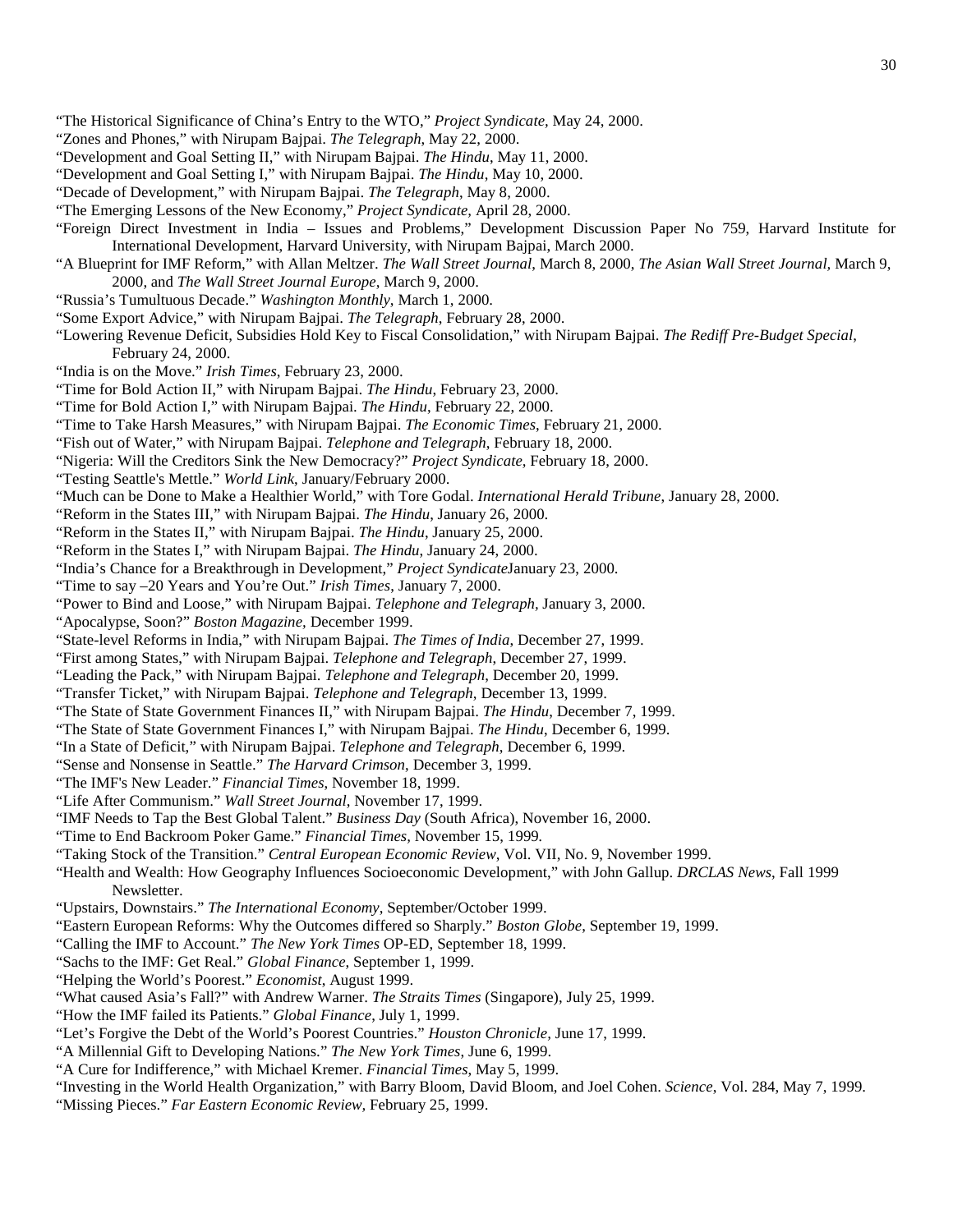- "India Fiscal Restraint is the Need of the Hour," with Nirupam Bajpai. *The Economic Times*, February 11, 1999.
- "A New Social Contract Needed for Rural India," with Nirupam Bajpai. *The Economic Times*, February 10, 1999.
- "India's Failure on the Policy Front," with Nirupam Bajpai. *The Economic Times*, February 9, 1999.
- "Strengthening India's Strategy," with Nirupam Bajpai. *The Economic Times*, February 8, 1999.
- "The Global Crisis: Tell the Global Financial Architects to Pay More." *The Independent* (London), February 1, 1999. "Self-Inflicted Wounds." *Financial Times*, January 22, 1999.
- 
- "Putting Public Health at the Center of the Struggle against Poverty," *Project Syndicate,* January 20, 1999.
- "Brazil's Economic Crisis Shows Failure of Bailout Policy by US and IMF." *The Boston Globe*, January 16, 1999.
- "The Devil's in the Details--An Interview with Jeffrey Sachs." *World Economic Affairs*, pp 28-33, Winter 1999.
- "Money Order," with Nirupam Bajpai. *The Telegraph*, December 21, 1998.
- "India Country Roads," with Nirupam Bajpai. *The Telegraph*, December 14, 1998.
- "Sales Across the Seas," with Nirupam Bajpai. *The Telegraph*, December 7, 1998.
- "Competition Success," with Nirupam Bajpai. *The Telegraph*, December 2, 1998.
- "The Dismal Decade: Failure East and West." *LA Times*, November 22, 1998.
- "Baker's Bank Bailout." *The New Republic*, November 14, 1988.
- "Central America Needs Help on a Global Scale," with Felipe Larrain and Amina Tirana. *Herald Tribune*, November 9, 1998.
- "Stop Preaching." *Financial Times*, November 5, 1998.
- "The Real Causes of Famine." *Time,* October 26, 1998.
- "Time to Try a New Way." *Time International*, October 12, 1998.
- "Next Stop: Brazil," with Steven Radelet. *The New York Times*, October 4, 1998.
- "Global Capitalism: Making it Work." *Economist*, September 12, 1998.
- "Interview: Jeffrey Sachs," in *Harvard Asia Quarterly*, p 40, Summer 1998.
- "Towards a New Strategy for Asian Recovery" with Steven Radelet. *Singapore Straits-Times*, July 26, 1998.
- "Prescribe the Right Medicine for Asia." *The New Straits Times*, July 20, 1998.
- "Why not let the Banks own the Debtor Firms?" *The Straits Times (Singapore)*, July 26, 1998.
- "Rule of the Ruble." *The New York Times*, June 4, 1998.
- "Danger in Flogging Japan." *Financial Times*, April 24, 1998.
- "The IMF and the Asian Flu." *The American Prospect*, No. 37, March-April 1998.
- "Fixing the IMF Remedy." *The Banker*, February 1, 1998.
- "International Monetary Failure?" *Time*, December 8, 1997.
- "A Guide to 1998's Crises," in "The World in 1998", published by *The Economist*, 1997.
- "Power into Itself." *Financial Times*, December 11, 1997.
- "An Interview with Dr. Jeffrey Sachs," in *Hemispheres*, pp. 127-133, Vol. 20, 1997.
- "The Wrong Medicine for Asia." *New York Times* OP-ED, November 3, 1997.
- "Asia and the Law of Economic Gravity." *Decision* Magazine, Automne/Falle 1997.
- "Erm, Which Rate is Right--Sachs on Competitiveness." *World Link*, September/October 1997.
- "POINT: Jeffrey Sachs says Asia Miracle is still alive." *Time*, September 29, 1997.
- "Growing Hot and Cold," with Nirupam Bajpai. The Telegraph, August 4, 1997.
- "Recipe for Success," with Nirupam Bajpai. *The Telegraph*, July 7, 1997.
- "Model that Couldn't," with Nirupam Bajpai. *The Telegraph,* June 23, 1997.
- "The Limits of Convergence--Nature, Nurture, and Growth." *Economist*, June 14, 1997.
- "Emerging Asia's Bright Prospects." *Asian Wall Street Journal*, May 19, 1997.
- "Exchange Rate Tectonics." *World Link*, May/June 1997.
- "Help Congo Now," with Robert Rotberg. *The New York Times*, May 29, 1997.
- "The Need for Tax Reform," with Nirupam Bajpai. *The Rediff Special*, March 5, 1997.
- "Take a Fresh Look at Foreign Aid," *International Herald Tribune*, February 1997.
- "Down to Brass Tax" with Nirupam Bajpai. *The Telegraph*, February 28, 1997.
- "When Foreign Air Makes a Difference." *The New York Times*, February 3, 1997.
- "On the Tiger's Trail--Sachs on Competitiveness." *World Link*, November/December 1996.
- "The Timing of Exchange Regime Collapse under Capital Controls," with Daekeun Park, in *International Economic Journal*, Volume 10, Number 4, Winter 1996.
- "The Tankers are Turning--Sachs on Competitiveness." *World Link*, September/October 1996.
- "Toward Peace and Prosperity." *World Economic Affairs*, Summer 1996.
- "Growth in Africa: It can be done." *Economist*, June 29-15, 1996.
- "It Could Have Been So Much Better: Reflections on Russian Economic Reform." *The Moscow Times Russia Review*, Vol. 3, No. 90, May 6, 1996.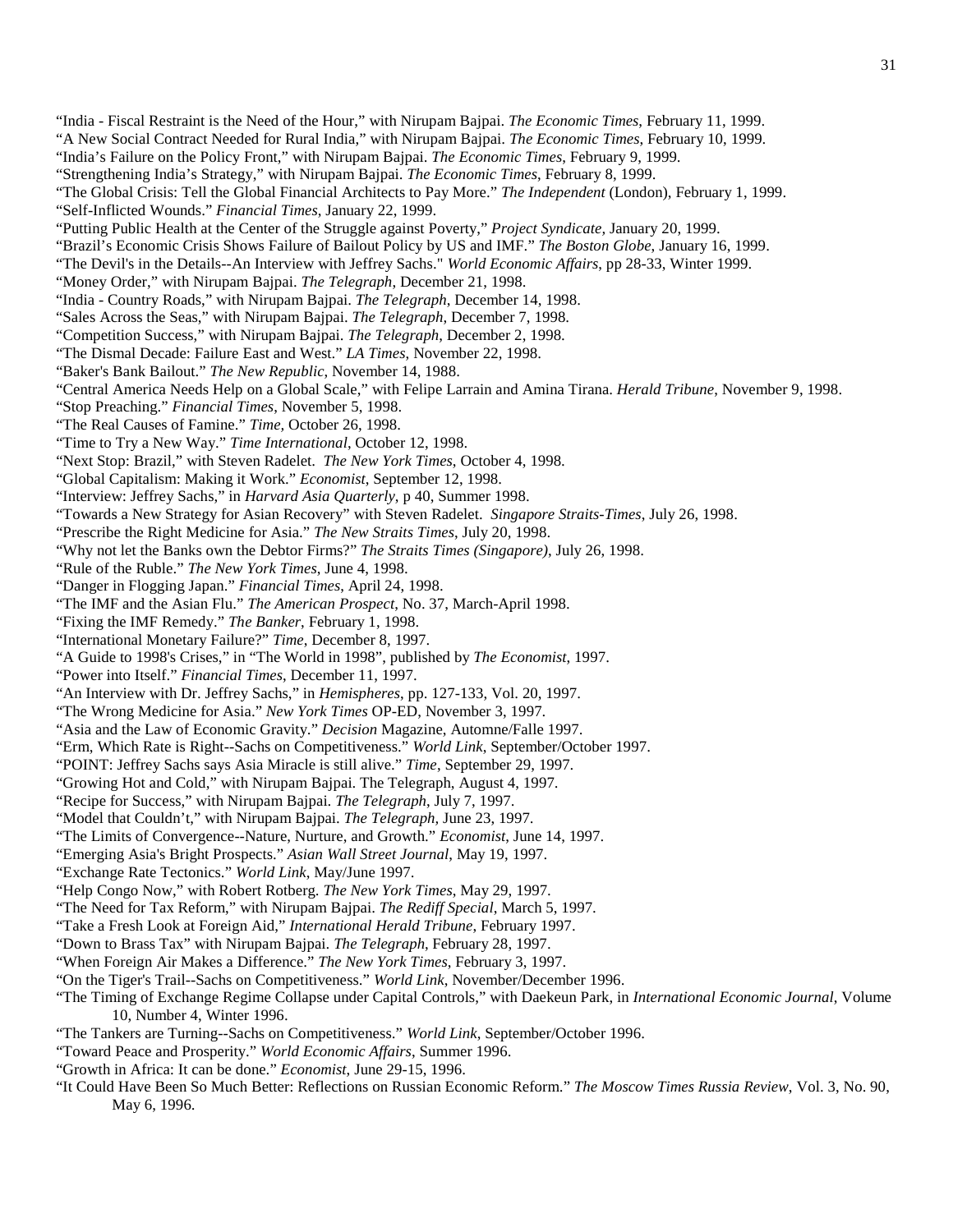"Lessons from Asia." *Central European Economic Review*, Vol. 4, No. 3, April 1996.

- "China's Transition Experience Reexamined," with Wing Thye Woo, *Transition: The Newsletter About Reforming Economies*, Vol. 7, No. 3-4, March-April 1996.
- "Old Myths About Poland's Reform Die Hard." *Transition: The Newsletter About Reforming Economies*, Vol. 6, No. 11-12, pp. 11-12, November-December 1995. The World Bank Transition Economics Division.
- "Post-Communist Parties and the Politics of Entitlements." *Transition*, Vol. 6, No. 3, March 1995.
- "A Common Sense Approach will put SA's Economic Miracle within Reach." *The Business Times* (South Africa), October 1, 1995.
- "Keep the Baby in the Bath Water." *World Link*, September/October 1995.
- "Wanted: Some Brand New Thinking." *Millennium*, October 1995.
- "The Age of Global Capitalism." *Foreign Policy*, Number 98, Spring 1995.
- "Crash of Nations." *The New Republic*, February 6, 1995.
- "Reforms Must Move Faster," interview in *Business Today*, Vol. 4, No. 8, April 22, 1995.
- "Post-Communist Parties and the Politics of Entitlements." *Transition*, Vol. 6, No. 3, March 1995.
- "The Real Story," with Aaron Tornell and Andres Velasco. *International Economy*, March/April 1995.
- "Mexican Precedent for Ukraine." *Financial Times*, February 17, 1995.
- "Why did we snub Russia and air Mexico?" *The Philadelphia Inquirer,* February 1995.
- "The Prospects for Reform in Russia." *Canadian Business Review*, Autumn 1994.
- "Beyond Bretton Woods: A New Blueprint." *Economist*, October 1, 1994.
- "What the IMF should advise Ukraine." *Financial Times*, July 29, 1994.
- "IMF, Reform Thyself." *Wall Street Journal*, July 24, 1994.
- "Estonia has set good currency example." *Financial Times*, July 15, 1994.
- "Toward Glasnost in the IMF." *Challenge,* May/June 1994.
- "Inflation, Debt, and Liquidity," with Kevin McDonald. *Harvard Business Review*, May/June 1994.
- "Buying Time for Democracy." *European Brief*, April/May 1994.
- "Russia: IMF gives too little, too late." *Financial Times,* March 31, 1994.
- "Betrayal." *The New Republic*, January 31, 1994.
- Monthly Articles for *Yomiuri Shimbun*, 1992-93.
- "Big Bang Smear Job," with Wing Thye Woo. *International Economy*, November/December 1993.
- "Open Trade Vital to Former Communists." *The Kikkei Weekly*, October 18, 1993.
- "A Shocking Answer to Inflation." *Independent* (London), October 11, 1993.
- "Moscow's Monetary Meltdown." *The New Republic*, August 23& 30, 1993.
- "Remove roadblock to Russian Reforms," with Stanley Fischer. *Financial Times*, July 6, 1993.
- "La Russie va s'en soritr," interview in *Capital* (France), No. 22, July 1993.
- "Hey, Pudits, What about Yeltsin?" *The New York Times*, April 30, 1993.
- "The Road to the Market." *Washington Post*, March 28, 1993.
- "Strengthening Economic Support for Russia." *International Economic Insights*. Vol. IV, No. 1, January/February 1993.
- "Russian Sachs Appeal." *The International Economy*, January/February 1993.
- "Home Alone 2." *The New Republic*, December 21, 1992.
- "Western Financial Assistance to Support Russia's Reforms." Keizai Seminar Special Issue, 1992.
- "The Leadership Deficit." *Time*, Vol. 140, No. 19, November 9, 1992.
- "Russia on the Brink," with David Lipton. *Financial Times*, October 16, 1992.
- "Russia on the Ropes." *Washington Post*, September 27, 1992.
- Interview in *Kauppalehti Optio* (Finland) September 10, 1992.
- Interview in *Comparative Economic and Social Systems*, 4, 1992.
- Interview in *Prism*, "The Russian Republic: Issues and Opportunities," Third Quarter 1992.
- Interview in *Politique Internationale*, No. 57, Fall 1992.
- "Aftershocks: Reflecting on Two Years of 'Shock Therapy' in Poland," interview in *Harvard International Review*, Spring 1992.
- "Building a Market Economy in Poland," *Scientific American*, March 1992.
- "Testimony to the Senate Foreign Relations Committee--Subcommittee on European Affairs," in *Asteion*, a Suntory Foundation publication, Japan, Winter 1992.
- "Helping Russia." *Economist*, December 21, 1991- January 3, 1992.
- "Soviet Reforms: Cold Turkey." *World Link*, No. 2, 1991.
- "Crossing the Valley of Tears in East European Reform," *Challenge*, September/October 1991.
- "Economic Assistance to the Soviet Union at the G-7 Summit." *Nihon Keizai*, July 1991.
- "Poland's Big Bang: A First Report Card." *The International Economy*, January/February 1991.
- "Sachs on Poland." *Economist*, January 19, 1991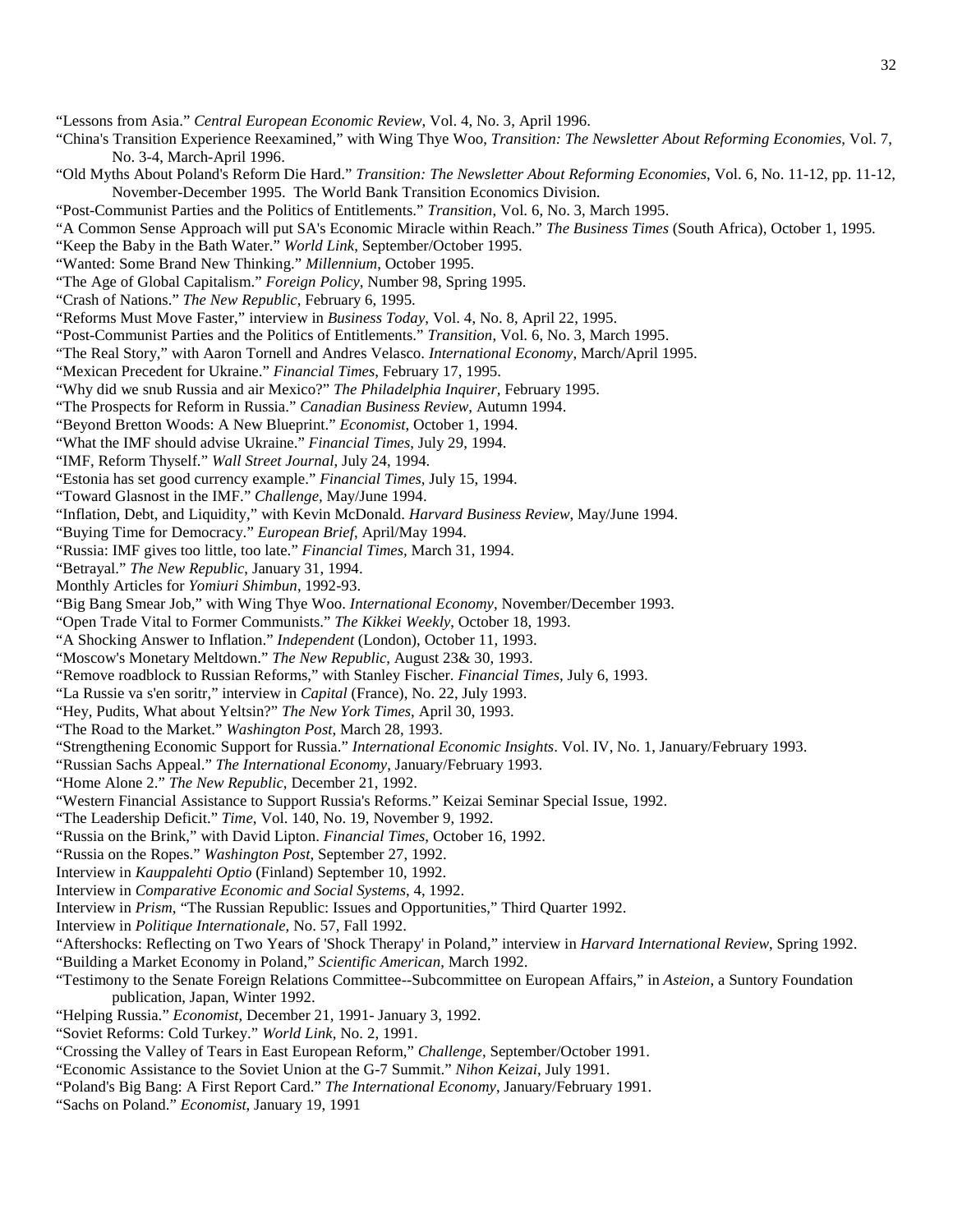- "Interview: 'Charting Poland's Economic Rebirth'." *Challenge*, January/February 1990.
- "Eastern Europe's Economies--What is to be Done?" *Economist*, January 13, 1990.
- "Jeffrey Sachs: My Plan for Poland," in the *International Economy*, VIII, No. 6, December 1989/January 1990.
- "Lack of Solidarity." *The New Republic*, August 7 & 14, 1989.
- "Debt Management: A Hard Look at Realities," *Dividend,* the Magazine of the School of Business Administration, University of Michigan, pp. 16-19, June 1988.
- "Interview: 'The Debt Crisis at a Turning Point." *Challenge*, Vol. 31, No. 3, pp. 17-26, May/June 1988.
- "Don't Go for the Gold." *The New Republic*, August 11 & 12, 1986.
- "LDC Borrowing with Default Risk," with D. Cohen. *Kredit and Kapital*, 1985.
- "How to Save the Third World." *The New Republic*, October 28, 1985.
- "Israel's Economic Disaster." *The New Republic*, July 8, 1985.
- "Future Fiscal Shock." *The New Republic*, March 18, 1985.

#### Unpublished Academic Work

"Improving Empirical Estimation of Demographic Drivers: Fertility, Child Mortality & Malaria Ecology," with Gordon McCord and Dalton Conley, August 2010.

"Smallholder Food Production and Poverty Reduction," Prepared by the Ad Hoc Advisory Group to the Madrid Conference on Food Security, *Fundacion Ideas Foundation,* February 2009.

"The Millennium Development Goals: Running out of Excuses," *G8 Summit 2008 Publication,* July 2008.

"Progress Summary of the MDGs: Update for Ministers," *The Commonwealth Ministers Reference Book,* June 2008.

- ["Scaling up Primary Health Services in Andhra Pradesh and Karnataka: Public Investment Requirements and Health Sector Reform,](http://www.earthinstitute.columbia.edu/cgsd/documents/Rural%20Health%20AP%20&%20Karnataka.pdf)" with Nirupam Bajpai, Ravindra H. Dholakia, CGSD Working Paper No. 33, January 2008.
- ["Scaling up Primary Education Services in Andhra Pradesh and Karnataka: Public Investment Requirements and Policy Reform,"](http://www.earthinstitute.columbia.edu/cgsd/documents/Rural%20Education%20AP%20&%20Karnataka.pdf) with Nirupam Bajpai and Ravindra H. Dholakia, CGSD Working Paper No. 34, January 2008.
- "Africa's Lagging Demographic Transition: Evidence from Exogenous Impacts of Malaria Ecology and Agricultural Technology," with Dalton Conley and Gordon C. McCord, NBER Working Paper 12892, February 2007.
- "Scaling Up Primary Health Services in Rural India," with Nirupam Bajpai and Ravindra H. Dholakia, CGSD Working Paper No. 29, November 2005.
- "Scaling Up Primary Education Services in Rural India," with Nirupam Bajpai and Ravindra H. Dholakia, CGSD Working Paper No. 28, November 2005.
- "India's Challenge to Meet the Millennium Development Goals," with Nirupam Bajpai and Nicole H. Volavka, CGSD Working Paper No. 24, April 2005.
- "National Common Minimum Programme of the Congress-led United Progessive Alliance: Policy Reform and Public Investment Requirements," with Nirupam Bajpai, CGSD Working Paper No. 22, August 2004.
- "Reaching the Millennium Development Goals in South Asia," with Nirupam Bajpai and Nicole H. Volavka, CGSD Working Paper No. 17, July 2004.
- "Global Services Sourcing: Issues of Cost and Quality," with Nirupam Bajpai, Rohit Arora and Harpreet Khurana, CGSD Working Paper No. 16, June 2004.
- "Institutions Don't Rule: Direct Effects of Geography on Per Capita Income," *NBER Working Paper 9490*, January 2003.

"Global Expert Consensus on Responding to the AIDS Epidemic," CID, June 2001.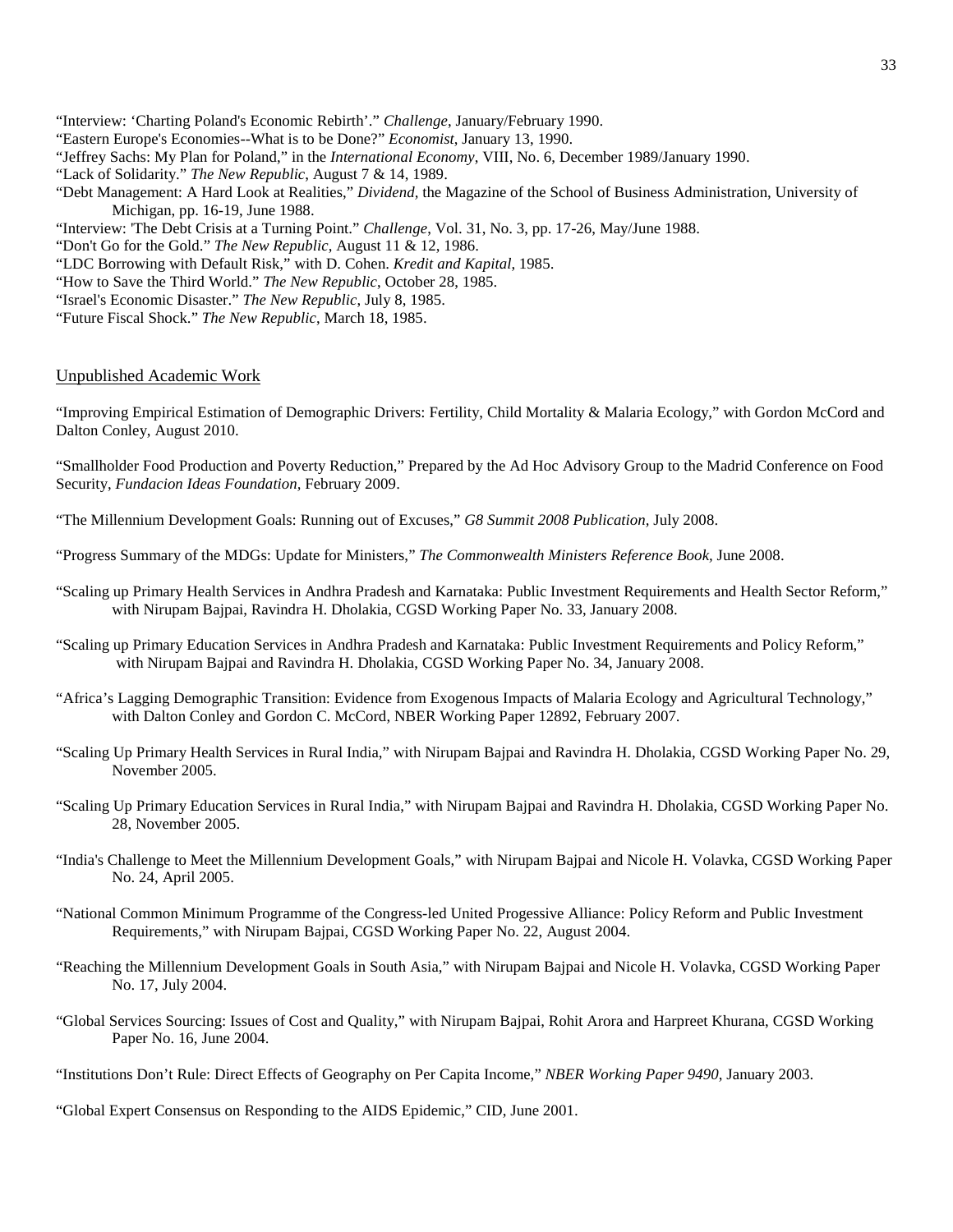"Tropical Underdevelopment," *NBER Working Paper 8119,* February 2001.

- "The Decade of Development: Goal Setting and Policy Changes in India" with Nirupam Bajpai, CID Working Paper No. 62, February 2001.
- "Institutions and Geography: Comment on Acemoglu, Johnson and Robinson," with John W. McArthur, *NBER Working Paper 8114*, February 2001.
- "Long-Term Perspectives on Economic Development in the Middle East," delivered as the Eitan Berglas Lecture, Tel Aviv University, January 2001.
- "Tropical Underdevelopment," *NBER Working Paper 8119*, February 2001. (Prepared for Economic History Association Annual Meeting, September 2000 and CID Working Paper No. 57, December 2000).
- "Is the Environmental Kuznets Curve Driven by Structural Change? What Extended Time Series may imply for Developing Countries," with Theo Panayotou and Alix Peterson, CAER II No 80, 2000.
- "The Economic Burden of Malaria," with John Luke Gallup, CID Working Paper No. 52, July 2000.
- "Linkages between Physical Geography and Economic Development," with Andrew Mellinger and John G. Gallup, CID, April 2000.
- "A New Global Consensus on Helping the Poorest of the Poor," CID, April 2000.
- "Foreign Direct Investment in India: Issues and Problems," with Nirupam Bajpai, HIID Development Discussion Paper No. 759, March 2000.
- "Patterns and Determinants of Economic Reform in Transition Economies: 1990-1998," with Clifford Zinnes and Yair Eilat. HIID CAER II Discussion Paper no. 61, February 2000.
- "Economic Consequences of Health Status: A Review of the Evidence," with Amar A. Hamoudi, CID Working Paper No. 30, December 1999.
- "Nigeria and Debt Reduction," with Dr. Lisa Cook, CID, November 1999.
- "Developing Countries and the Control of Climate Change: A Theoretical Perspective and Policy Implications," with Theodore Panayotou and Alix Peterson, HIID CAER II Discussion Paper No. 44, November 1999.
- "The Progress of Policy Reform and Variation in Performance at the Sub-national level in India," with Nirupam Bajapi, HIID Development Discussion Paper No. 730, November 1999.
- "The State of State Government Finances in India," with Nirupam Bajpai, HIID Discussion Paper No. 719, September 1999.
- "A Structural Analysis of Chile's Long-Term Growth: History, Prospects, and Policy Implications," with Felipe Larrain B and Andrew Warner. Prepared for the Government of Chile as part of the Project "Development Strategies in the Context of Natural Resource Abundance and Global Integration: the Case of Chile," September 1999.
- "Climate, Water Navigability, and Economic Development," with Andrew Mellinger and John Gallup, CID Working Paper Number 24, September 1999.
- "The Fall of the Berlin Wall: Ten Years Later," CID, September 1999.
- "Implementing Debt Relief for the HIPCs," with Kwesi Botchwey, Maciej Cuchra, and Sara Sievers, CID, August 1999.
- "Developing Countries and the Control of Climate Change: Empirical Evidence," with Theo Panayotou and Alix Peterson, CAER II Discussion Paper No 45, August 1999.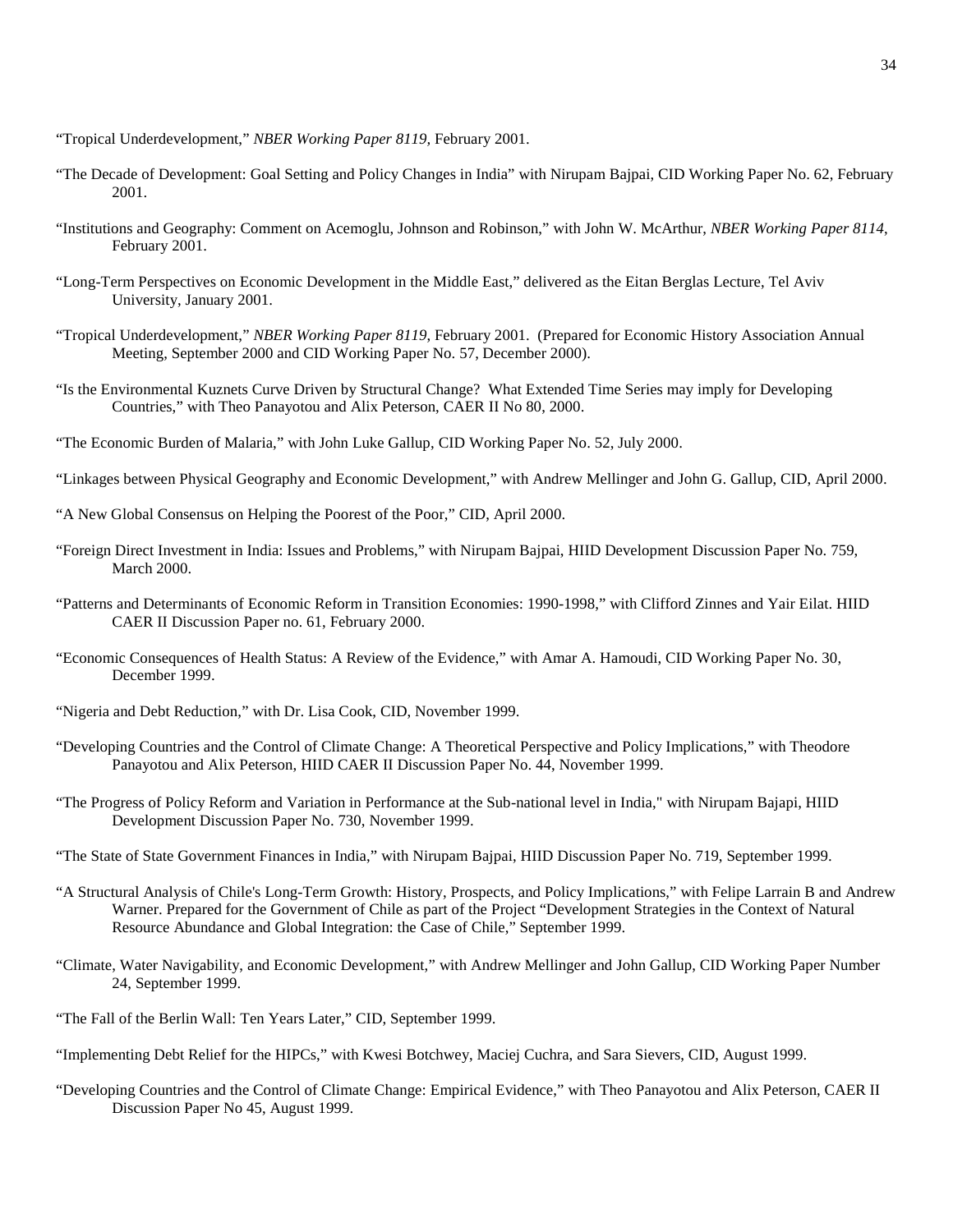- "Developing Countries and the Control of Climate Change: A Theoretical Perspective and Policy Implications," with Theo Panayotou and Alix Peterson, prepared for UNAID/CAER II, CAER II Discussion Paper No. 44, August 1999.
- "Developing Countries and the Control of Climate Change: Empirical Evidence and A Theoretical Perspective and Policy Implications," with Theodore Panayotou and Alix Peterson, prepared for UNAID/CAER II, August 1999.
- "The Case for a Vaccine Purchase Fund," with Michael Kremer and Amar Hamoudi, CID mimeo, June 1999.
- "The Manufactured Exports, Export Platforms, and Economic Growth: Insights from Asia for Egypt," with Steven Radelet and Lisa Cook, HIID, May 1999.
- "Pattern of Trade and Economic Development in the Model of Monopolistic Competition," with X. Yang and D. Zhang, CID Working Paper No. 14, April 1999.
- "Trade Pattern and Economic Development when Endogenous and Exogenous Comparative Advantages Coexist," with X. Yang and D. Zhang, CID Working Paper No. 3, April 1999.
- "The Changing Global Distribution of Malaria: A Review," with Amar Hamoudi, CID Working Paper No. 2, March 1999.
- "Global Financial Crisis: Lessons for Egypt," Conference: Growth Beyond Stabilization: Prospects for Egypt. Egyptian Center for Economic Studies, February 1999.
- "The Asian Financial Crisis: What Happened and What is to be Done," with Wing Thye Woo, Davidson Institute Working Paper #253, January 1999.
- "The Determinants of Economic Growth in Asia, 1965-90," with Steven Radelet and Jong-Wha Lee (revised July 1998). Prepared as background material for the Asian Development Bank's study *Emerging Asia: Changes and Challenges*.
- "Strengthening India's Strategy for Economic Growth," with Nirupam Bajpai, *HIID Development Discussion Paper* No. 641, July 1998.
- "The External-Debt Problem in Central America," with Felipe Larrain B. Harvard Institute for International Development: Cambridge, MA. pp. 251-296, 1998.
- "Promotion of Broad-Based Growth in the Philippines," with Richard Goldman, Nilgun Gokgur, Steven Radelet, Vijaya Ramachandran, Eli Remolonga, Donald Snodgrass, and Jeffrey Vincent, Manila: National Economics and Development Authority HIID and UNDP, 1998.
- "Shipping Costs, Manufactured Exports and Economic Growth," with Steven Radelet, paper presented at the annual meetings of the American Economics Association, January 1998.
- "The Rule of Law and Economic Reform in Russia: Progress, Pitfalls, Scenarios, and Lost Opportunities," with Katharina Pistor, HIID Development Discussion Paper No. 581, December 1997.
- "Raw Materials and Economic Growth," with Joseph Zeira. Presented at ICC Jerusalem International Convention Center *Stabilization, Growth, and Transition: Symposium in Memory of Michael Bruno*, Jerusalem, Israel, November 23-24, 1997.
- "Geography and Economic Transition," presented at ICC Jerusalem International Convention Center *Stabilization, Growth, and Transition: Symposium in Memory of Michael Bruno*, Jerusalem, Israel, November 23-24, 1997.
- "Economic Growth in Asia," with Steven Radelet and Jong-Wha Lee, prepared as background for Asian Development Bank's study: *Emerging Asia: Changes and Challenges*, July 1997 and HIID Discussion Paper No. 609, May 1997.
- "Economic Reforms in China and India: Selected Issues in Industrial Policy," with N. Bajpai and Tialun Jian, HIID Development Discussion Paper No. 580, April 1997.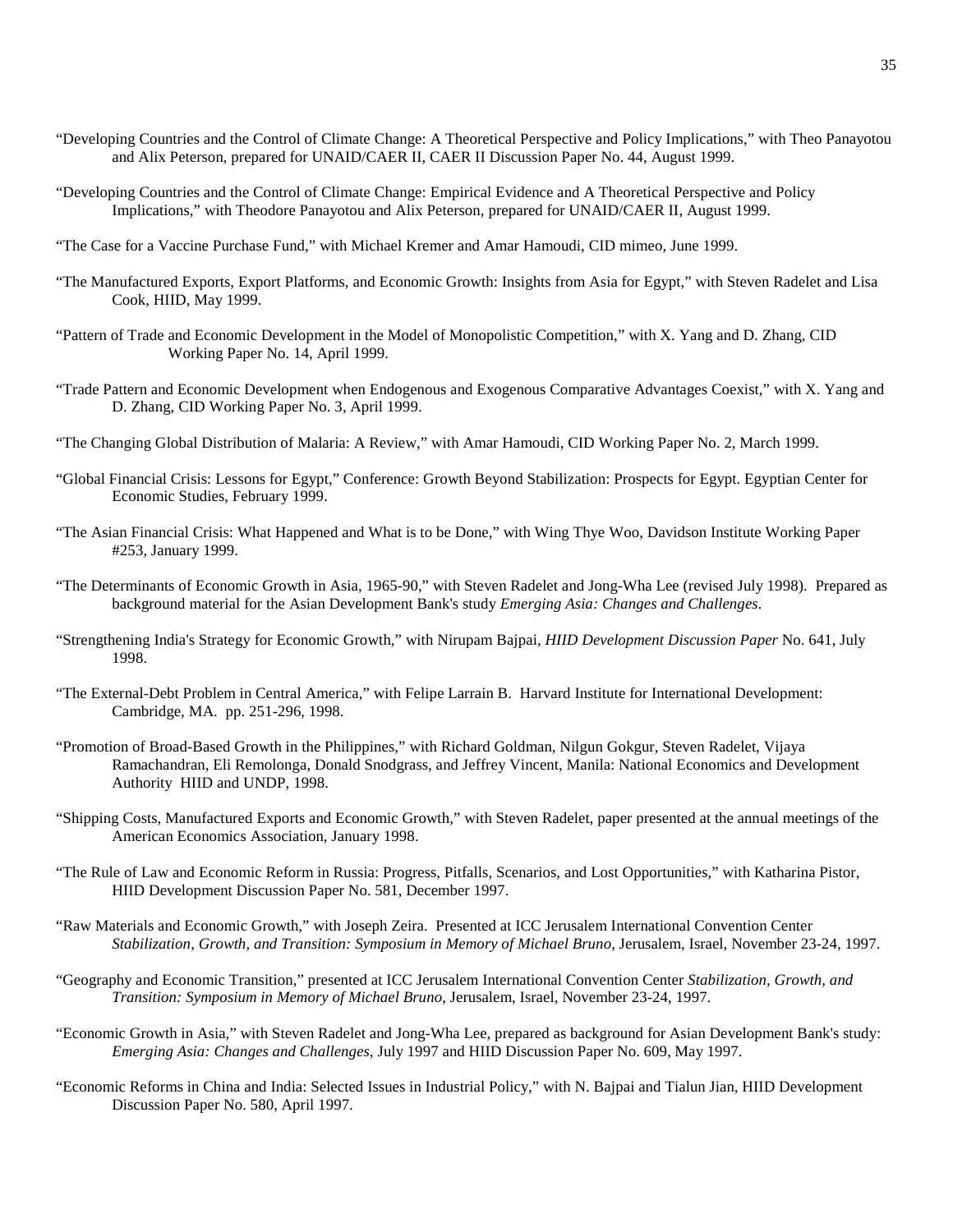"New Partnership for Growth in Africa," HIID mimeo, February 1997.

- "The Geography of Global Capitalism," mimeo, HIID, May 1997.
- "Zimbabwe's Growth Prospects: the Steps Ahead," with Robert Rotberg, mimeo, HIID, January 1997.
- "Achieving Rapid Growth in the Transition Economies of Central Europe," with Andrew Warner, HIID Development Discussion Paper 544, July 1996.
- "Trends in Inter-State Inequalities of Income in India," with Nirupam Bajpai, HIID Development Discussion Paper No. 528, May 1996.
- "Mexican Peso Crisis: Sudden Death or Death Foretold?," with Aaron Tornell and Andres Velasco, *NBER Working Paper Series*, No. 5563, May 1996.
- "Globalization and Employment," presented at International Institute for Labour Studies Public Lectures, March 18, 1996.
- "Towards a Growth-Oriented Economic Program for Mozambique," remarks prepared for Workshop on Growth in Mozambique, March 6, 1996.
- "International Trade and Wage Inequality in the United States: Some New Results," with Howard J. Shatz, prepared for Brookings Project on Imports, Exports, and the American Worker. HIID Discussion Paper 524, February 1996.
- "Towards a Macroeconomic Framework for Growth with Equity in South Africa," presented at the Conference on Growth with Equity sponsored by HIID and Witswatersrand Business School, Capetown, South Africa, January 19, 1996.
- "EU Membership for Central Europe: Commitments, Speed, and Conditionality," with Alain de Crombrugghe and Zanny Minton-Beddoes, mimeo, November 1995.
- "Lessons from Mexico," with Aaron Tornell and Andres Velasco, mimeo Harvard University, March 1995.
- "Interpreting the Mexican Peso Crisis," January 1995, mimeo.
- "Economic Convergence and Economic Policies," with Andrew Warner, presented at conference in Prague, December 1994, as part of Asia Foundation project on *Economies in Transition*. (Previously *NBER Working Paper* 5039, September 1995).
- "Monetary Institutions and Credible Stabilizations: A Comparison of Experiences in the Baltics," with Ardo Hansson, presented at conference at University of Chicago Law School, April 22-23, 1994.
- "Bolivia: On the Road to Development," project report prepared for the Ministry of Exports and Competitiveness of the Government of Bolivia, September 1993.
- "Ethics and the Global Wave of Economic Reform," prepared for the Conference on Judaism and a Just Economy, Washington, DC, May 1993.
- "Achieving Monetary Stabilization in Russia in 1993," mimeo.
- "Fiscal Federalism and Optimum Currency Areas: Evidence for Europe from the United States," with Xavier Sala-I-Martin. *NBER Working Paper* No. 3855, October 1991.
- "Strengthening Western Support for Russia's Economic Reforms," mimeo.
- "Living Standards in Poland and the Economic Reforms," mimeo.
- "Is Tokyo Worth Four Trillion Dollars? An Explanation for High Japanese Land Prices," with Peter Boone, mimeo, October 1989.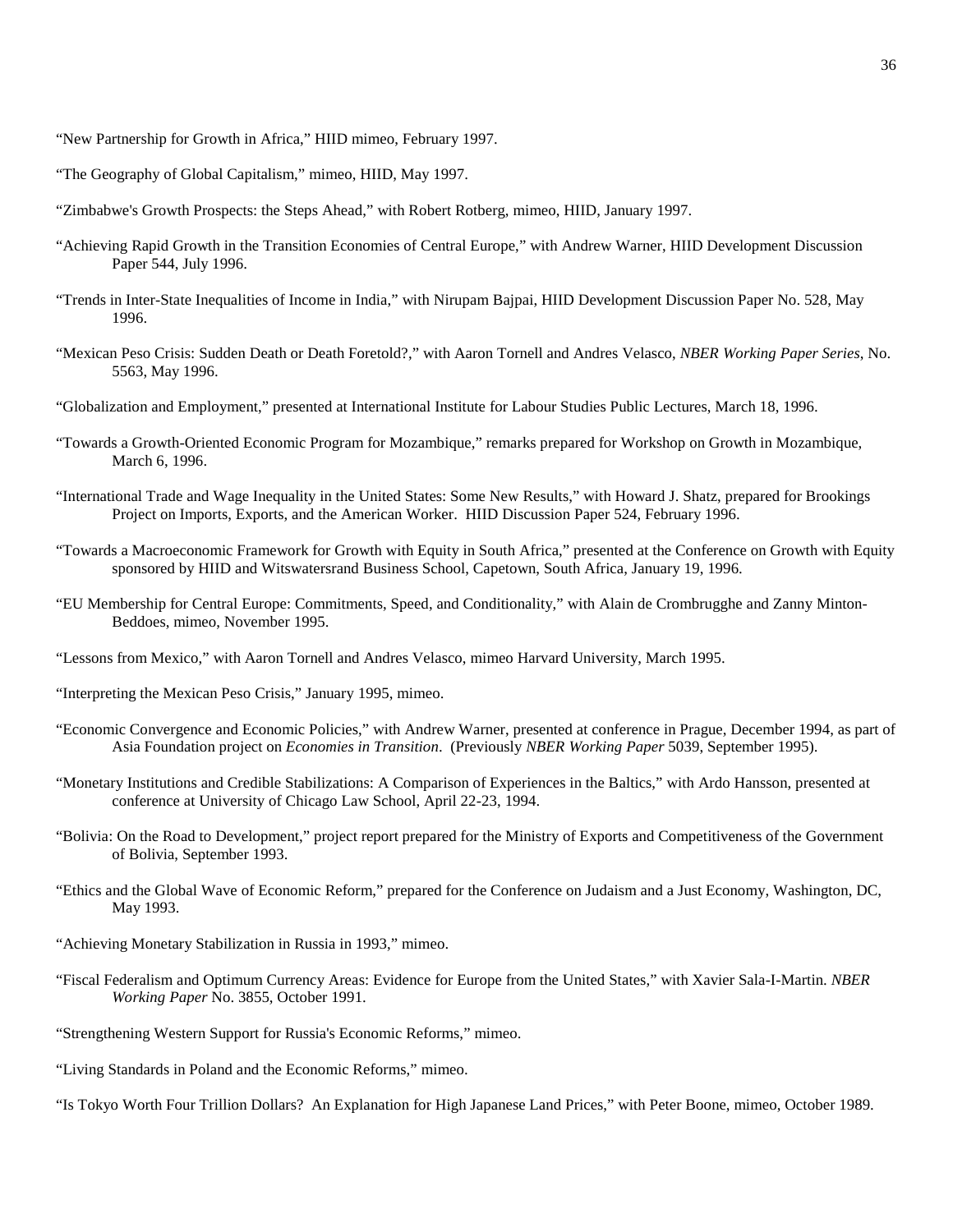- "Sachs-McKibbin Global Model: Theory and Specifications," with Warwick McKibbin, Brookings Discussion Paper #78, August 1989. (Previously *NBER Working Paper* 3100, September 1989).
- "Federal Fiscal Policy and Optimum Currency Area," with Xavier Sala-I-Martin, Harvard and NBER, mimeo, June 1989.
- "Conditionality, Debt Relief, and the Developing Country Crisis," Harvard and *NBER Working Paper* 2644, mimeo, April 1986.
- "Contractionary Devaluation and Dynamic Adjustment of Exports and Wages," with F. Larrain, *NBER Working Paper*, No. 2078, November 1986.
- "Capital Controls and the Timing of Exchange Regime Collapse," with D. Park, *NBER Working Paper*, No. 2213, May 1987.
- "Dynamic Optimization in Two-Party Models," with W. McKibbin and N. Roubini, *NBER Working Paper*, No. 2231, April 1987.
- "Macroeconomic Policies in the OECD and LDC External Adjustment," with Warwick McKibbin, *NBER Working Paper,* No. 1534, March 1985.
- "Developing Country Debt and the Market Value of Large Commercial Banks," with Steven Kyle, *NBER Working Paper*, No. 1470, September 1984.
- "International Policy Coordination in a Dynamic Macroeconomic Model," *NBER Working Paper*, No. 1166, July 1983.
- "Multiple Shooting in Rational Expectations Models," *NBER Working Paper*, No. 3, June 1983.
- "Comment: The Employment-Real Wage Relationship, An International Study (Geary and Kennan)," mimeo, Harvard, 1982.
- "LDC Debt in the 1980s: Risk and Reforms," *NBER Working Paper*, No. 861, February 1982.
- "The International Economics of Transitional Growth--The Case of the United States," with Laurence Kotlikoff and Edward Leamer, *NBER Working Paper*, No. 773, September 1981.
- "Stocks and Prices and Materials in the Macro-Model," with O. Blanchard, Harvard, March 1980.
- "Macroeconomic Adjustment with Import Price Shocks: Real and Monetary Aspects," with Michael Bruno, *NBER Working Paper*, No. 340, April 1979.

#### Selected Congressional Testimony

- "Testimony to the House Committee on Financial Services," December 5, 2008.
- "Testimony to the House Committee on Financial Services," November 19, 2008.
- "Testimony to the Canadian Parliament's Standing Committee on Foreign Affairs and International Trade," April 6, 2005.
- "Testimony to the House Committee on International Relations, Subcommittee on the Western Hemisphere, on The Situation on Haiti," March 3, 2004.
- "Testimony to the Senate Committee on Foreign Relations, Subcommittee on African Affairs," February 14, 2002.
- "Testimony to the Senate Committee on Banking, Housing, and Urban Affairs," March 9, 2000.
- "Testimony to the House Committee on Banking, Finance, and Urban Affairs," April 19, 1994.
- "Testimony to the Senate Committee on Banking, Housing, and Urban Affairs," February 5, 1994.
- "Testimony to the House Committee on Foreign Affairs," February 24, 1993.
- "Testimony to the Senate Armed Services Committee," February 17, 1993.
- "Testimony to the House Committee on Banking, Finance, and Urban Affairs," April 1, 1992.
- "Testimony to the Senate Foreign Relations Committee," September 24, 1991.
- "Testimony to the Joint Economic Committee," May 16, 1990.
- "Testimony to the House Banking Committee," March 1, 1990.
- "Testimony to the House Foreign Affairs Committee," March 1, 1990.
- "Testimony to the House Appropriations Committee," February 27, 1990.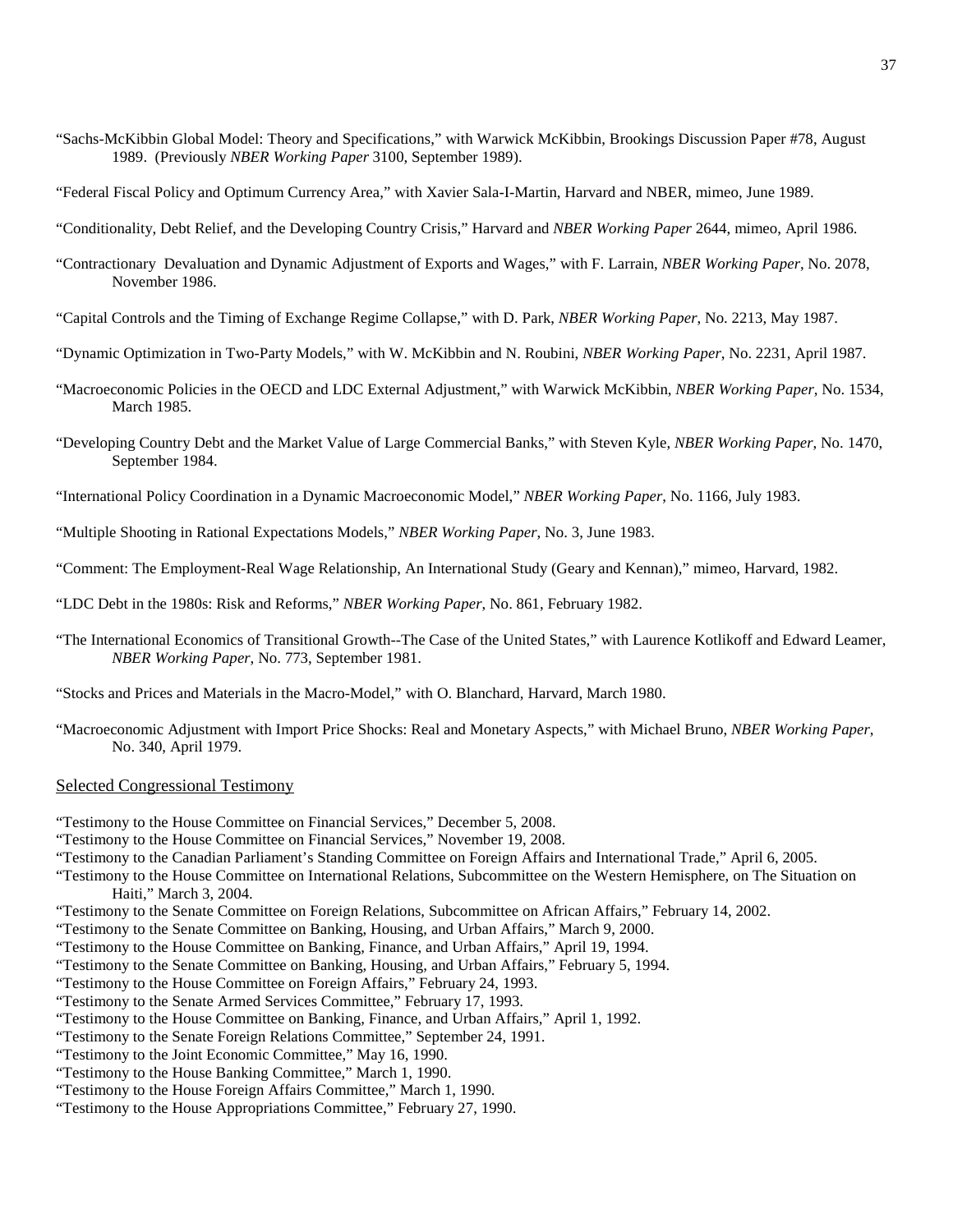- "Testimony to the House Budget Committee," February 8, 1990.
- "Testimony to the House Agricultural Committee," May 11, 1989.
- "Testimony to the House Foreign Affairs Subcommittee on International Economic Policy," April 19, 1989.
- "Testimony to the House Appropriations Subcommittee on Foreign Operations, Export Financing, and Related Programs," February 28, 1989.
- "Testimony to the Joint Economic Committee," February 9, 1989.
- "Testimony to the Senate Banking Committee," February 8, 1989.
- "Testimony to the House Committee on Banking, Finance, and Urban Affairs," January 5, 1989.
- "Testimony to the Subcommittee on International Finance, Trade and Monetary Policy of the Committee on Banking, Finance, and Urban Affairs," July 13, 1988.
- "Testimony to the House Banking Committee," February 4, 1988.
- "Testimony to the Joint Economic Committee, United States Congress," April 28, 1987.
- "Testimony to the Subcommittee on International Finance, Trade and Monetary Policy of the Committee on Banking, Finance, and Urban Affairs," March 3, 1987.
- "Testimony to the Subcommittee on International Trade, Senate Finance Committee," May 13, 1986.

## Other Academic Activities

Member, Faculty Advisory Board, *Consilience: The Journal of Sustainable Development* Member, Advisory Board International Poverty Reduction Center in China (IPRCC). Faculty Fellow, Institute for Social and Economic Research Policy (ISERP), Columbia University, September 2002 – June 2005. Member, Advisory Council, Center for Social and Economic Research (CASE). Member, International Advisory Board of the Center for Contemporary China, National Tsing Hua Univ, Taiwan. Advisory Council Member, 2020 Vision for Food, Agriculture, and the Environment Initiative, IFPRI. Advisory Board, Division of Labor and Transaction Costs – A Journal of the Society for Inframarginal Economics. Honorary Member, Board of Directors, Center for Global Development. Member, World Economics Forum's Global Leaders for Tomorrow, 1995. Member, Editorial Board, *Journal of Comparative Economics*. Member, Research Advisory Committee, Philippine Institute for Development Studies (PIDS). Permanent Panel Member, Sapir Forum, Tel-Aviv, Israel. Consultant, United Nations Development Project, Mission to Managua, Nicaragua, May, 1988. Member, Program Advisory Committee, Overseas Development Council, Washington, DC. Member, FAIR, Tokyo, Japan. Member, Board of Advisors, Institute for International Economics, Washington, DC. Member, Board of Advisors, Committee on Economic Development, Washington, DC. Member, International Advisory Board of the Russian Science Foundation (RSF). Member, Board of Directors for Economists Against the Arms Race (ECAAR). Member, International Advisory Council, Centre for European Policy Studies (CEPS), Brussels. Member, International Centre for Research into Economic Reforms (ICRER) Scientific Council (London). Member, Editorial Advisory Board, *The World Economy*. Member, Board of Advisors, *The International Economy.* Associate Editor, *Journal of Japanese and International Economics*. Member, Panel of Economic Advisors, Congressional Budget Office, 1988-1992. Member, Panel of Academic Advisors, Board of Governors, Federal Reserve System, Spring 1984. Visitor, Instituto de Estudios Superiores de Administracion (IESA), Caracas, September 1984. Member, Consultative Group on U.S.-Japanese Financial Relations. Member, Advisory Board for "economic literacy" program for Russian journalists, Center for War, Peace and the News Media. Member, Editorial Board, *The Journal of International Trade and Economic Development*. Member, Board of Advisors, Chinese Economists Society. Member, Advisory Committee, Institute for Global Economics, Seoul. Member, Council on Foreign Relations, 1981-1986 and 1994-present. Member, Advisory Board, U.S.-Africa Chamber of Commerce. Member, Advisory Board, *World Economic Affairs.* Member, The Bretton Woods Committee. Member, Board of Directors, World Links for Development (WorLD).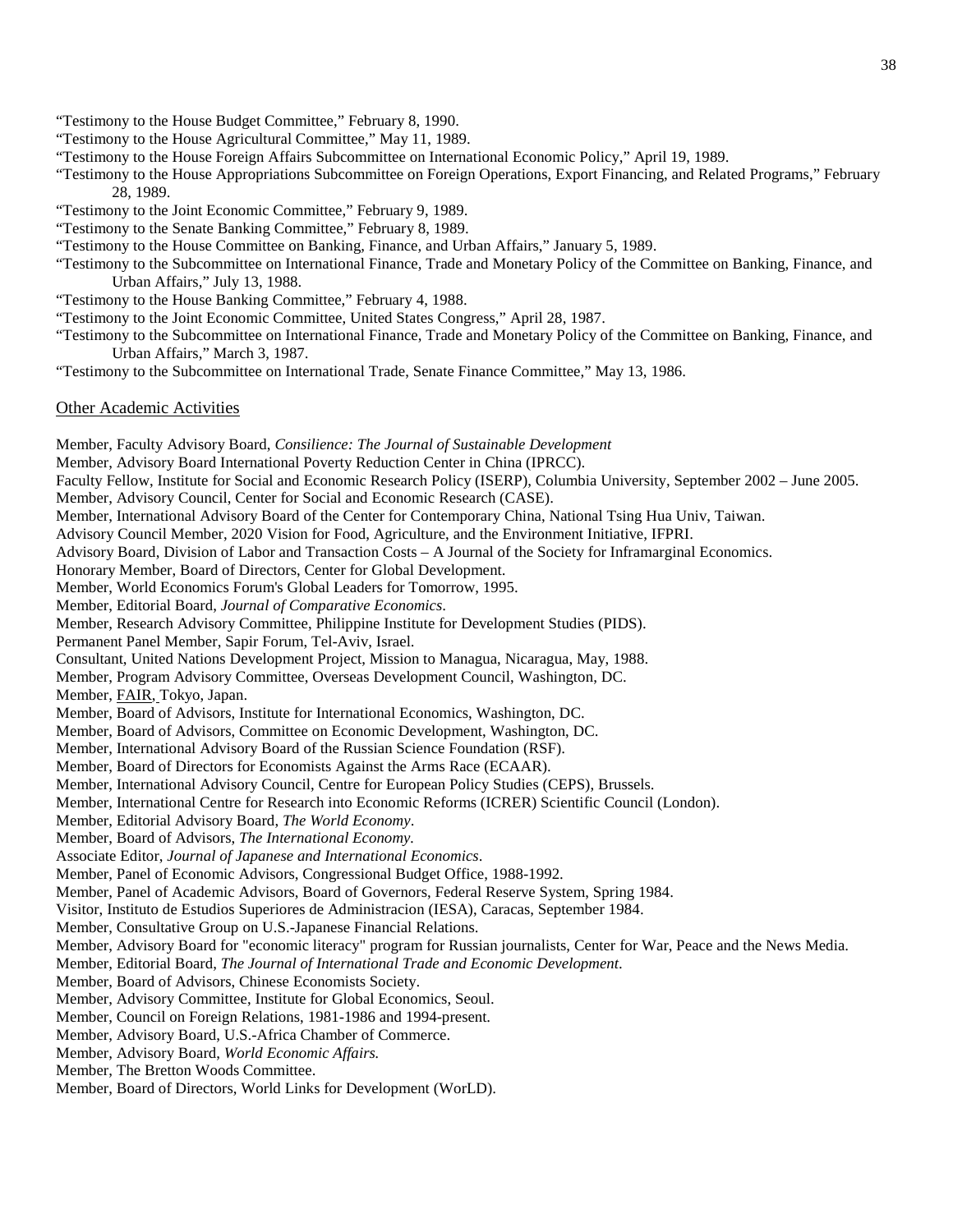Chair, Committee on Macroeconomics and Health (2000-2001) and member of Panel of Economic Advisers of the World Health Organization. Member, International Financial Institution Advisory Commission (U.S. Congress), 1999-2000. Faculty Fellow, Environmental Economics Program, Harvard University. Member, Biotech Advisory Council, Monsanto. Member, Board of Governors, New York Academy of Sciences. Member, HELP Commission (U.S. Congress). Member, Board, Ethical Globalization Initiative. Member, Board of Advisors, American Jewish World Service. Member, Board of Advisors, Institute for International Economics. Member-at-Large, Social, Economic and Political Sciences Section, American Association for the Advancement of Science Member, Advisory Board, Sanaria Inc. Member, Board of Directors, Millennium Villages Inc. Referee for numerous academic journals.

## Selected Special Lectures

Conference on Bio Diversity Linnaeus Lecture, May 23, 2008. 50 Years of NASA Aeronautical Research Lecture, October 21, 2008. Chicago Humanities Festival: Franke Lecture in Economics, October 30, 2008. BBC Reith Lectures, Winter/Spring 2007. Rafael Salas Memorial Lecture, United Nations, April 4, 2003. Razin Prize and Economic Policy Lecture, Georgetown University, January 10, 2002. Arthur Ashe AIDS Endowment 2001 Annual Lecture, Weill-Medical College of Cornell University, January 6, 2002. The Eitan Berglas Lecture, Tel Aviv University, January 24, 2001. The Arthur M. Okun Memorial Lecture, Yale University, April 10-12, 2000. First foreigner to deliver Japan's LDP Nation Convention Keynote Address, 1998. The Panglaykim Memorial Lecture, June 18, 1996. The Frank D. Graham Lecture, Princeton University, April 20, 1995. The McKenna Lecture in International Trade and Economics, Claremont McKenna College, April 10, 1995. The Kathleen Price Bryan Visiting Professor of Financial Affairs, University of North Carolina at Greensboro, April 3-4, 1995. The Cook Lectures on American Institutions, University of Michigan Law School, January 17-19, 1995. The Finlay O'Brien Lecture, University College Dublin, November 9, 1994. The Tanner Lecture, University of Utah, April 6-7, 1994. 1994 Alice Conner Gorlin memorial Lecture, Oakland University, March 17, 1994. Wallenberg Bankers Forum, Georgetown University, September 26, 1993. The Carl Snyder Memorial Lecture, UC/Santa Barbara, May 4-5, 1993. The Marsh and McLennan Lecture, Furman University, April 22, 1993. Hans Bosman Lecture, Tilburg University, December 1992. The Ernest Sturc Memorial Lecture, SAIS/John Hopkins, November 1992. Henry George Lecture Series, St. John's University, October 1992. Wellington-Burnham Lecture, Tufts University, April 1992. David Horowitz Lecture, Tel-Aviv, December 1991. Annual Hicks Lectures, Oxford, March 1991. The Lionel Robbins Memorial Lectures, London School of Economics, January 1991. A Progressive Policy Institute Lecture, U.S. Policy Towards Economic Reform in Eastern Europe and the Soviet Union, February 20,

Selected Awards and Scholarships

1990.

Dag Hammarskjold Inspiration Award, Dag Hammarskjold Fund for Journalists, November 13, 2012. Honorary Degree, Doctor of Humane Letters, Bryant University, May 19, 2012. Honorary Degree, Doctor of Laws, Carleton University, November 13, 2010.